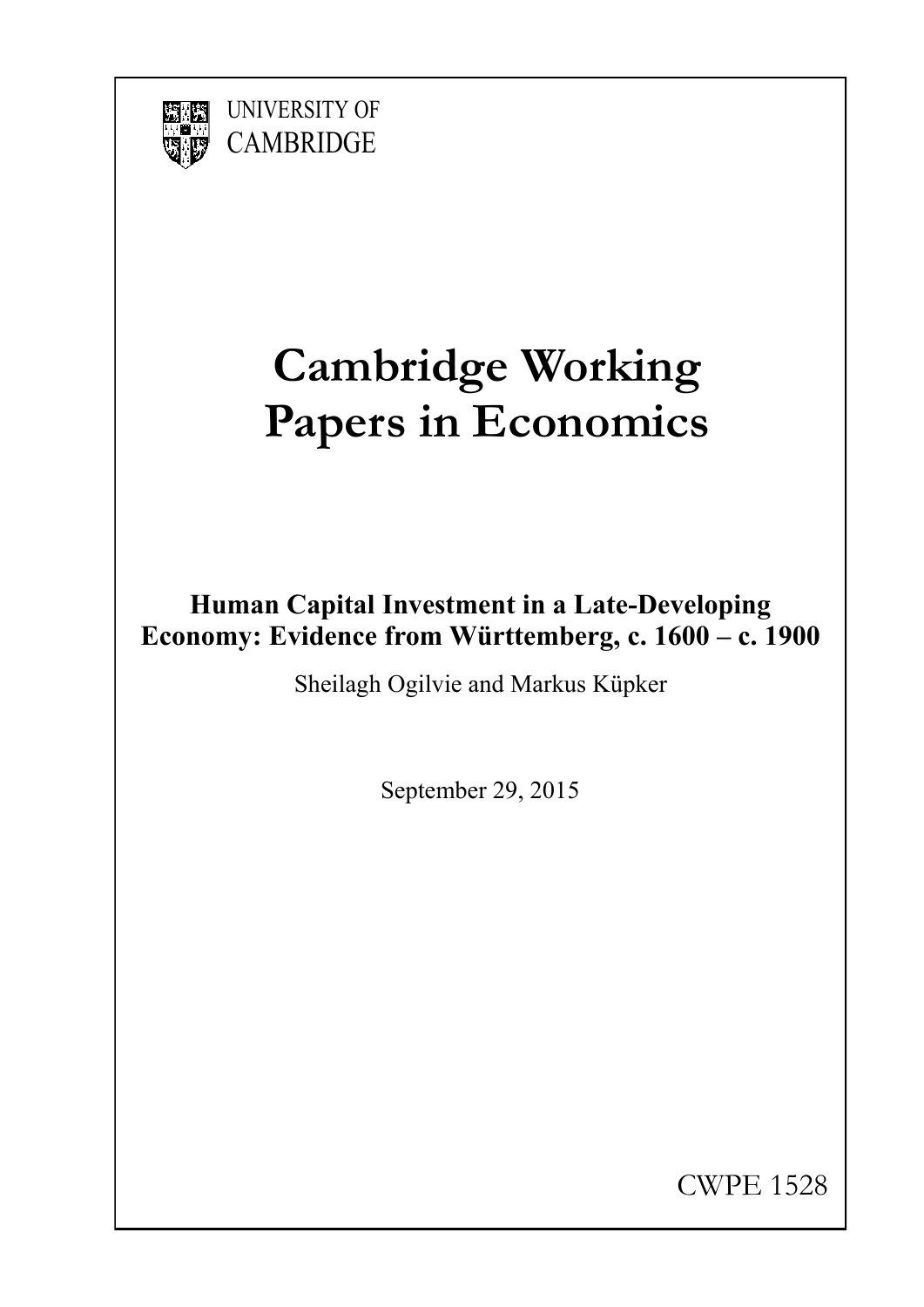## **Human Capital Investment in a Late-Developing Economy: Evidence from Württemberg, c. 1600 – c. 1900**

Sheilagh Ogilvie and Markus Küpker

Faculty of Economics

University of Cambridge

29 September 2015

*Acknowledgements:* We wish to express our exceptional gratitude to Jeremy Edwards for his stimulating suggestions on the research design, the statistical analysis, and the formulation of the arguments. We would also like to thank the British Academy and the Wolfson Foundation for generously supporting this research through the award of a British Academy Wolfson Research Professorship (WP120083) to Sheilagh Ogilvie.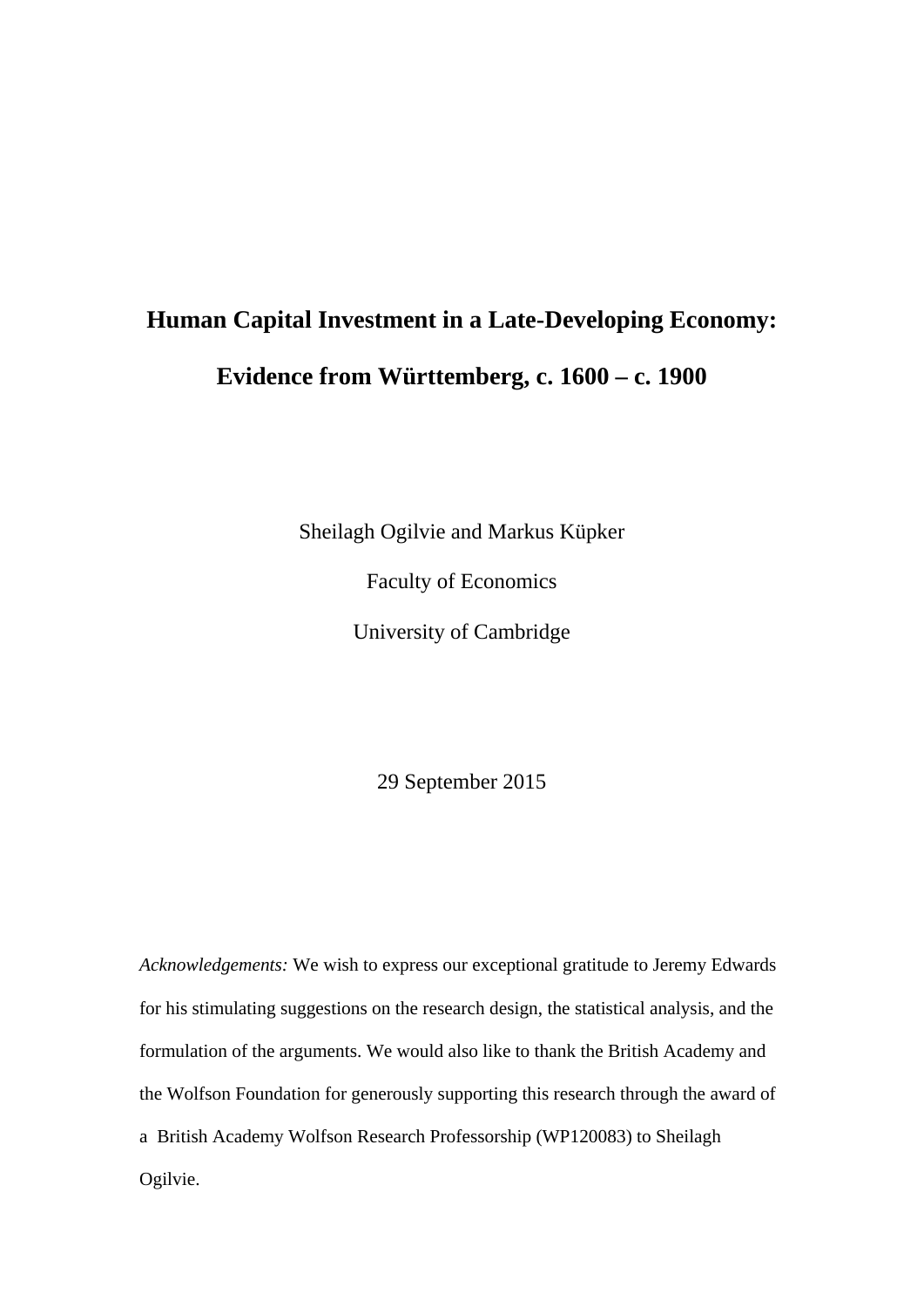#### **Abstract**

Modern growth models view human capital, particularly education, as central to economic growth. But historical evidence has proved elusive. This paper investigates human capital levels in Württemberg, a late-developing German economy, between 1610 and 1899. Württemberg achieved higher and more universal literacy than any other European economy before 1800. A multivariate analysis reveals that this exceptional level of human capital in Württemberg was largely decoupled from economic variables from a very early date. Literacy declined significantly with individuals' age, suggesting that education was irrelevant to economic life. The Württemberg human capital miracle was unrelated to economic growth or human development indicators, casting doubt on theories that ascribe education a central role in economic growth.

JEL Classifications: N33; E24; J24; O15

Keywords: economic history; human capital; education; growth; Germany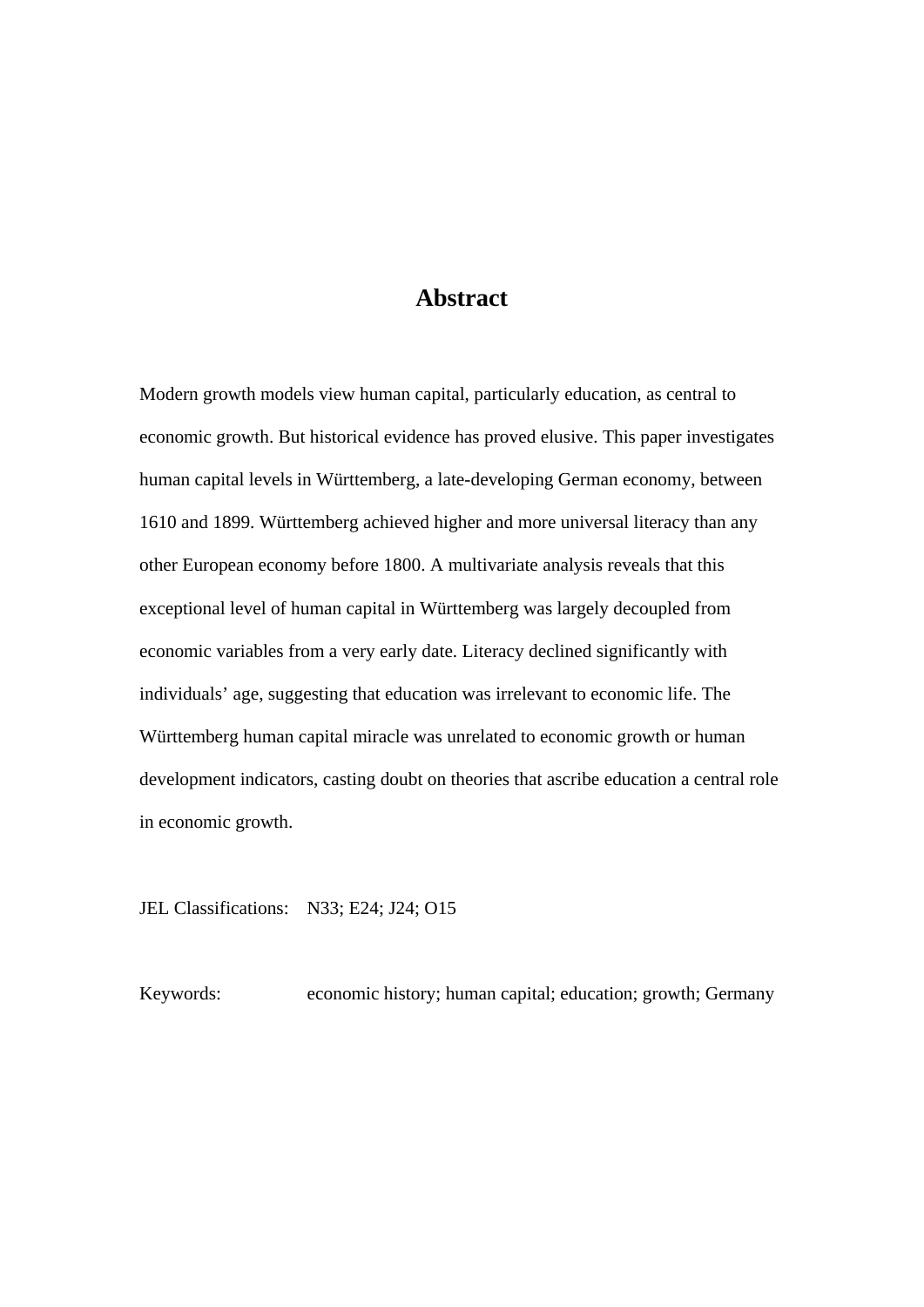#### 1. Introduction

Human capital investment, particularly in the form of education, is widely regarded as central to economic growth. Modern versions of neoclassical growth models routinely view education as preventing diminishing returns to physical capital. Endogenous growth models view education as accelerating the adoption of innovative techniques. Unified growth theory stresses the role of education in increasing the time costs of having children and motivating parents to substitute child quality for quantity, thereby reducing fertility, slowing population growth, and increasing capital per worker.

Economic growth, as is now widely recognized, has its roots far back in history. So if these theories are correct, then we should observe a close relationship between education and growth in historical developing economies. Did education and economic performance significantly influence one another during the long-term economic growth which took place in European societies in the centuries before and during industrialization?

Economic historians have devoted much research to this question, but have yet to provide a definitive answer. Certainly, the literature has established incontrovertibly that education and incomes increased in most European economies between c. 1500 and c. 1900. But no study has yet shown that this increasing education was an investment that *caused* economic growth, rather than a form of consumption that *resulted* from that growth. Cross-country comparisons show little association between literacy or school attendance on the one hand and economic performance on the other, let alone a clear causal link running from human capital investment to economic growth. Book production was more strongly associated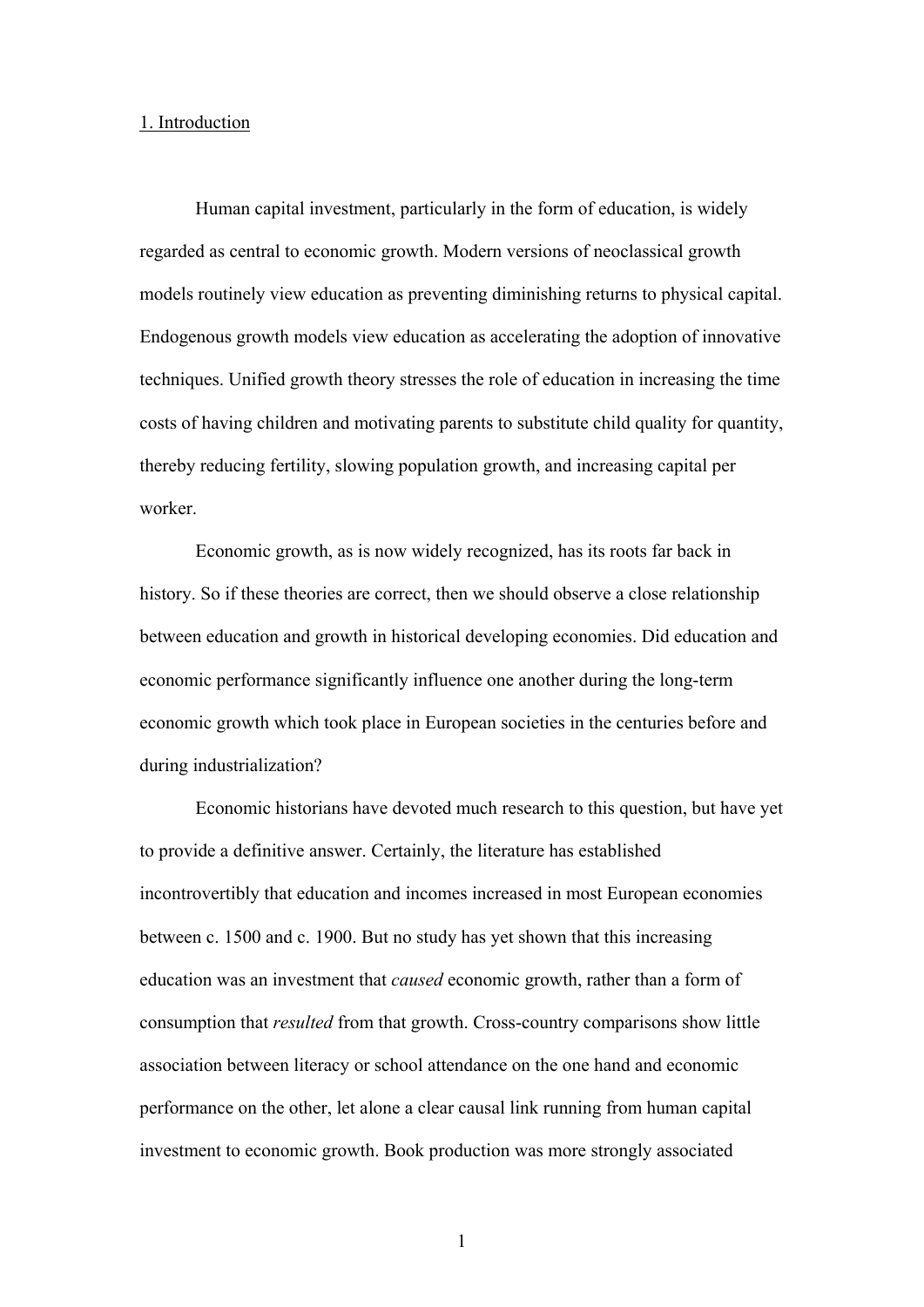internationally with economic performance, but this may reflect demand for books by consumers whose incomes were rising rather than a set of human capital investments that encouraged economic performance. Within-country analyses in European history have also failed to provide definitive evidence of a clear causal association between education and economic outcomes. No study of the economic history of the Netherlands has been able to demonstrate that its educational attainment was cause rather than consequence of the Dutch Golden Age. Analyses of English industrialization provide little support for the view that education played an important role in the Industrial Revolution. Studies of the French demographic transition have not been able to establish that the earliest fertility decline in Europe was caused by a shift from quantity to quality of children induced by distinctively high levels of education.

Hitherto, most of the contributions to the human capital literature from the perspective of economic history have understandably focussed on the highperforming economies of the north Atlantic seaboard – the Netherlands in the seventeenth century, England in the eighteenth and nineteenth – in the quest to show that these economic and demographic success stories can be traced back to human capital investment. Most studies have also operated at a relatively high level of aggregation, analyzing data on the level of administrative districts, countries, or even entire continents, comparing Europe with Asia or the Islamic world.

This paper uses a different approach: we focus on a late-developing economy and we use micro-level data. We analyze a detailed documentary corpus for Germany covering almost three centuries, spanning the period before and during industrialization. German-speaking central Europe is an excellent laboratory for testing theories of economic growth since it was not a fortunate exception like the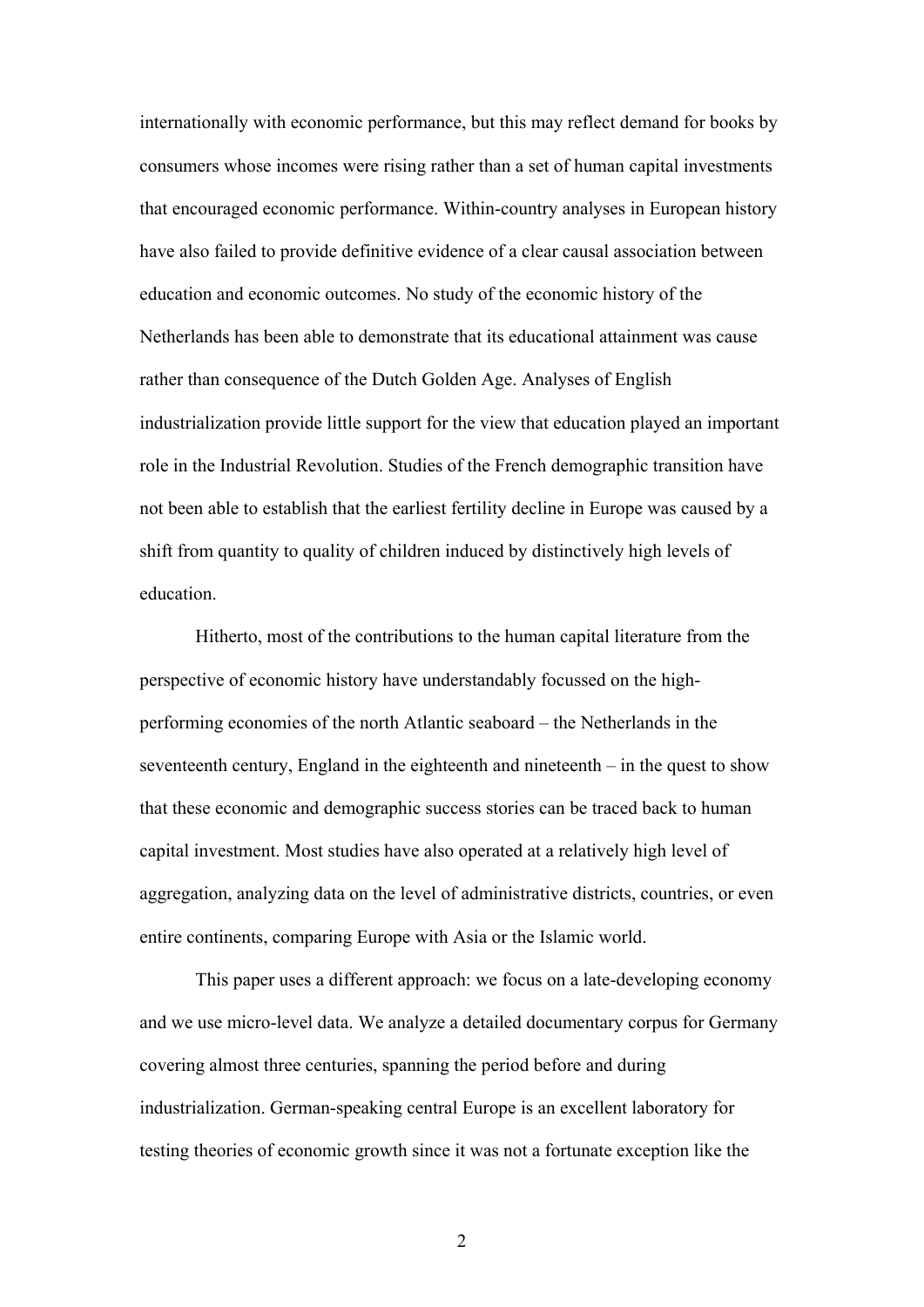Netherlands in the seventeenth century or England in the eighteenth, but rather a more typical "catch-up" industrializer. We exploit a rich database of thousands of marriage inventories, linked to family reconstitutions, for two contrasting communities in the south German territory of Württemberg between  $1610$  and  $1899$ .<sup>1</sup> More than half our observations are for females, shedding light on the human capital of women, whose human capital investment decisions play a central role in modern theories of economic growth but whose experience is often obscured in developing economies. Our micro-level analysis of these data makes it possible to trace the development of literacy over time in a late-developing European economy at the level of individuals, where human capital investment decision are actually made.

#### 2. The Micro-Study

1

This study analyzes individual human capital in two communities of the German territory of Württemberg between 1610 and 1899. Württemberg was a "German territory of the second rank" – neither a gigantic composite state such as Brandenburg-Prussia nor one of the German micro-dominions belonging to Free Imperial Cities, independent nobles, or religious houses. From 1496 to 1806, it was a sovereign duchy of the Holy Roman Empire of the German Nation. After the abolition of the Old Empire in 1806, Württemberg became a kingdom, and in 1815 one of the 39 members of the newly established German Confederation. In 1871, the kingdom of Württemberg became a state of the newly united Imperial Germany, which it remained until the end of the First World War.<sup>2</sup>

<sup>&</sup>lt;sup>1</sup> For further detail on the sources and methods used to create this database, see Ogilvie, Küpker and Maegraith 2009; Ogilvie 2010; Guinnane and Ogilvie 2014; Küpker, Maegraith and Ogilvie 2015.

<sup>&</sup>lt;sup>2</sup> Vann 1984, 36; Ogilvie, Küpker and Maegraith 2009, 48-55.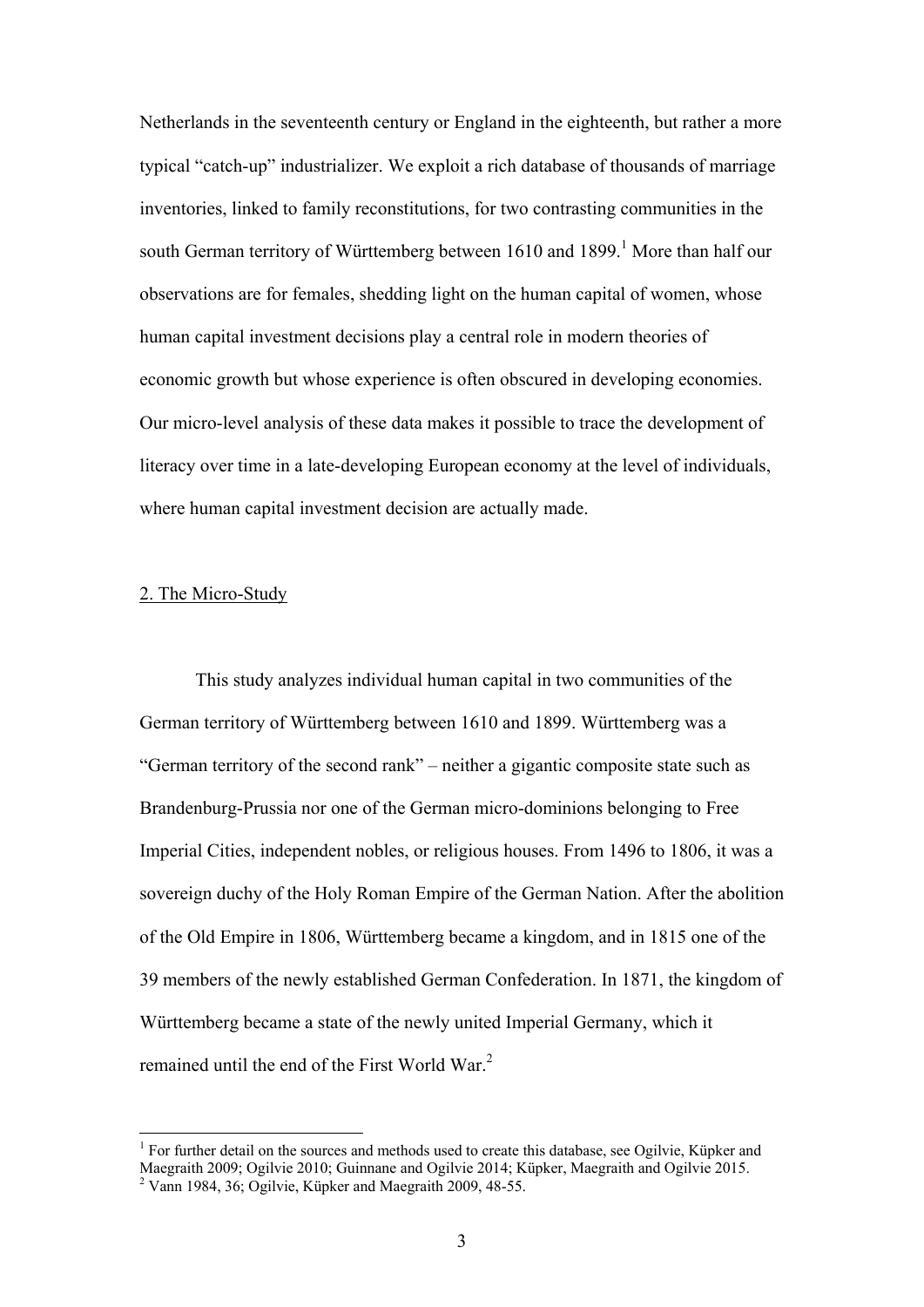The territory of Württemberg, although *de jure* subject to the institutions of the wider German empire, operated *de facto* as a sovereign state during most of the period under analysis in this paper. In theory, it was subject to a measure of oversight from the institutions of the Old Empire until 1806 and by the government of a united Germany after 1871, but in practice the government of Württemberg enjoyed farreaching political autonomy vis-à-vis these imperial authorities. Internally, by contrast, the princely administration in Stuttgart (the capital) was not strong enough to govern the country without the cooperation of the powerful Württemberg parliamentary estates, manned by the representatives of the 40-60 administrative districts. Each district (*Amt*) was administered by the district town (*Amtsstadt*), which also elected the two parliamentary representatives from among its own citizens. One of the two communities under analysis here, the small town of Wildberg, was the capital of its own administrative district until 1807; the other community we analyze, the village of Auingen, was located two kilometres from its own district town of Münsingen. Each Württemberg district had a resident ducal bureaucrat (the *Amtmann*) who governed and administered the district, but was only able to do so in close cooperation with local institutions, notably the communities, the guilds, and the  $church<sup>3</sup>$ 

In Württemberg, towns and villages alike had powerful community councils which operated simultaneously as decision-making bodies, civil courts, regulatory courts, and administrative offices. The court and council in the district town was the first instance of appeal beyond the courts and councils of the villages of the district, and it also had far-reaching regulatory and administrative responsibilities for a wide

<sup>&</sup>lt;sup>3</sup> Schaab 1974, 191, 193, 235-7, and passim; Fulbrook 1983; Vann 1984, 149-61 and passim; Wilson 1995, 52-3, 57-9, 281, and passim; Mertens 1995, 142-7 and passim; Amend et al. 2007; Baumann et al. 2005; Hippel 1992, 481; Ogilvie 1999; Ogilvie, Küpker and Maegraith 2009, 48-55.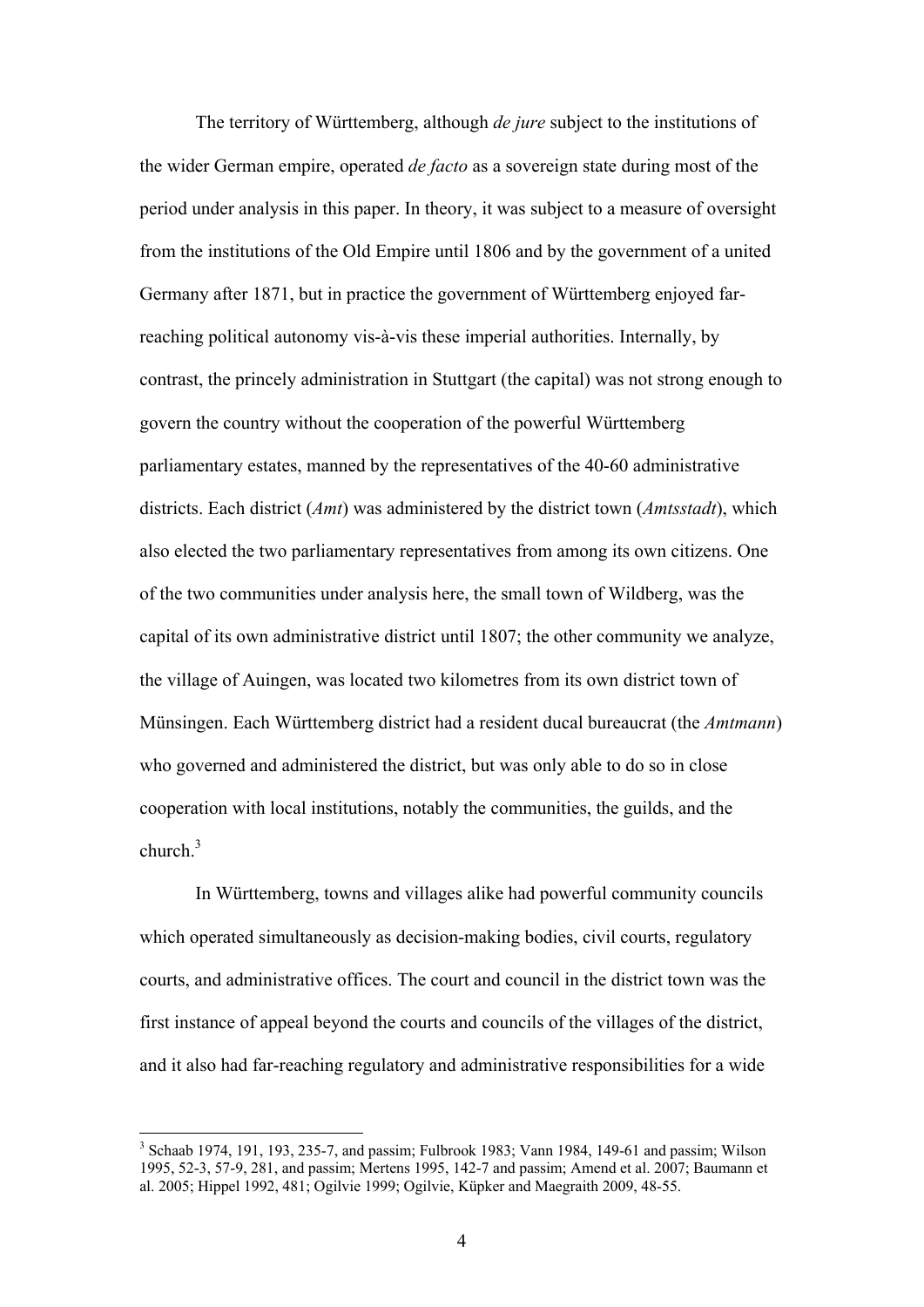range of issues internal to the district. $4$  The matters regulated by community courts and councils included educational provision, although for the most part community institutions acted to reinforce the mandates of the church (on school education) and the guilds (on vocational education). $<sup>5</sup>$ </sup>

Württemberg resembled many other societies in central Europe in having a pervasive network of occupational guilds. As in many parts of southern and central Germany, Austria, Switzerland, Bohemia, Italy and Iberia, guilds in Württemberg regulated rural as well as urban occupations and existed not just in traditional crafts but also in export-oriented proto-industries, retailing, commerce, a wide array of other service-sector activities, and even primary-sector occupations such as those of shepherds, fishermen, and boatmen. All Württemberg guilds administered mandatory apprenticeships which operated as the main system of vocational education, although a key characteristic of guild apprenticeships in Württemberg, as in most European societies, is that they completely excluded females.<sup>6</sup> As the Württemberg jurist Johann Friderich Christoph Weisser put it in 1780, "Anyone who wants to learn a craft has to possess particular qualities, which are necessary because without them noone can be accepted as an apprentice and registered with a guild. Among these qualities is ... masculine sex, since no female may properly practise a craft, even if she understands it just as well as a male person".<sup>7</sup>

<sup>6</sup> Hoffmann 1905, 10-11, and passim; Raiser 1978, 5-6, 151-3, 159-61, and passim; Hippel 1992, 572-3; Schaab 2000, 461, 507-8, 551 and passim; Ogilvie 1997, esp. ch. 3; Ogilvie 2003, 96-9; Ogilvie

<u>.</u>

<sup>&</sup>lt;sup>4</sup> For more detail on the communal and district courts of Württemberg, see Grube 1954; Grube 1960; Ogilvie 1986, 282-4.

<sup>&</sup>lt;sup>5</sup> Ogilvie 1986; Ogilvie 1997; Ogilvie 1999; Ogilvie, Küpker and Maegraith 2009, 55-71.

<sup>2004</sup>a; Ogilvie, Küpker and Maegraith 2009, 72-82.

<sup>&</sup>lt;sup>7</sup> Weisser 1780, 99-100: "Von einem Jeden, der ein Handwerk erlernen will, werden gewisse Eigenschaften erfordert, welche insgesamt dergestalten notwendig sind, daß ohne sie keiner zum Lehrjungen angenommen, und bei der Zunft eingeschrieben wird. Unter diese Eigenschaften gehört ... Das männliche Geschlecht; denn ordentlicher Weise darf kein Weibsbild ein Handwerk treiben, ob sie es gleich eben so gut, als eine Mansperson, verstünde".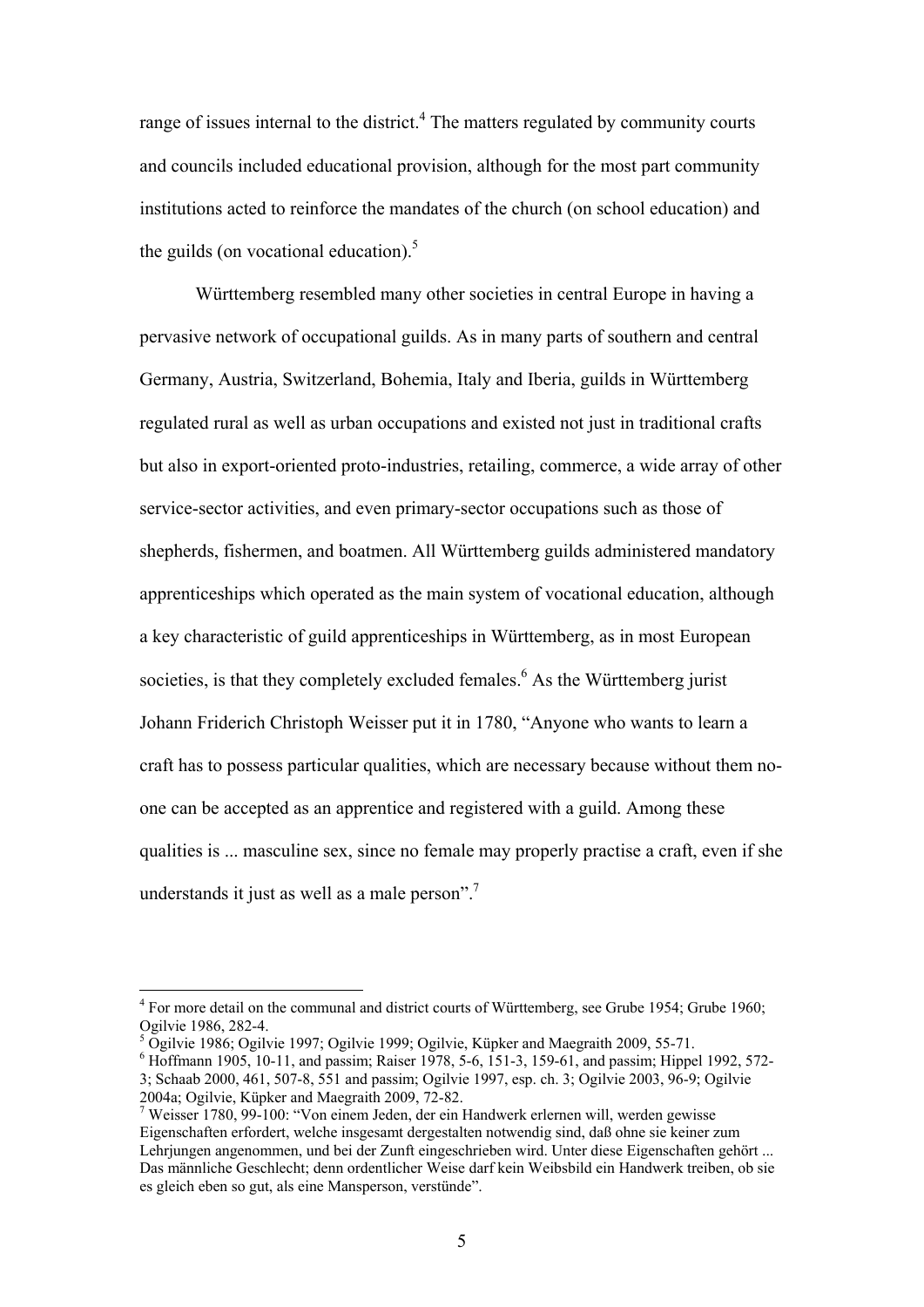School education in Württemberg was operated by the established Lutheran church, which appointed the teaching personnel, laid down the curriculum, and monitored school attendance on the local level. Although the basis for the Lutheran educational system in Württemberg was laid down in the "Great Church and School Ordinance" (*Große Kirchen- und Schulordnung*) of 1559, and many schools were established in the second half of the sixteenth century, implementation was initially spotty and schooling was predominantly experienced by a minority of children from better-off families in urban centres. It was not until c. 1640 that the princely government and the Lutheran church in alliance erected the legislative and administrative structures necessary for the establishment and manning of a primary school in every community, including villages, and for the enforcement of school attendance for children between the ages of 7 and 14.

This enterprise was greatly assisted from the early 1640s onwards by the establishment of a network of powerful community-level moral and regulatory courts (*Kirchenkonvente*). Each of these local church courts was manned by the pastor and a subset of the community court, and held regular sittings at which these local householders monitored and regulated pedagogical matters, the performance of schoolmasters, and the compliance of pupils and their parents, among many other aspects of inhabitants' everyday behaviour. $8$  The minutes of these local church courts reveal that from the second half of the seventeenth century onwards, Württemberg communities increasingly sought to compel all children between the ages of 7 and 14 to attend school. In Wildberg by the 1670s and in Auingen by the 1690s, the community church court minutes record prosecutions of parents who failed to send

<u>.</u>

<sup>&</sup>lt;sup>8</sup> For a detailed analysis of how one early modern Württemberg community church court monitored and regulated the upbringing and education of children and youths, see Ogilvie 1986.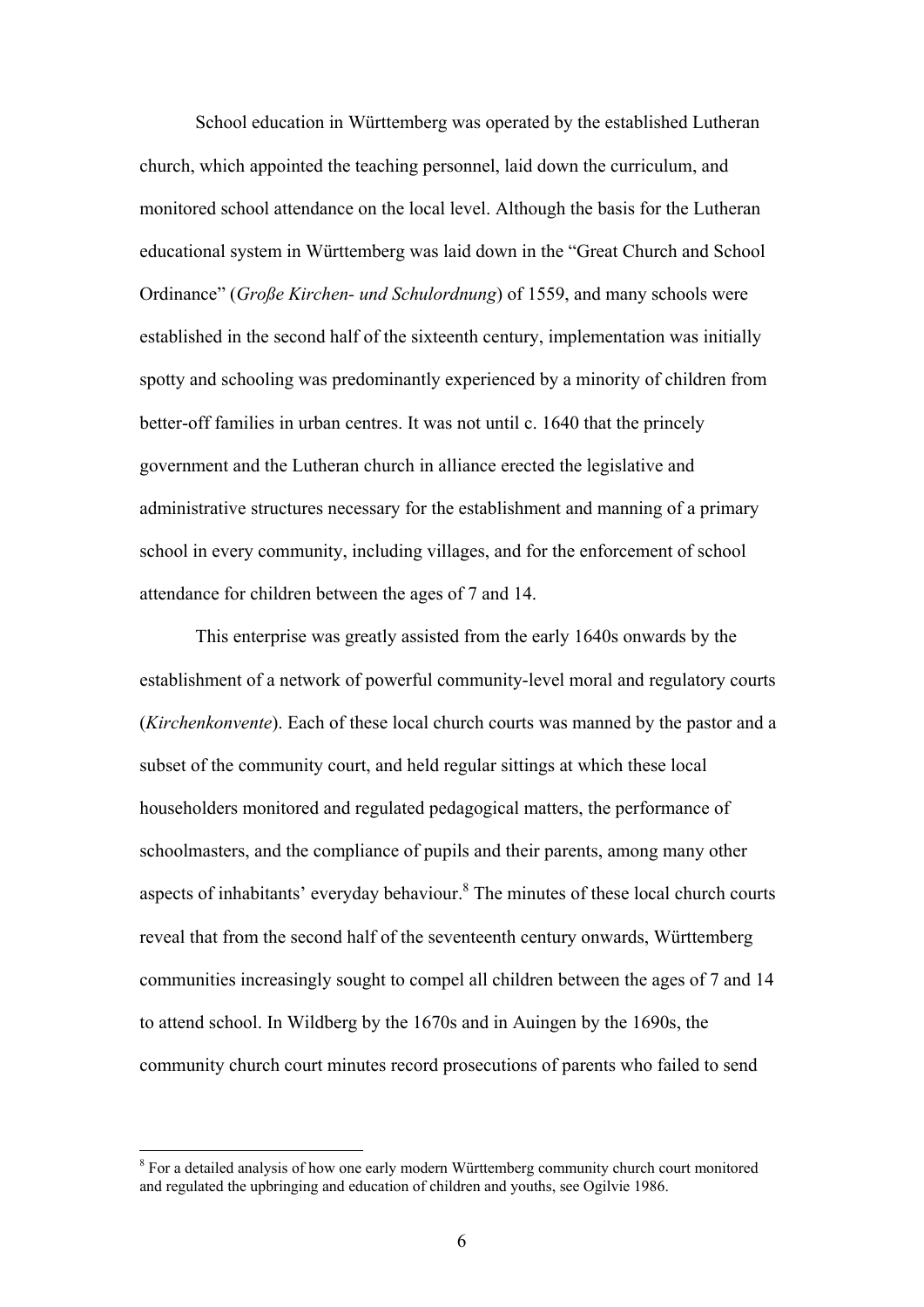their children to school, admonitions of negligent schoolmasters, and lists of poor children whose school fees were to be paid from community funds.<sup>9</sup>

A notable characteristic of the Württemberg school system, which distinguished it from the guild apprenticeship system, was that it not only permitted but positively encouraged human capital investment by females as well as males.<sup>10</sup> In the context of our analysis in this paper, which uses signatures to measure human capital, it is particularly important to note that the skills that Württemberg schools were supposed to impart to both females and males included not just religion and reading but also the ability to write. This was explicitly stated in the national school ordinances of 1730 and 1782, which declared that learning to write

is not only of utility in civil life, but also serves the best interests of the soul ... it is not to be neglected, but rather all children, of both female and male gender, are to be held to it. For one must not allow any action to be taken based on the fact that simple people sometimes say that their girls do not need anything; this excuse is totally unjustified. For there are always cases and times when people speak quite differently and wish they had not neglected this. $11$ 

<sup>&</sup>lt;sup>9</sup> Königliches statistisch-topographisches Bureau 1862, 81-2, 151, 256, 258, 265;

Landesarchivdirektion Baden-Württemberg 1997, vol. II, 60; Ogilvie 2003, 80-96; Ogilvie, Küpker and Maegraith 2009, 102-13.

<sup>10</sup> Schad 2002, 74-5; Ogilvie 2003, 80-96.

<sup>&</sup>lt;sup>11</sup> "Erneuerte Ordnung vor die Teutsche Schulen" (1782, footnotes give passages which differ in 1730), in Reyscher 1828ff, Vol. 11, part 1, 36-69, here 59: "Da aber auch das schreiben nicht nur zum Nuzen im Bürgerlichen Leben, sondern auch zum Besten der Seelen dienet ... ist solches allerdings nicht zu verabsaumen, sondern die Kinder allesamt sowohl Weiblich als Männlichen Geschlechts darzu anzuhalten. Dann man muß denen einfältigen Leuten nichts daraus gehen lassen, wann sie zuweilen sagen, ihre Mägdlein haben nichts vonnöthen, dieser Vorwand ist allerdings ungegründet. Dann es fallen immer Fälle vor, und kommen immer solche Zeiten, da man ganz anderst spricht und wünschet, man hätt es nicht versaumet."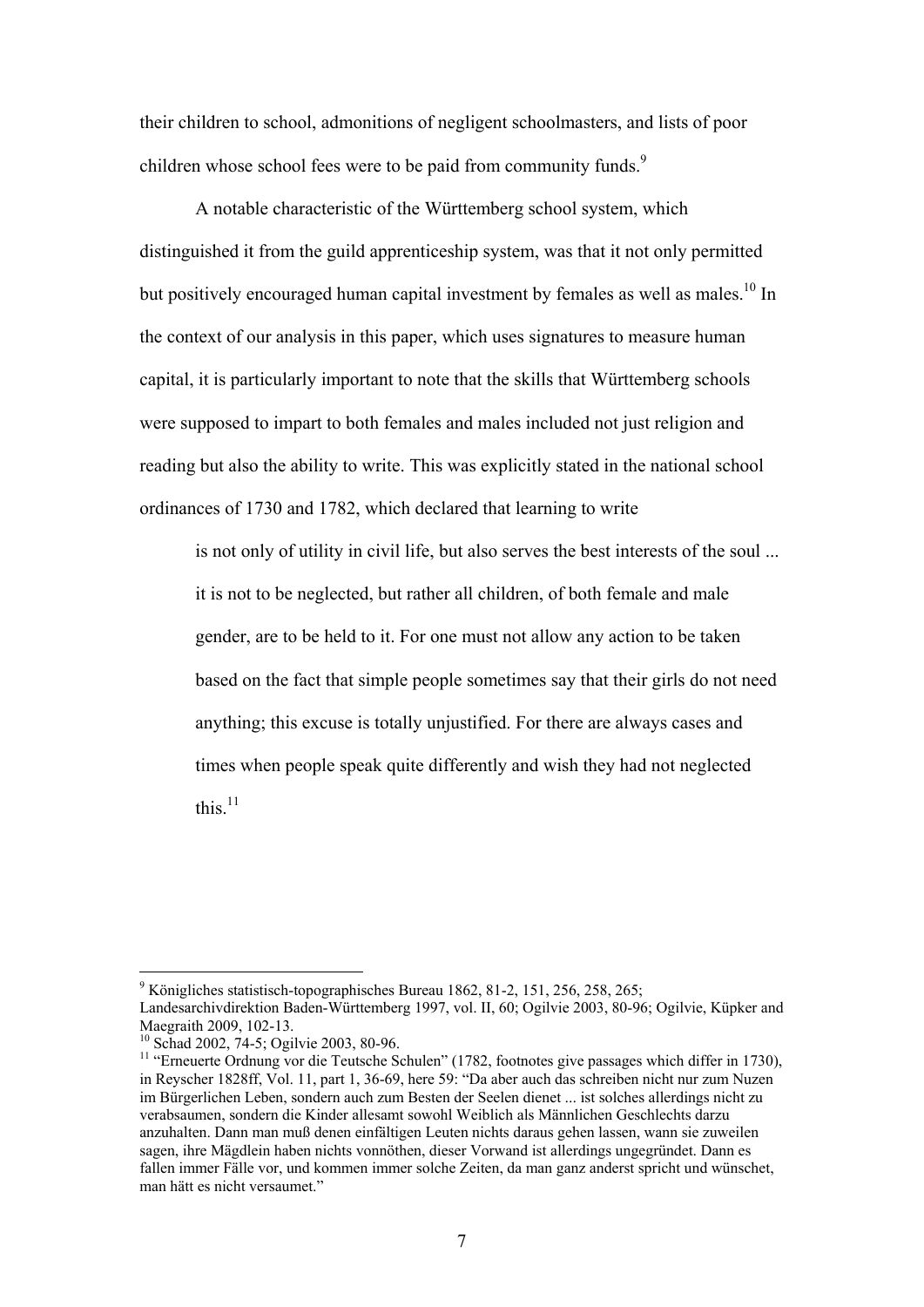Arithmetic, too, was supposed to be taught to both girls and boys, on the grounds that it is "a quite necessary thing in common civil life, without which a house-father or house-mother, especially when they are crafts-people, cannot come to rights".<sup>12</sup>

Local records from the communities under analysis here reflect the view that "catechists" (children between the ages of 7 and 14), whether male or female, were to be compelled to attend school and to learn the same skills. Thus in 1769 the Wildberg church court ordered the *Subprovisor* (the schoolmaster in charge of the mixed class of the junior pupils) to "teach the beginners in the ABC and the last ones in spelling, of both genders".13 In 1776, the Wildberg church court ordered that "in the German school, reckoning shall be taught for 1 hour every afternoon to all children aged 12 to 14 years, both male and female".14 Church visitation reports are rife with complaints about the negligence of both teachers and pupils, but the school attendance figures in these reports suggest that by the second half of the seventeenth century nearly 40 per cent of Wildberg "catechists" were attending school, rising to 73 per cent in the first half of the eighteenth century and virtually 100 per cent in the second half; by the early eighteenth century in Wildberg, there was little difference in school attendance between boys and girls. $^{15}$ 

As already mentioned, Germany was a late-developing economy by western European standards. Macroeconomic estimates before 1800 have many recognized weaknesses, but the series compiled by Angus Maddison is widely used as a basis for

<u>.</u>

<sup>&</sup>lt;sup>12</sup> "Erneuerte Ordnung vor die Teutsche Schulen" (1782, footnotes give passages which differ in 1730), in Reyscher 1828ff, Vol. 11, part 1, 36-69, here 61: "so ist es darum eine in dem gemeinen Burgerlichen Leben allerdings nöthige Sache, ohne welche nicht wohl ein Hausvatter oder Hausmutter, sonderlich nach dem die professionen seynd, zurecht kommen kan".

<sup>&</sup>lt;sup>13</sup> Pfarrarchiv Wildberg [henceforth PAW] KKP [henceforth Kirchenkonventprotokolle] Vol. VI, fol. 194v-195r, 2.6.1769: "welcher die Anfänglinge im A. b: C: auch die leztern im buchstabiren sowohl männlich, als weiblichen Geschlechts unterrichten solte".

<sup>&</sup>lt;sup>14</sup> PAW KKP Vol. VI, fol. 313r-313v, 15.11.1776: "in der teutschen Schuele ... alle Nachmittag 1 Stund lang das Rechnen dociert und zu diesem ... die Kinder und Scholaren von 12-14 Jahr sowohl männ- als weibl.n geschlechts ... gezogen werden sollen".

<sup>&</sup>lt;sup>15</sup> Ogilvie 2003, 85-9 with Tables 3.1 and 3.2.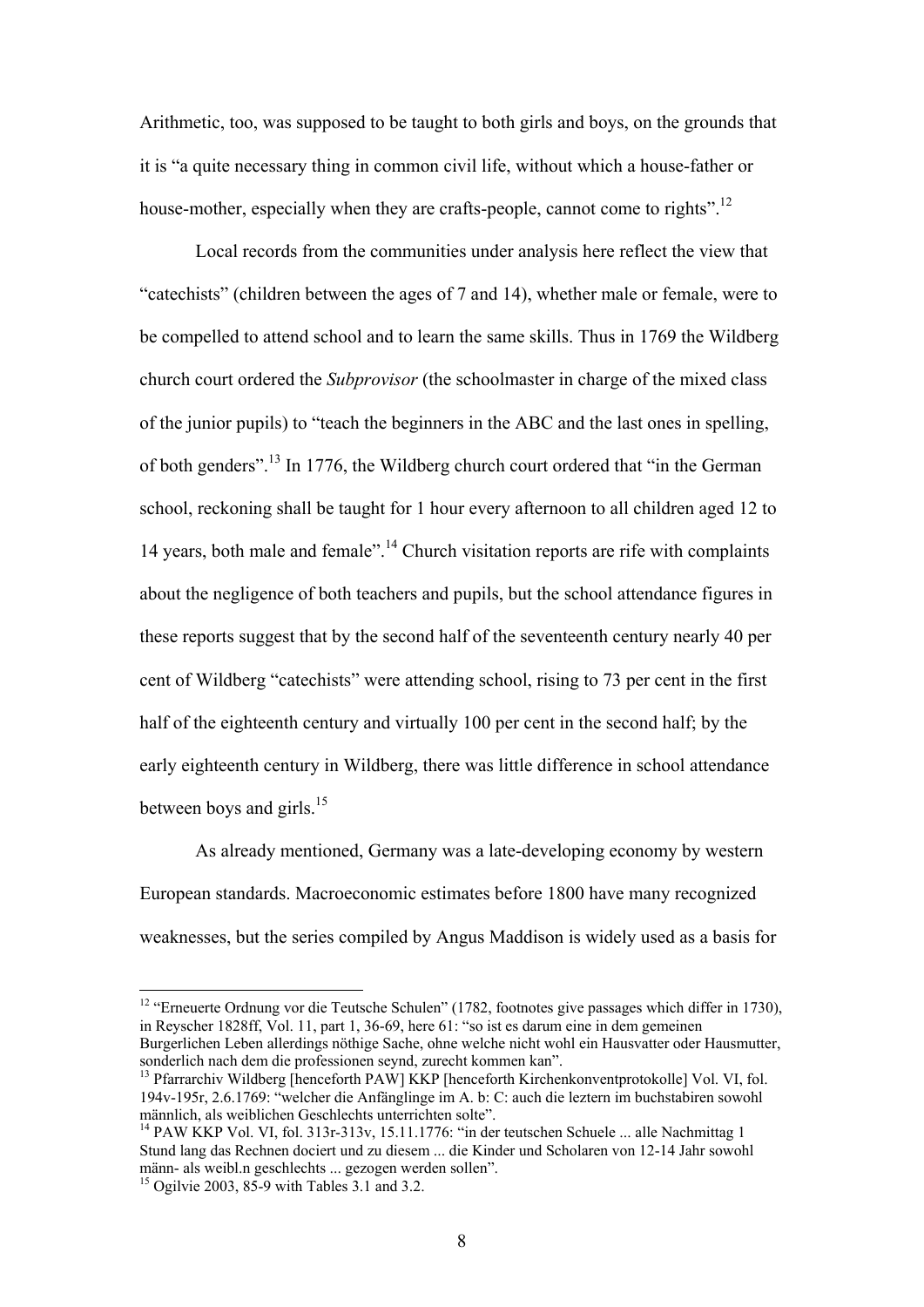comparisons across societies.16 Table 1 shows the Maddison estimates of per capita GDP for Germany compared to other western European societies for six benchmark years between 1600 and 1900, the period covered by our analysis. The Maddison figures suggest that per capita GDP in Germany was below the average for the twelve large western European countries for the entire three hundred years. In 1600, per capital GDP in Germany was lower than that of seven of the twelve large western European countries, surpassing only Finland, Norway, Sweden, and Switzerland. In 1700, German per capita GDP was lower than that of six of the twelve, surpassing the same four countries, and occupying equal place with France. Even as late as 1870, Germany's per capita GDP was lower than that of seven of the twelve large western European economies, surpassing only Finland, Italy, Norway, and Sweden. It was not until 1900 that Germany rose even to the rank of sixth among the twelve large western European countries by per capita GDP. Recent unpublished revisions to German per capita GDP estimates from an ongoing research project by Ulrich Pfister suggest a somewhat more optimistic picture that places Germany closer to the Maddison estimate of the average for western Europe.<sup>17</sup> But revisions to the Maddison figures are also generating more optimistic estimates for other western European societies.Thus revisions by Jutta Bolt and Jan Luiten van Zanden suggest higher per capita GDP for the Netherlands, too, which would increase its lead over Germany, especially before 1820.<sup>18</sup> Future research, it is to be hoped, will improve our macroeconomic estimates for all European economies. Current research suggests that Germany enjoyed low – or at best average – per capita GDP by western European standards from 1600 until relatively late in the nineteenth century.

<sup>&</sup>lt;sup>16</sup> See the data and documentation available online at http://www.ggdc.net/maddison/maddisonproject/home.htm.

 $17 \text{ Å}$  Although see for instance Pfister 2011; Pfister, Riedel and Uebele 2012. <sup>18</sup> Bolt and Van Zanden 2013.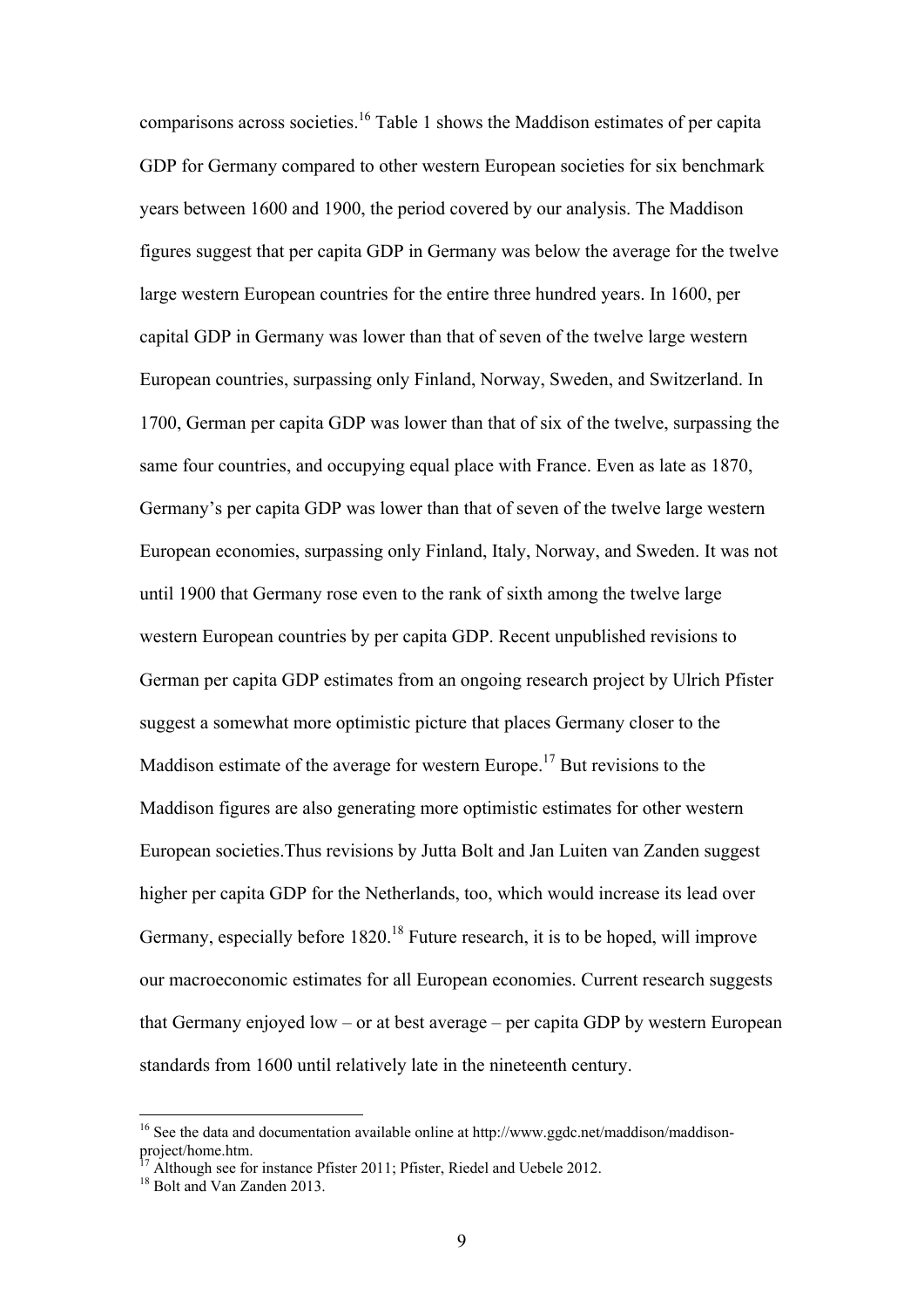|                                                  | 1600  | 1700  | 1820  | 1850  | 1870  | 1900  |
|--------------------------------------------------|-------|-------|-------|-------|-------|-------|
| Large Western European Countries                 |       |       |       |       |       |       |
| Austria                                          | 837   | 993   | 1,218 | 1,650 | 1,863 | 2,882 |
| <b>Belgium</b>                                   | 976   | 1,144 | 1,319 | 1,847 | 2,692 | 3,731 |
| <b>Denmark</b>                                   | 875   | 1,039 | 1,274 | 1,767 | 2,003 | 3,017 |
| <b>Finland</b>                                   | 538   | 638   | 781   | 911   | 1,140 | 1,668 |
| <b>France</b>                                    | 841   | 910   | 1,135 | 1,597 | 1,876 | 2,876 |
| <b>Germany (Maddison Estimate)</b>               | 791   | 910   | 1,077 | 1,428 | 1,839 | 2,985 |
| Germany (Pfister Baseline Estimate)              | 957   | 1,113 | >1169 | 1,692 |       |       |
| <b>Italy</b>                                     | 1,100 | 1,100 | 1,117 | 1,350 | 1,499 | 1,785 |
| <b>Netherlands</b>                               | 1,381 | 2,130 | 1,838 | 2,371 | 2,757 | 3,424 |
| Norway                                           | 665   | 722   | 801   | 956   | 1,360 | 1,877 |
| Sweden                                           | 700   | 750   | 819   | 1,019 | 1,359 | 2,209 |
| <b>Switzerland</b>                               | 750   | 890   | 1,090 | 1,488 | 2,102 | 3,833 |
| <b>United Kingdom</b>                            | 974   | 1,250 | 1,706 | 2,330 | 3,190 | 4,492 |
| <b>Total 12 Large Western European Countries</b> | 906   | 1,028 | 1,234 | 1,652 | 2,080 | 3,067 |
| <b>Small Western European Countries</b>          |       |       |       |       |       |       |
| <b>Ireland</b>                                   | 615   | 715   | 877   |       | 1,775 |       |
| Greece                                           | 483   | 530   | 641   | 816   | 880   | 1,351 |
| <b>Portugal</b>                                  | 740   | 819   | 923   | 923   | 975   | 1,302 |
| Spain                                            | 853   | 853   | 1.008 | 1,079 | 1,207 | 1,786 |
| 14 Other Small Western European Countries        | 698   | 789   | 956   | 1,273 | 1,602 | 2,361 |
| <b>Total 30 Western European Countries</b>       | 888   | 993   | 1,194 | 1,567 | 1,953 | 2,885 |

#### **Table 1: Per Capita GDP in Germany Compared to Other Western European Economies, 1600-1900 (in \$1990)**

#### **Source:**

<u>.</u>

Angus Maddison, Statistics on World Population, GDP and Per Capita GDP, 1-2008 AD (Horizontal file, copyright Angus Maddison, University of Groningen) [http://www.ggdc.net/maddison/Historical\_Statistics/horizontal-file\_02-2010.xls]. Pfister 2011, p. 15 (Table 4).

Württemberg, in turn, was on the poor and slow-growing end of the spectrum for Germany. Its economy was characterized by low per capita incomes, poor agricultural productivity, stagnation in crafts and proto-industries, a small and nondynamic commercial sector, and late and hesitant factory industrialization.<sup>19</sup> Comparative GDP figures are not available for the various German states before the nineteenth century, but Table 2 presents estimates for 1849, the earliest available date.<sup>20</sup> Unfortunately, these figures are not directly comparable to those in Table 1 as the units are Marks rather than 1990\$. However, they show that Württemberg was

<sup>19</sup> Ott 1971, 16-17; Langewiesche 1974, ch. 4; Hippel 1977, vol. I, 66, 130; Kazmaier 1978, 39-40, 43, 45, 48; Naujoks 1982, 173; Hippel 1992, 482-4, 502-4, 514-33, 623-4, 641-700; Fellmeth 1998, 27-39; Schaab 2000, 539-45; Ogilvie, Küpker and Maegraith 2009, 175-7, 184-208.

<sup>&</sup>lt;sup>20</sup> Ziblatt 2006, p. 36, Table 3.1; for a more detailed breakdown according to Regierungsbezirk, see Frank 1993, Appendix 8, p. xxx.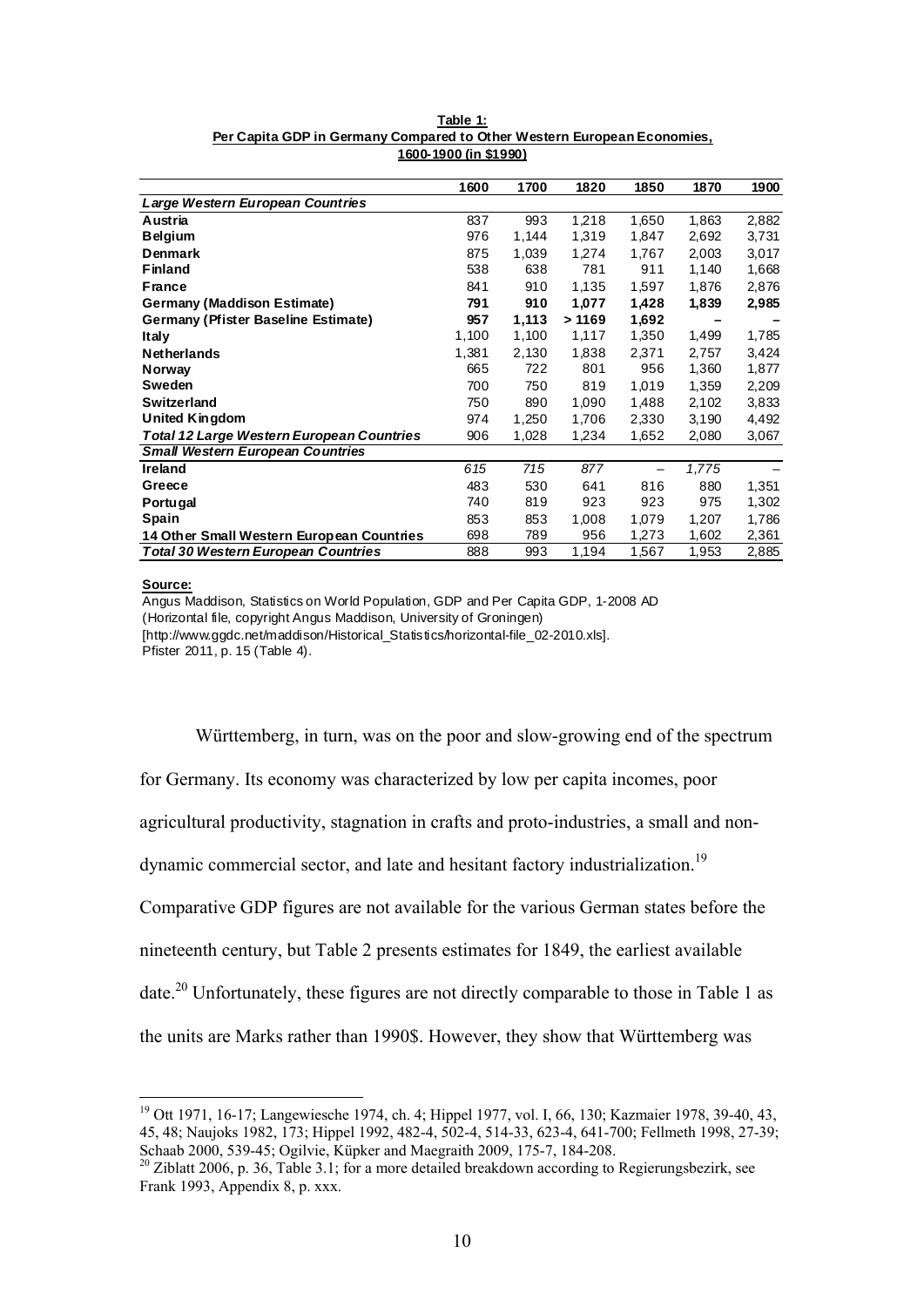poorer than average even by German standards, with a lower per capita GDP than 15 of the 24 German states shown in Table 1. The small group of eight states which were even poorer than Württemberg consisted mainly of eastern territories which had been subject for centuries to serfdom (Posen, Pomerania, Mecklenburg) and of other poor southern territories (Baden, Bavaria). Württemberg's economic performance was even surpassed by that of Schleswig-Holstein and Silesia which had previously been subject to serfdom. As late as 1913, average per capita income in Württemberg was only 88 per cent of the average for Germany as a whole.<sup>21</sup> The society whose human capital we examine in this paper, therefore, lay distinctly on the low-performing end of the relatively low-performing economies of German-speaking central Europe.

| <b>German State</b>  | GDP per capita (Reichsmark) |  |  |
|----------------------|-----------------------------|--|--|
| Posen                | 384.3                       |  |  |
| Bavaria              | 385.0                       |  |  |
| Hohenzollern         | 392.8                       |  |  |
| Oldenburg            | 455.8                       |  |  |
| Pommern              | 457.7                       |  |  |
| Hannover             | 463.7                       |  |  |
| Mecklenburg          | 473.6                       |  |  |
| Baden                | 485.7                       |  |  |
| Württemberg          | 489.2                       |  |  |
| Kassel               | 496.4                       |  |  |
| Silesia              | 497.6                       |  |  |
| Westfalen            | 517.2                       |  |  |
| Schleswig-Holstein   | 532.8                       |  |  |
| Darmstadt            | 539.2                       |  |  |
| Saxony-Weimar        | 552.5                       |  |  |
| Saxony-Coburg        | 552.5                       |  |  |
| Thüringen states     | 552.5                       |  |  |
| Prussian Saxony      | 584.2                       |  |  |
| Nassau               | 603.9                       |  |  |
| Rheinland            | 620.8                       |  |  |
| Saxony               | 670.6                       |  |  |
| Brandenburg (Berlin) | 679.8                       |  |  |
| <b>Bremen</b>        | 750.0                       |  |  |
| Hamburg              | 800.0                       |  |  |

**Table 2: Per Capita GDP in Württemberg Compared to Other German States, 1849**

**Source:** Ziblatt 2006, p. 36, Table 3.1.

 $21$  Mann 2006, 216.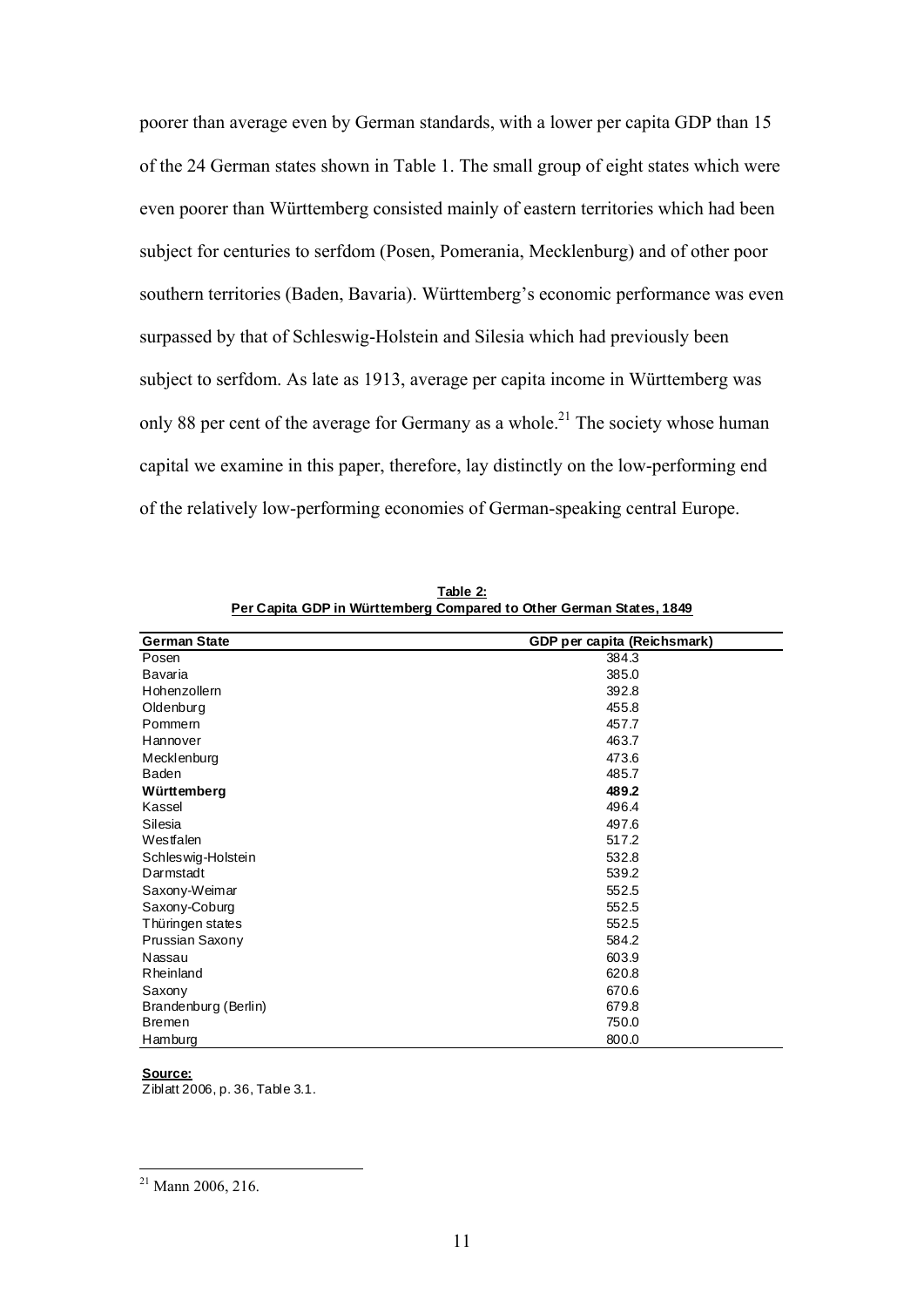The two communities we analyze were, by the standards of Württemberg, not centres of economic dynamism. Wildberg was a very small town located in the forested valley of the Nagold River, in the hilly northern zone of the Württemberg Black Forest (*Württembergische Schwarzwald*). Throughout the three centuries under analysis, its population fluctuated between about 1,000 and about 1,600 inhabitants.<sup>22</sup> An export-oriented worsted proto-industry arose in Wildberg the 1580s, flourished until the 1630s, but then stagnated in the grip of entrenched guilds of merchant-dyers and weavers until its final collapse in the  $1790s$ <sup>23</sup> Full-time farming was rare, but about 70 per cent of Wildberg households relied partly on their own land in 1600, falling to about 50 per cent by 1700 and to 20 per cent by 1800, and then rising again to about 30 per cent by 1870. Wildberg was therefore what one might call an agrotown, in which nearly all households had a non-agricultural occupation (mostly a guilded craft or proto-industry) but many also engaged in agricultural byemployments. A few tiny manufactories sought to establish themselves in the surrounding region in the course of the nineteenth century, but none flourished, and Wildberg continued to experience long-term economic stagnation up to 1900.<sup>24</sup>

Auingen was a small village located on a hilly plateau in south-eastern Württemberg, the Swabian Jura (*Schwäbische Alb*), which was known for its infertile soil and harsh climate. With a population of 350 around 1600, Auingen expanded to 435 inhabitants by 1634, but was hard hit by the Imperial invasion of that year, collapsed to only 30 inhabitants in 1642, and was totally deserted between 1645 and 1647. Even after the end of the Thirty Years War, Auingen recovered only very slowly, taking until 1760 to regain the population of 350 it had recorded in 1600; as

 $22$  Ogilvie, Küpker and Maegraith 2009, 3-11.

<sup>23</sup> Troeltsch 1897; Ogilvie 1997; Ogilvie 2004a.

<sup>24</sup> Ogilvie, Küpker and Maegraith 2009, 228-42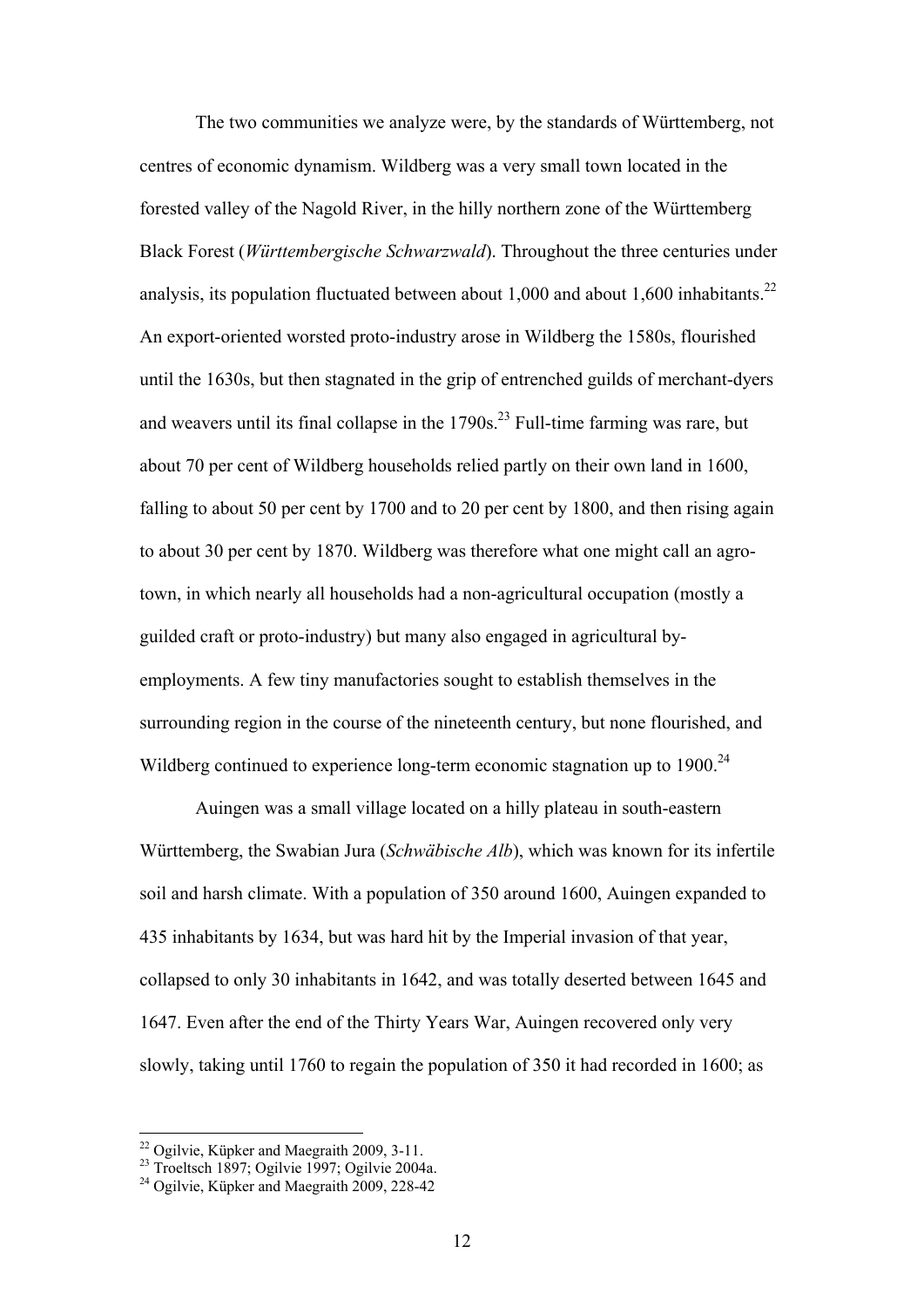late as 1850, Auingen had fewer than 600 inhabitants, rising to 863 by 1900.<sup>25</sup> Auingen had the legal status of a village, and although it was not exclusively agricultural, about one-third of its households were full-time farmers, while another one-quarter were agricultural day-labourers. After c. 1750, the village saw the growth of export-oriented proto-industrial linen-weaving, which at its height employed about one-quarter of the village households, but which declined after c. 1850. In the final decades of the nineteenth century a few mechanized industries arose in the region, and by the late 1890s some Auingen villagers were employed in a nearby cement plant.<sup>26</sup>

In summary, the two settlements from which our data are drawn were characteristic of the small communities of fewer than 2,000 inhabitants in which a majority of the German population lived until well into the nineteenth century.27 The economic structure of these two settlements was also fairly typical for Germany, in being based primarily on part-time agriculture, local crafts, and low-tech protoindustry, with a small service sector and very late and minor involvement in mechanized production. These localities therefore provide a good laboratory for investigating human capital in a context of late and slow economic development in both town and countryside.

#### 3. The Data Sources

Pre-modern education can be analysed using a variety of different indicators, each measuring different aspects of human capital investment. School attendance figures, typically collected during periodic church inspections, registered inputs into

 $25$  Ogilvie, Küpker and Maegraith 2009, 3-11.

 $^{26}$  Ogilvie, Küpker and Maegraith 2009, 228-42.

 $27$  Twarog 1997, 288-9 (Table 8.2).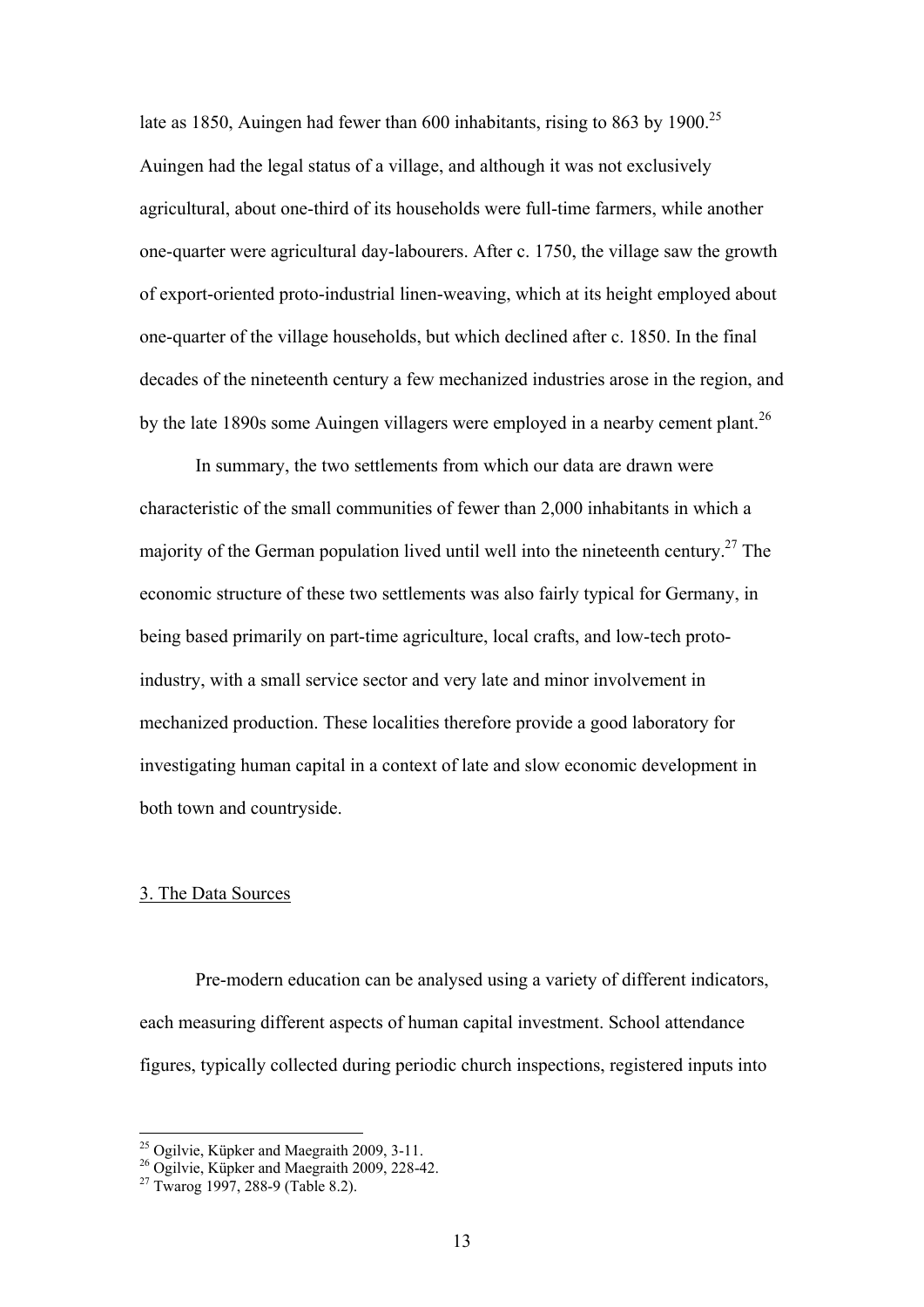the educational process.<sup>28</sup> School or church examination results, such as those collected by the religious authorities in eighteenth-century Sweden, measured outputs, at least in so far as these were registered by the skills tested by the examinations.<sup>29</sup> Book ownership registered the possession of material objects which could be fully consumed only by individuals with a certain level of human capital.<sup>30</sup> Age-heaping in censuses or other age-related documents registered the degree to which an individual (or the person who reported or recorded that individual's age) was aware of precise numbers rather than merely rounding them to the nearest multiple of five or ten.<sup>31</sup> Communicant registers recording religious status – "infant", "catechist", "communicant" – alongside the name of each inhabitant registered passage through certain stages in a religious education.<sup>32</sup> Occasionally, a particularly conscientious official of the church or the state drew up a community census which recorded the educational status of the inhabitants, according to categories such as schooling, apprenticeship, or the ability to say the catechism, read, or write. $33$ 

Perhaps the most widely used educational indicator in historical studies of human capital, however, consists of signatures on documents, registering the possession of at least a minimal ability not merely to read but to write. Pre-modern administrative mechanisms generated a number of different documents to which people in particular European societies were formally expected to sign their names or

 $^{28}$  See, for instance, the analysis in Ogilyie 2003, 85-9, using Württemberg church visitation reports.  $29$  Early modern Sweden generated sources which can be used for such analyses; see Johansson 1973; Johansson 1977; Lindmark 2004; Graff et al. 2009.

<sup>&</sup>lt;sup>30</sup> See the cross-country analyses within pre-industrial Europe undertaken in Baten and Van Zanden 2008; Buringh and Van Zanden 2009.

<sup>&</sup>lt;sup>31</sup> See the many studies of pre-industrial European numeracy using this approach pioneered by Jörg Baten, including Baten, Crayen and Manzel 2008; Hippe and Baten 2012; and Baten and Szołtysek 2014. For comparative figures for different pre-modern European countries using this approach, see A'Hearn, Baten and Crayen 2009. For a comprehensive recent survey, see Tollnek and Baten 2016 (forthcoming).

 $32$  See the application of this approach to Württemberg communicant registers in Ogilvie 1986, 312-9; Ogilvie 2003, 89-95.

 $33$  For analyses of such censuses, see for the small Württemberg town of Beutelsbach, Baumann 2013, 10-5; for the Swiss village of Müllheim in 1723 in Löffler-Herzog 1935, here esp. 4.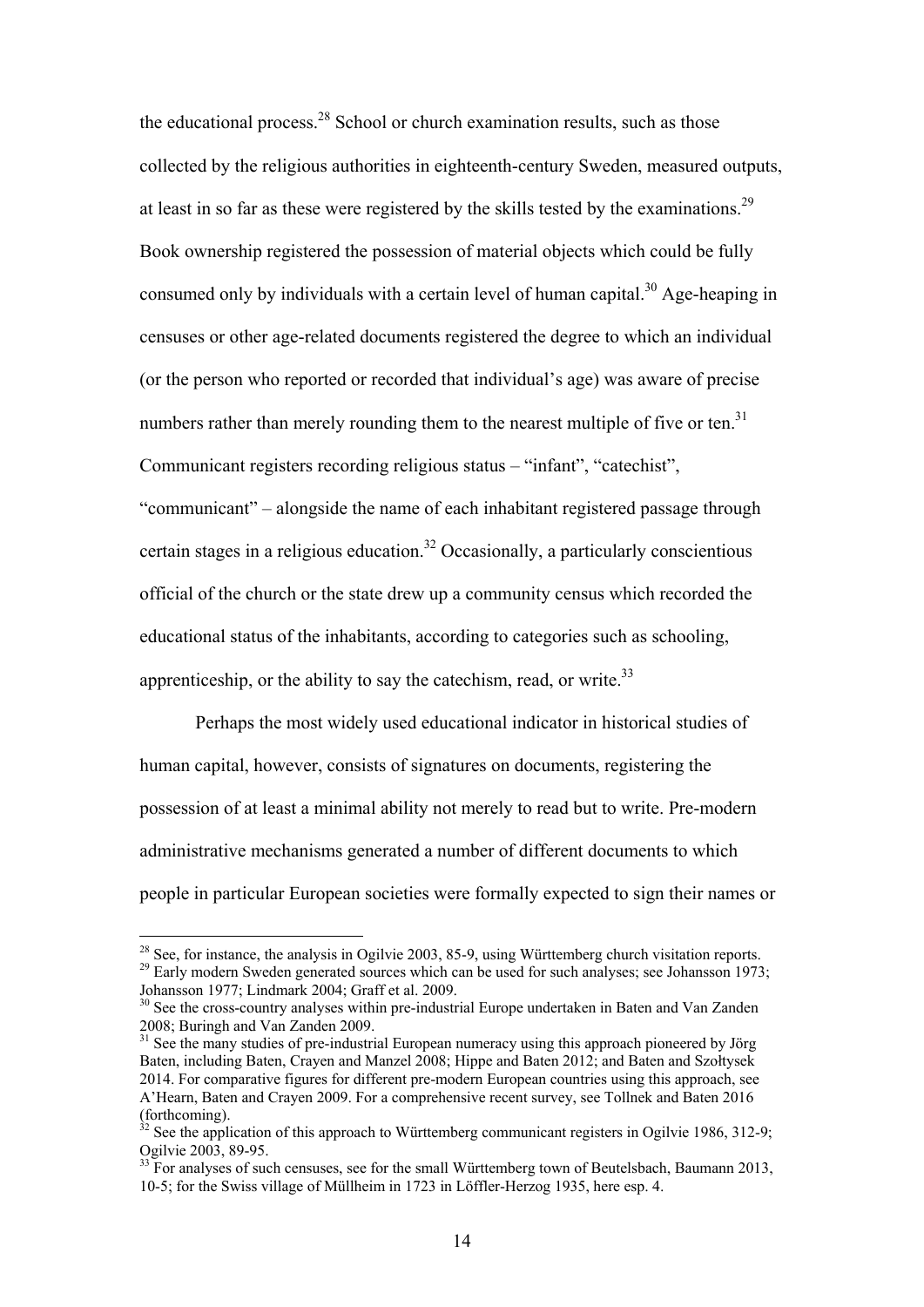make their marks: marriage registers, marriage contracts, marriage inventories, wills, property transfers, debt certificates, witness statements, and legal judgements, among many others. These mechanisms created a large number of documentary sources recording signatures, which in turn must be tested for representativeness relative to the underlying population.<sup>34</sup> As discussed below, signatures are not perfect indicators of human capital investment, but they have a number of advantages which encourage us to use them in this paper.

The documentary sources from which we derive our data consist of inventories of personal possessions, which Württemberg national law required district-level state clerks, assisted by communal officials called "inventory-makers" (*Inventierer*), to draw up for both brides and grooms at marriage. Württemberg had a partible inheritance system in which each spouse retained separate ownership rights over property brought into marriage, and daughters inherited equally with sons. To facilitate administration of this system, from 1551 onwards the Württemberg state mandated "contingent inheritance inventories" (*Eventualteilungen*), drawn up for a couple when one spouse died, at which inheritance shares were recorded but not actually allocated among heirs; and "actual inheritance inventories" (*Realteilungen*), drawn up for widowed (and a few never-married) persons, at which inheritance shares were actually distributed. From 1610 onwards the state also mandated inventories at marriage and remarriage (*Beibringungsinventare*), which recorded the possessions of bride and groom separately. Inventories were sometimes also "decreed" to address special circumstances such as marital conflict, desertion, crime, or indebtedness.<sup>35</sup>

<sup>34</sup> For the application of this approach to pre-modern France, see Houdaille 1977; Houdaille 1988; Fouret and Ozouf 1977 For Denmark, see Munck 2004. For Württemberg see Schad 2002. For Spain, see Rodriguez and Bennassar 1978. For England, see Cressy 1980. For Scotland, see Houston 1982; Houston 1985. For a survey of the approach, see Houston 1983; Houston 1991; Houston 2011. <sup>35</sup> Borscheid 1979; Borscheid 1980, 89-93; Quarthal 1989, 350; Quarthal 1995; Mannheims 1991, 28-35, 49; Maisch 1992, 21-7; Schad 2002, 65, 67, 70, 74-94; Küpker, Maegraith and Ogilvie 2015.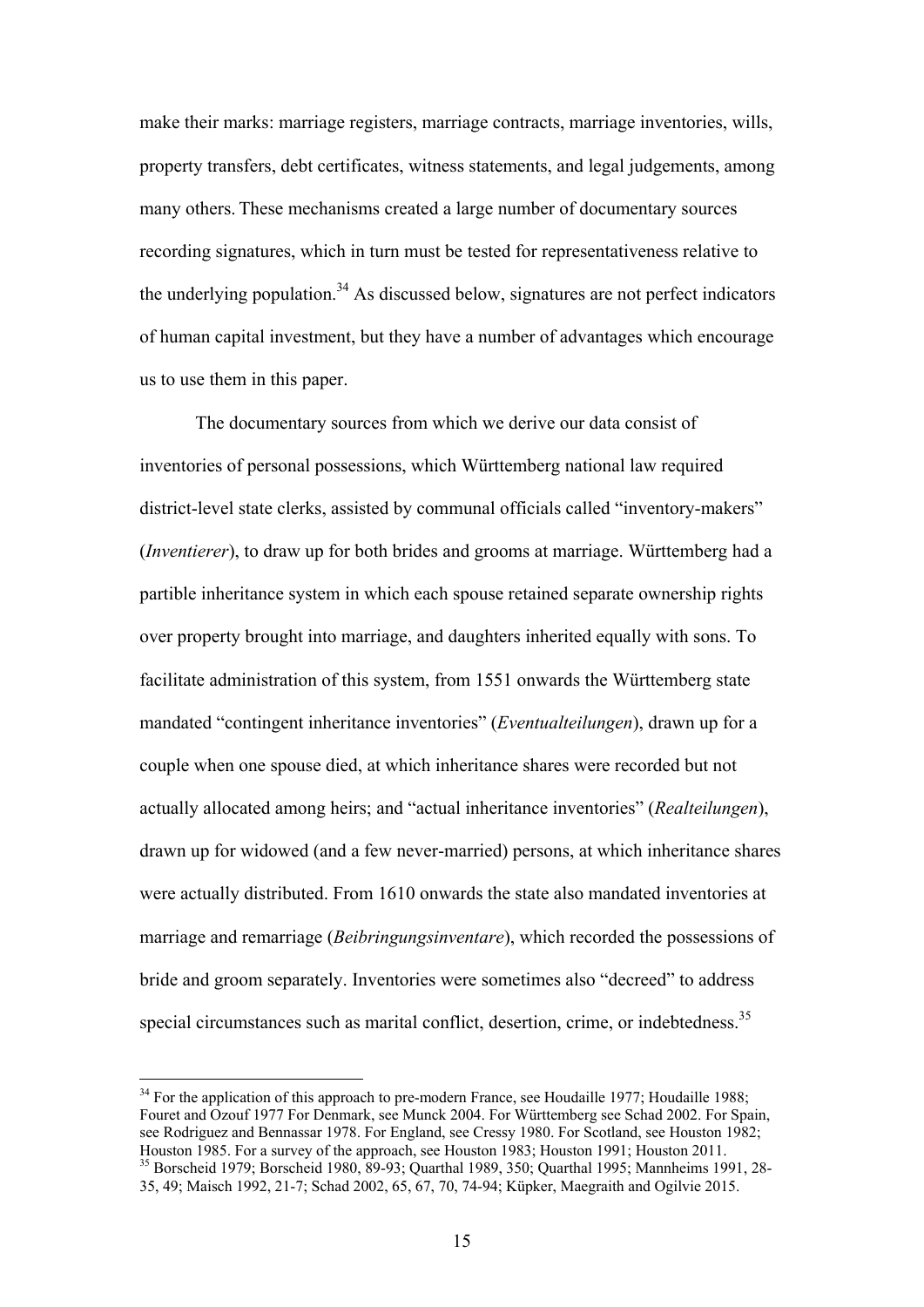This legal regime was implemented in such a thorough way that Württemberg marriage and death inventories are recognized as occupying an extraordinary position among all surviving inventories in pre-modern Europe: they were drawn up in extraordinarily large numbers, they covered a very high percentage of inhabitants, and they were mandatory for persons from all social and economic backgrounds, making them unusually representative of the entire society.<sup>36</sup> A person or couple was not legally obliged to be inventoried at marriage if they possessed a special legal status, agreed legally to marital community of property, got the district court's approval, or drew up a private inventory – although such people could be inventoried, since these rules were just treated as guidelines. Administrative breakdown, corruption, and bureaucratic negligence could also prevent comprehensive inventorying in particular periods and places. Nonetheless, the law mandating compulsory inventorying applied to all social strata, rich or poor, solvent or indebted, craftsman, merchant, farmer or day-labourer – in the words of the legislation of 1780, "of whatever social order someone might be, that person is subject to this most wise ordinance".<sup>37</sup> Furthermore, the legislation explicitly envisaged that inventories would be used to deal with inheritance claims by private persons, repayment claims by creditors, tax demands and compliance with sumptuary regulations by the state, and applications for welfare support by the local community. Local records confirm that inventories were indeed used for these purposes. These multiple uses created strong incentives for individual citizens, community tax officials, and state authorities to ensure that inventories be drawn up systematically and comprehensively.38

Consequently, a substantial and growing proportion of marriages in early modern Württemberg generated detailed inventories, which survive from the

<sup>36</sup> Borscheid 1979; Borscheid 1980, 89-93.

<sup>&</sup>lt;sup>37</sup> Ouoted in Borscheid 1980, 89.

<sup>38</sup> Borcheid 1980, 90; Küpker, Maegraith, and Ogilvie 2015.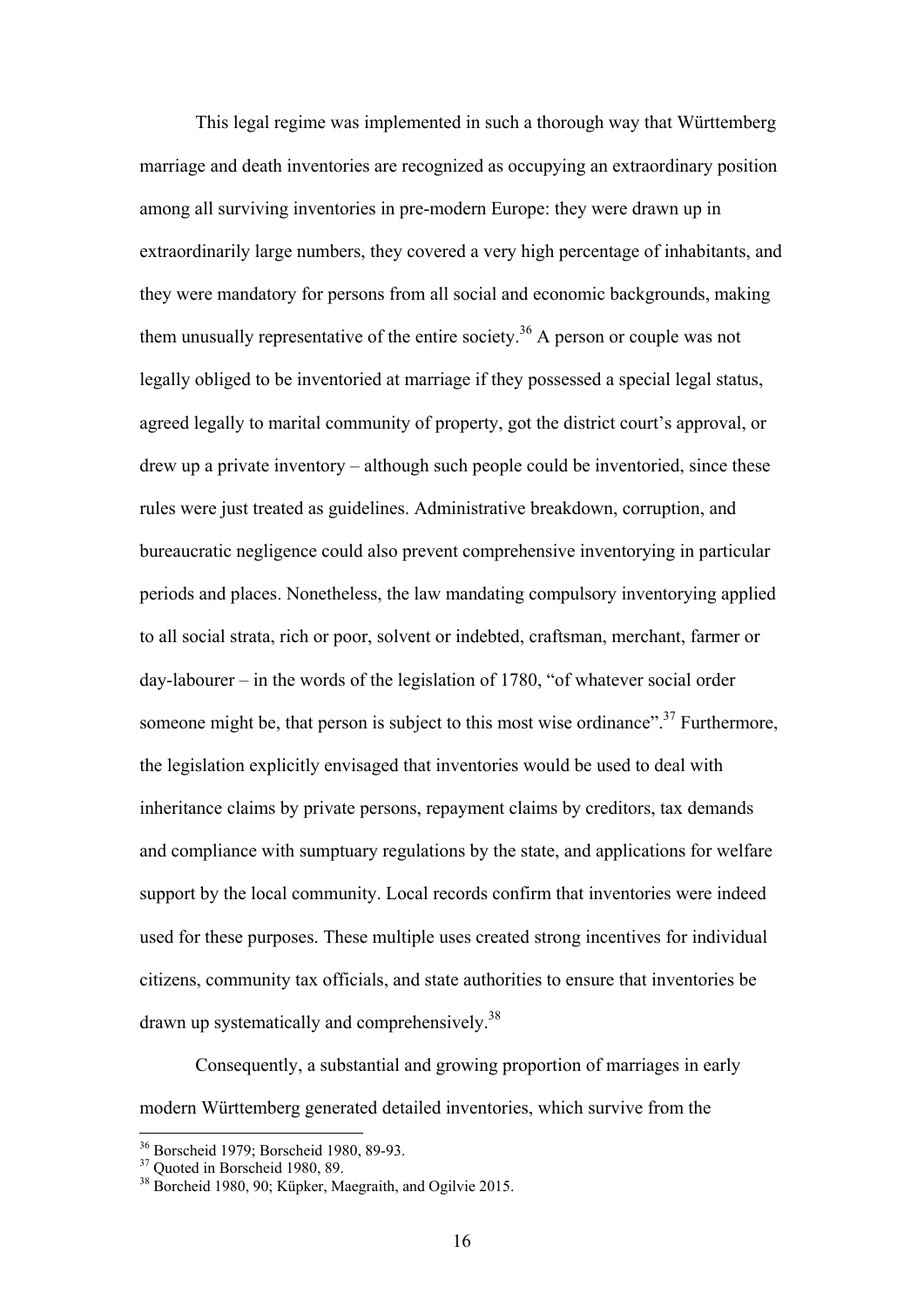seventeenth century until 1899 for many communities, as in the case of Auingen and Wildberg. Out-migration means that not all recorded weddings or burials in a community can be linked to a marriage or death inventory in the same community. This makes it the more striking that more than 98 per cent of couples in our family reconstitutions for Wildberg (1558-1914) and Auingen (1677-1914) could be linked to at least one surviving inventory relating to either the marriage or the death of one spouse. More than 65 per cent of marriages recorded in Wildberg between 1600 and 1803 and more than 78 per cent of marriages recorded in Auingen between 1677 and 1899 have a marriage inventory associated with that couple. By c. 1700, there was at least one surviving inventory for 75 per cent of taxpayers (i.e. household heads) in Wildberg and 50 per cent in Auingen; by c. 1750, this proportion had risen to 85 per cent in Wildberg and 75 per cent in Auingen; during the most of the nineteenth century, the proportion of household heads with at least one surviving inventory lay close to 90 per cent.<sup>39</sup> These figures mean that a large and increasing majority of those who survived to marry and form a household in Auingen and Wildberg were recorded in at least one marriage inventory and are thus represented in our data set.

#### 4. Measuring Human Capital

Our measure of human capital is whether an individual signed his or her marriage inventory. The strict Württemberg legal framework governing the drawing up of inventories required that at the end of a marriage inventory, both the bride and the groom sign their names to testify to the contents; the same was required of the

<sup>&</sup>lt;sup>39</sup> Küpker, Maegraith, and Ogilvie 2015, 44-6.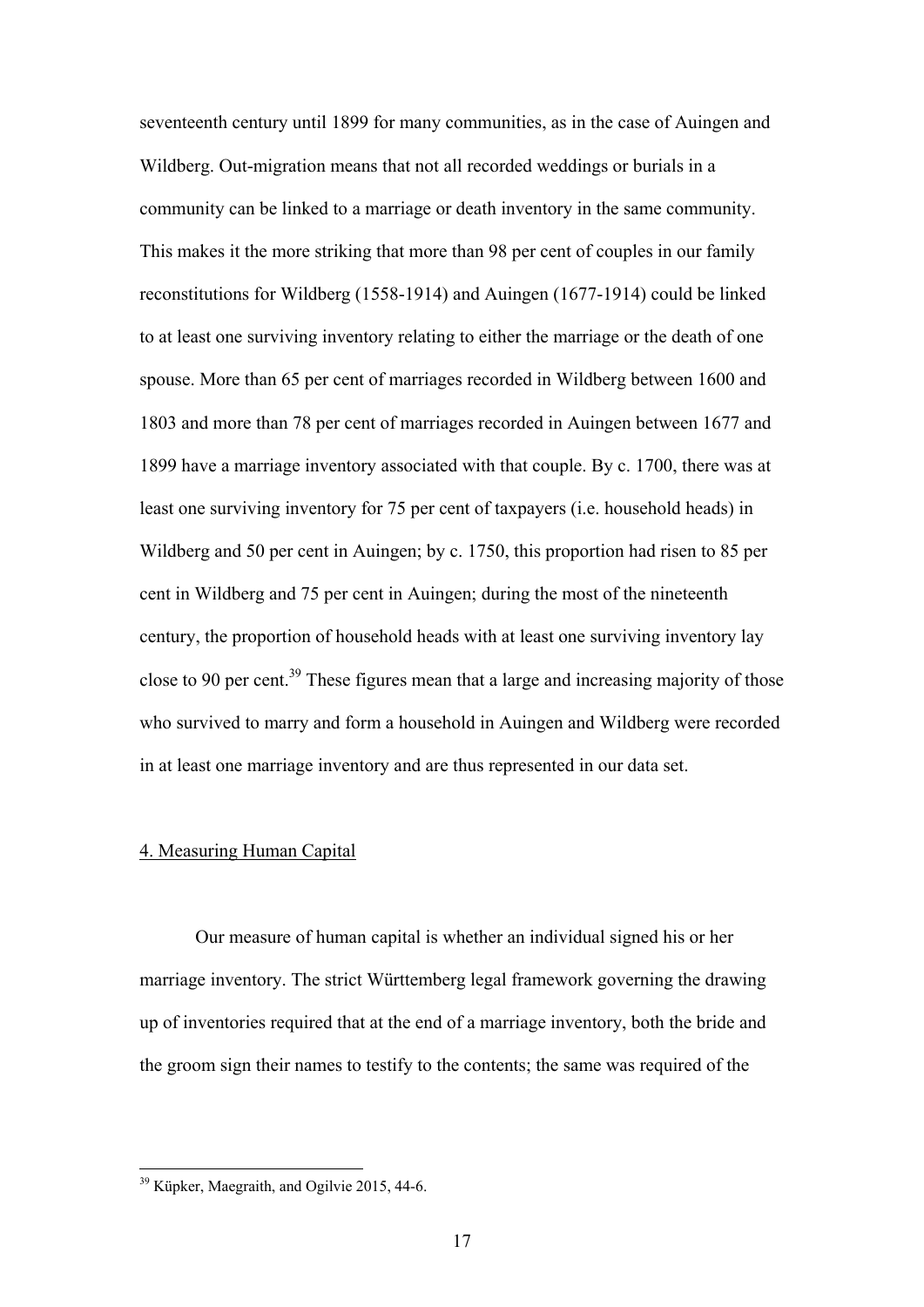surviving spouse at the end of a "contingent inheritance inventory", the type of death inventory drawn up for a couple when one spouse died. $40$ 

Signatures are not perfect indicators of human capital investment. For one thing, social customs may distort the information content of a signature as a signifier of true human capital. Gender norms, for instance, may put pressure on the marginal male to pretend to literacy by practising the formal ability to sign when he cannot actually write, while the same norms may put pressure on a female to allow a male representative to sign when she is actually able to sign for herself. Fortunately, we know the latter pressure not to have been in operation in Württemberg, where it was expected that a woman would sign her name if she could. When a female failed to sign her inventory, it was not because of a social expectation that she would refrain from doing so if her father or legal representative (*Kriegsvogt*) were present: where a woman could sign her name, both she and her male representative would sign; and if she did not sign, the inventory often records an explicit explanatory note from the clerk, to the effect that the signature was missing "because she cannot write", or "the *Kriegsvogt* signed upon request of the wife because she is uninstructed in writing".<sup>41</sup>

Two other disadvantages of signatures, by contrast, cannot be dismissed in the Württemberg context. For one thing, more education is needed to write than to read, so the percentage of individuals who can sign their names will tend to be an *under*estimate of the percentage who can read and thus have the ability to engage with information and ideas that are written or printed. In the opposite direction, it is possible to learn to write one's signature without learning to write anything else, and thus the ability to sign will tend to *over*-estimate people's ability to express

<sup>40</sup> Quarthal 1989, 350; Quarthal 1995; Mannheims 1991, 28-35, 49; Maisch 1992, 21-7; Schad 2002, 65, 67, 70, 74-94.

<sup>&</sup>lt;sup>41</sup> For a detailed discussion of this issue, see Maisch 1992, 377; Schad 2002, 78-9.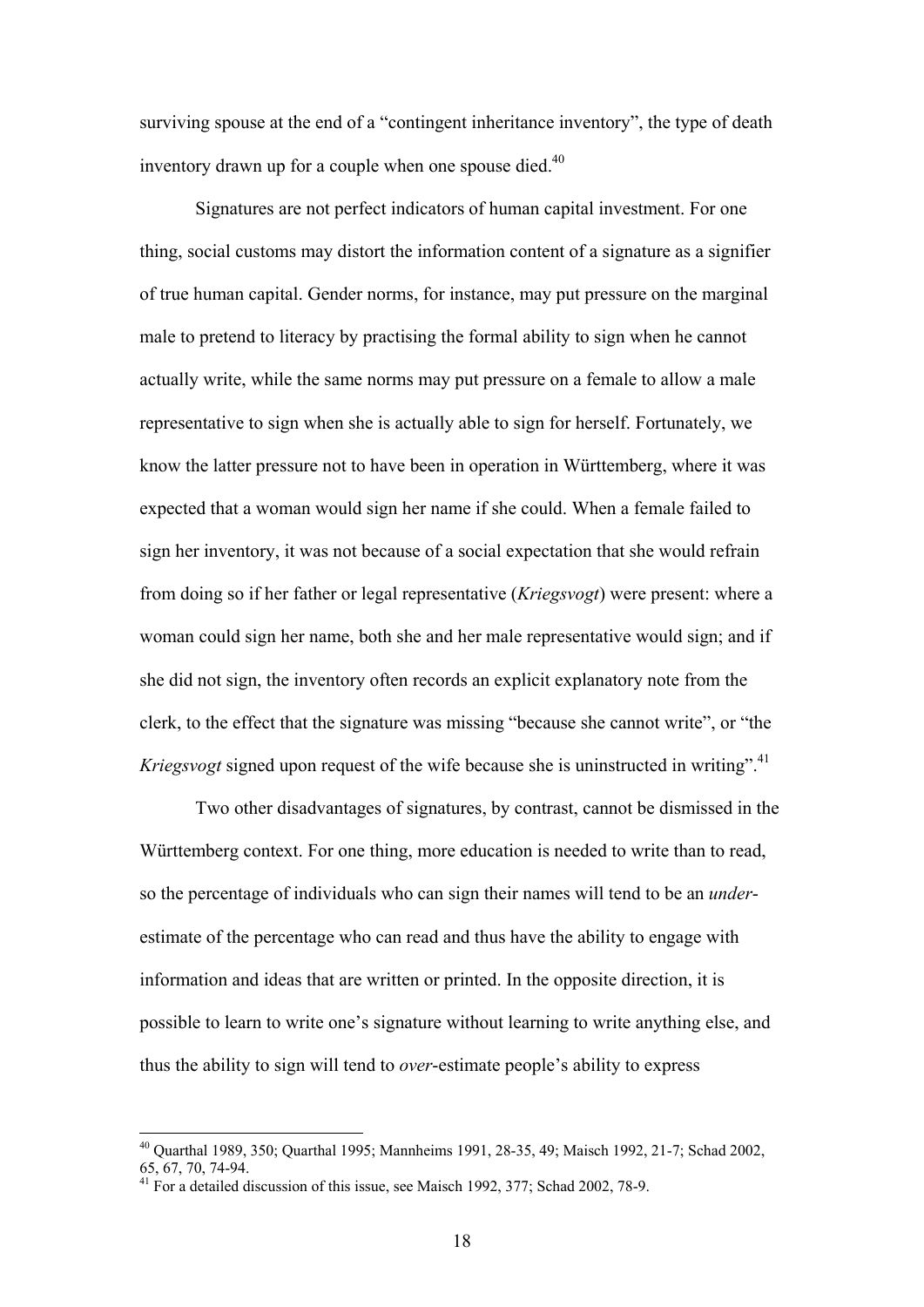themselves in writing.42 These two disadvantages operate in opposing directions, and we cannot know which predominated in practice. However, they must be borne in mind in assessing our findings, as in the case of all studies measuring literacy in terms of signatures.

On the other hand, signatures also have a number of advantages. One major advantage is that they are the most frequently recorded indicator of literacy and thus provide the greatest scope for comparison across time and space. A second advantage for the economic historian is that signatures testify to a more active degree of literacy than mere reading ability and thus may be a better indicator of productivity-enhancing human capital. This can be seen from documents which pre-modern Württemberg inhabitants signed, and often themselves wrote up, recording property transfers, debts, testamentary dispositions, wage claims, craftsmen's invoices, and bills for goods provided in shops and inns.43 A third advantage of using signatures as an indicator of literacy is that when the signatures in question are associated with detailed documents, as in the case of the marriage inventories analyzed here, literacy can be attached to other socio-economic characteristics, making it possible to investigate what variables are associated with higher or lower human capital.<sup>44</sup>

This paper analyzes the literacy of individuals at the point at which they married for the first time. People in Württemberg were also inventoried when they remarried after being widowed, but we deliberately excluded remarrying individuals from our analysis in this paper. There are two reasons for making this decision. The less important is that previous studies of Württemberg literacy based on marriage inventories have exclusively analyzed individuals at first marriage, both to avoid

<u>.</u>

<sup>&</sup>lt;sup>42</sup> See the general arguments to this effect in Furet and Sachs 1974, 715; Prass 1988, 178-84. For further reflections in the context of analyzing signatures in Württemberg inventories, see Schad 2002, 75-7.

<sup>43</sup> Schad 2002, 7.

<sup>44</sup> For a discussion of this advantage, see Borscheid 1980, 89-93.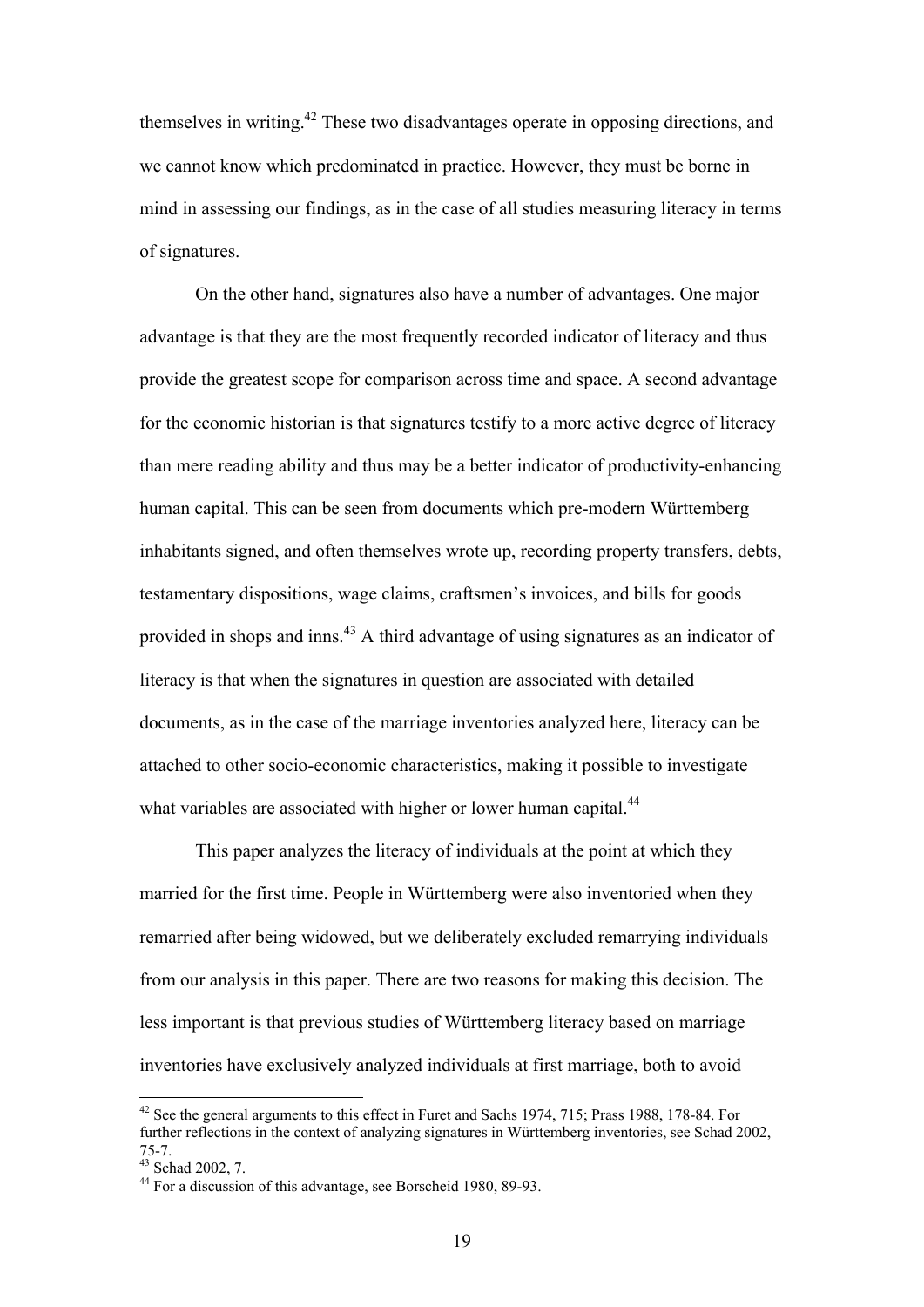double-counting the same person at first and subsequent marriages and to ensure that the group of people under analysis are approximately the same age.<sup>45</sup> By focussing solely on first-marrying individuals, we ensure that our figures are comparable with those for other places in Württemberg.

The second reason for focussing solely on individuals at first marriage, however, is more important. Excluding people who are remarrying enables us to exclude a major source of endogeneity between human capital and economic outcomes. Endogeneity is a widespread problem in research on human capital, although it is not always recognized and even when it is recognized it is not always easy to address. There are good reasons to expect a two-way causal relationship between education and wealth: wealth makes it possible to consume more of all good things, including education; but education makes it possible to be more productive, and hence to increase one's wealth. Observing an association between education and wealth does not provide information on the relative importance of these two influences; indeed, it does not even guarantee that one or the other is non-zero.

This is our main motivation for focussing here on literacy at first marriage. Choosing this early point in the life-cycle makes it possible to exclude a large component of the process by which literacy affected wealth. Most of the phase in the life-cycle of a person in pre-modern Württemberg during which education could increase wealth necessarily took place after the individual married. Before entering into marriage for the first time, people in pre-modern Württemberg almost never conducted independent households or produced independently: they were offspring still living in the parental household, servants earning legally capped wages, or (in a

<sup>&</sup>lt;sup>45</sup> Maisch 1992, 377; Schad 2002, 79;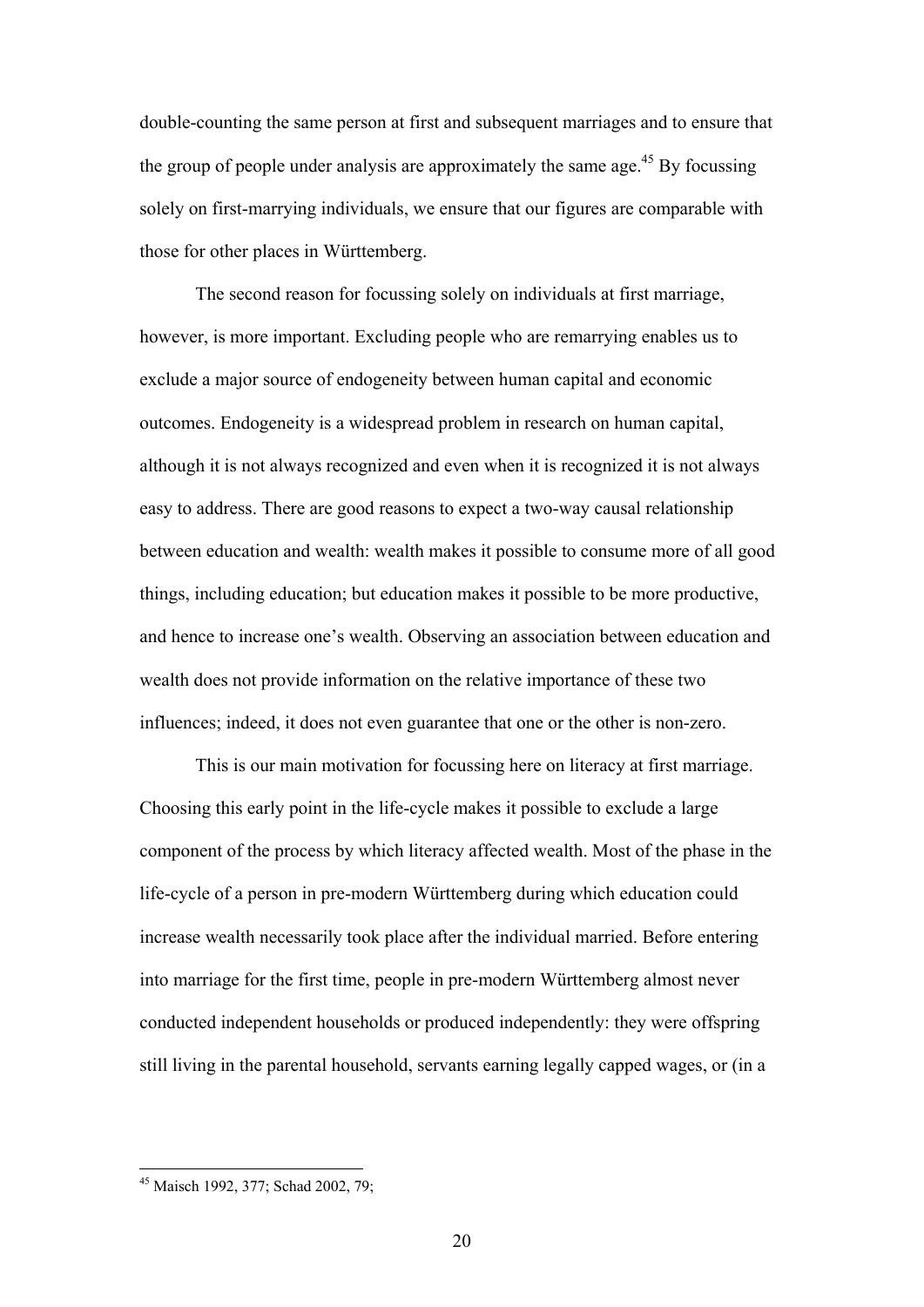few cases) lodgers restricted to low-earning jobs in spinning or day-labouring.46 The majority of the wealth which individuals took into their first marriages came not from their own earnings (which might reflect education-influenced productivity) but from their family, as gifts, marriage portions, or inheritances (and thus did not reflect the individual's own productivity). This contrasts strongly with the state of affairs when someone remarried after having been widowed. At that point, wealth was influenced not only by what had been inherited from the parental generation but by the individual's productivity as an independent householder between first marriage and widowhood, and thus reflected a potential influence of education on wealth. This paper therefore analyzes the determinants of education at first marriage, at which point it could be influenced by existing wealth but would not have had much opportunity to contribute to that wealth.

Table 3 provides an illustration of one of the major advantages of measuring human capital through the ability to sign one's name, the opportunity to compare literacy across societies. The top panel of the table shows literacy in the period around 1800 for eight Württemberg communities, four small towns (including Wildberg), and four villages (including Auingen). For male literacy, by c. 1800 Württemberg towns and villages show a rate of 99-100 per cent (with only the village of Gruorn as an outlier at the relatively low level of 92 per cent). For females, by c. 1800 literacy in Württemberg communities was in the 90-95 per cent range, with Beutelsbach and Wildberg on the low end at 78-87 per cent and Gruorn on the high end at 96 per cent. The figures in Table 3 provides reassurance that the two communities from which our data are drawn were not unusual cases, but rather closely resembled the literacy rates observed in other Württemberg settlements.

<u>.</u>

<sup>&</sup>lt;sup>46</sup> For greater detail on the life-cycle of females and males in pre-modern Württemberg, see Ogilvie 2003, 39-78.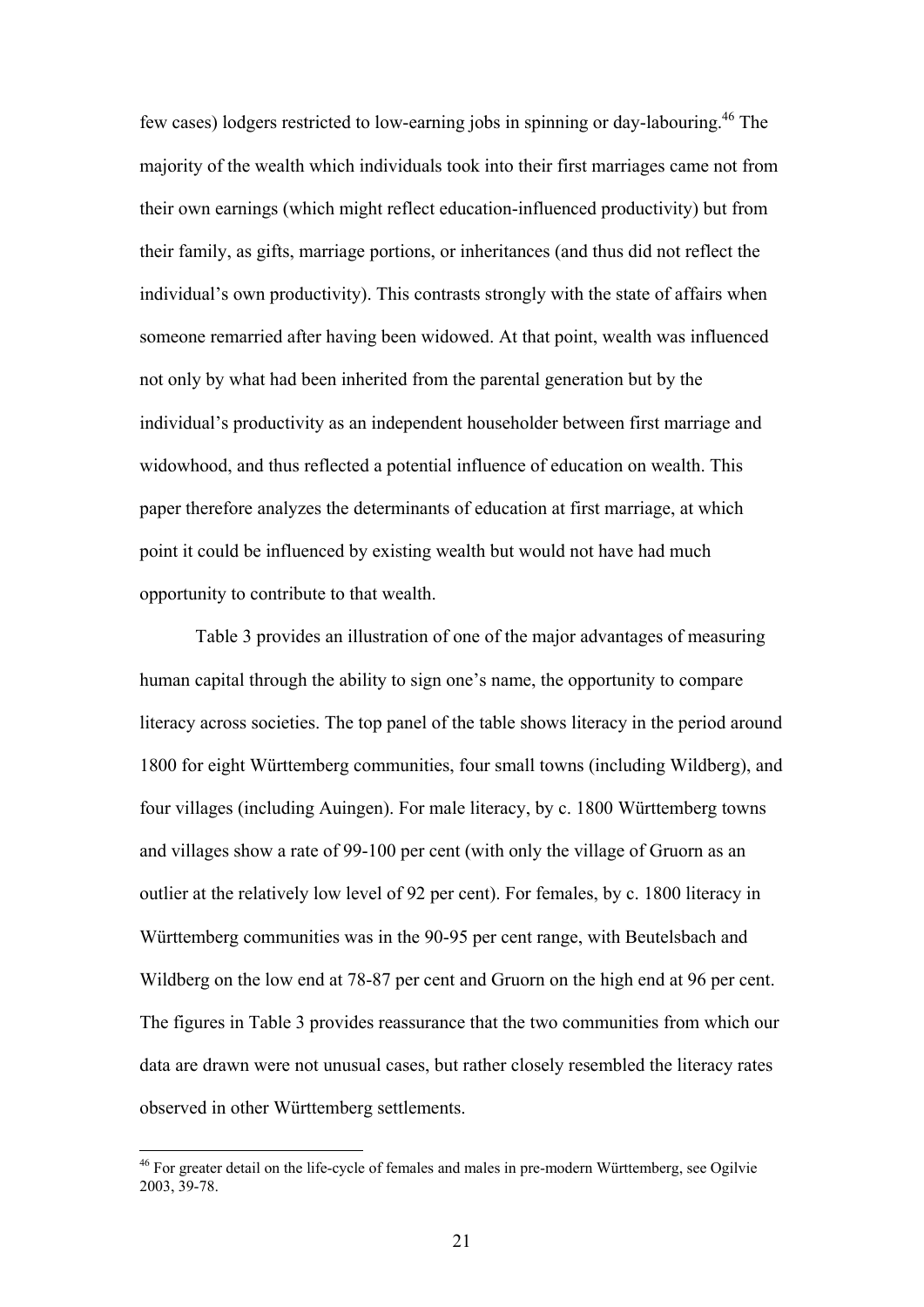| Country                           | <b>Date</b> | Male   | Female | All                    |
|-----------------------------------|-------------|--------|--------|------------------------|
| Württemberg: Auingen (village)    | 1800-09     | 100    | 93     | 96 <sup>a</sup>        |
| Württemberg: Wildberg (town)      | 1800-09     | 99     | 87     | 92 <sup>a</sup>        |
| Württemberg: Bissingen (town)     | 1790-99     | 100    | 95     | $\mathbf b$            |
| Württemberg: Nürtingen (town)     | 1770-79     |        | 90     | $\mathbf{C}$           |
| Württemberg: Bondorf (village)    | 1795-1829   | 99     | 92     | $\mathsf{d}$           |
| Württemberg: Gruorn (village)     | 1795-1829   | 92     | 96     | $\mathsf{d}$           |
| Württemberg: Gebersheim (village) | 1795-1829   | 100    | 95     | $\mathsf{d}$           |
| Württemberg: Beutelsbach (town)   | 1792-1812   | 94-100 | 78-81  |                        |
| England                           | c. 1800     | 60     | 40     |                        |
| Scotland                          | c. 1800     | 65     | 15     | f                      |
| France: all                       | c. 1800     | 48     | 27     | $\overline{f}$         |
| France: northern                  | c. 1800     | 71     | 44     |                        |
| France: southern                  | c. 1800     | 44     | 17     |                        |
| Belgium                           | c. 1800     | 60     | 37     | $\mathsf{f}$           |
| Netherlands: all 11 provinces     | 1813-17     | 75     | 60     |                        |
| Germany: Saxony                   | c. 1800     | 80     | 44     | $\mathsf{f}$           |
| Germany: Hesse                    | c. 1800     | 91     | 43     | f                      |
| Norway                            | c. 1800     |        |        | $21$ <sup>f</sup>      |
| Sweden                            | c. 1800     |        |        | $20 - 25$ <sup>f</sup> |
| Portugal (rural)                  | c. 1800     |        |        | $< 20^{\circ}$         |
| Italy: Piedmont (1848)            | 1848        |        |        | $25^{\frac{1}{3}}$     |
| Italy: Duchy of Parma             | c. 1800     | 45     | 23     | f                      |
| Italy: Marche                     | c. 1800     | 17     | 6      |                        |
| <b>Hungary</b>                    | c. 1800     |        |        | $6^{\circ}$            |

**Table 3: Literacy in Various European Societies c. 1800**

#### **Notes:**

Literacy: % of adults who could sign their name.

#### **Sources:**

<sup>a</sup> Present study (marriage inventories for first-marrying individuals).

<sup>b</sup> Schad 2002, pp. 80-1, Tables 8a-8b (marriage inventories, both partners marrying for first time).

c Benscheidt 1985, 45 (craftsmen's marriage and death inventories).

<sup>d</sup> Maisch 1992, p. 378 (marriage inventories, both partners are marrying for the first time).

<sup>f</sup> Bauman 2013, p. 39, Table 7 (community census and church court minutes).

f Reis 2005, p. 203 (Table 8.2).

<sup>9</sup> Graff 1987, p. 302-3 (with Table 7.9).

Further reassurance concerning the methodology used in this paper is provided

by the figures in Table 3 for the Württemberg community of Beutelsbach. Literacy

rates in this small Württemberg town were calculated from a community census and

from signed cases in church court minutes, whereas the literacy rates for the other

seven Württemberg communities were calculated from marriage inventories. One

would expect the literacy rates recorded in the Beutelsbach documents to be lower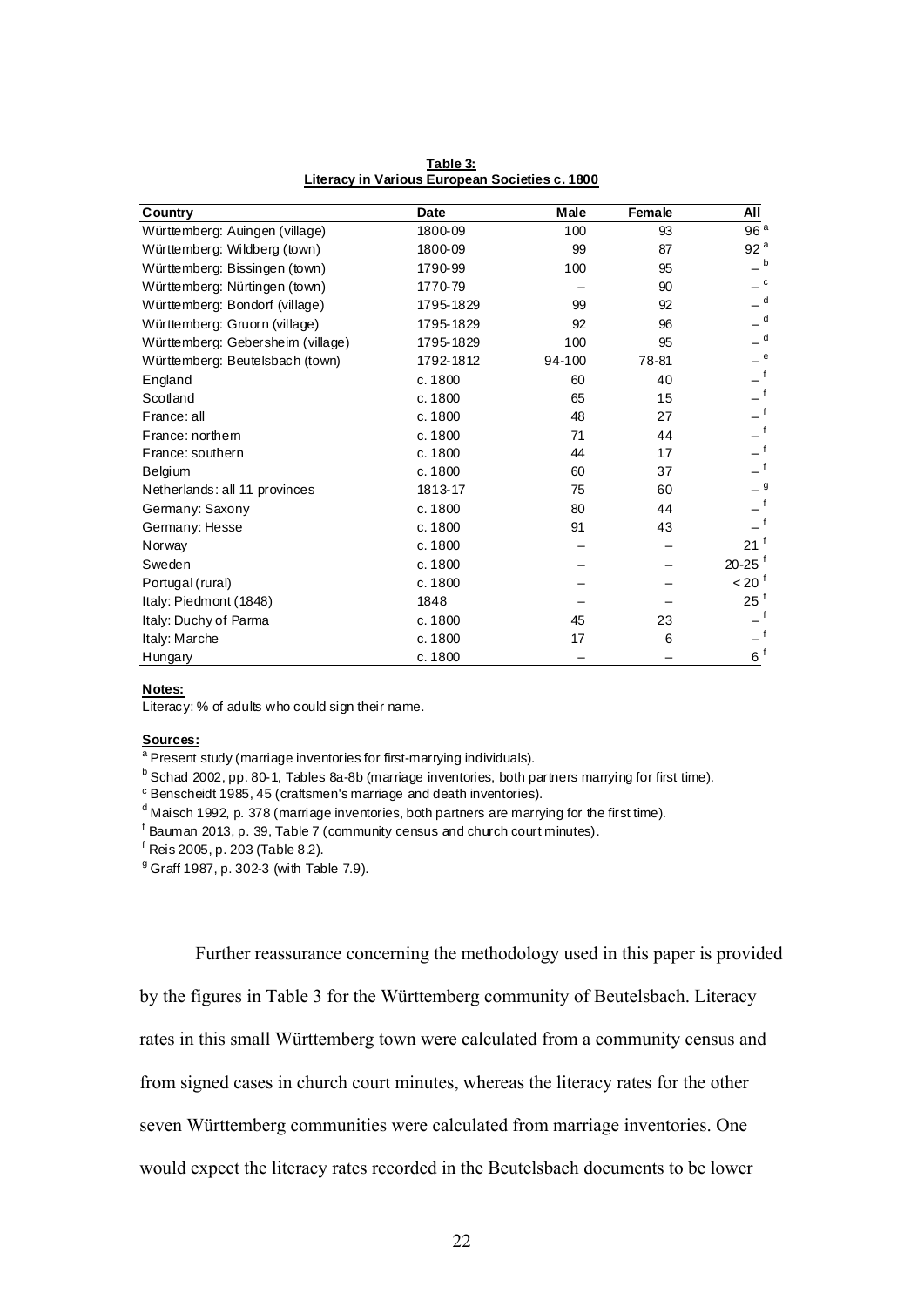than those recorded in the documents for the other Württemberg communities, because they recorded a different sample of the population. The Beutelsbach census covered all inhabitants, including older people whose literacy was likely to have decayed over the years since they left school at age 14. The Beutelsbach church court signatures were primarily provided by malefactors (e.g. parents of illegitimate children) and thus probably over-represented less advantaged socio-economic groups. The Beutelsbach sources do indeed record lower literacy rates than the other Württemberg communities in Table 3, but not strikingly lower. For males, in fact, the figures for Beutelsbach are in the 92-100 per cent range recorded for the other seven Württemberg communities on the basis of marriage inventories. For females, the Beutelsbach figures are 6 to 9 percentage points lower than those for Wildberg, which in turn had lower female literacy than the other six Württemberg communities. But even Beutelsbach females manifested a literacy rate which was impressively high, resembling females in other Württemberg communities much more than females anywhere else in Europe at the time.

This can be seen from the second panel of Table 3, which places literacy for Württemberg in the context of literacy rates calculated for other European societies in the period around 1800. For males, literacy rates outside Württemberg ranged from a low of 17 per cent in the Marche of Italy to a high of 91 per cent in Hesse (not coincidentally another German Protestant territory, as was Saxony, the society with the second-highest male literacy rate). The Netherlands had only 75 per cent male literacy at this date and England only 60 per cent. For female literacy, Württemberg was even more extraordinary. Nowhere in Europe had anything approaching the 90- 95 per cent female literacy observed even in small Württemberg villages around 1800. At this date, female literacy was only 60 per cent in the Netherlands and only 40 per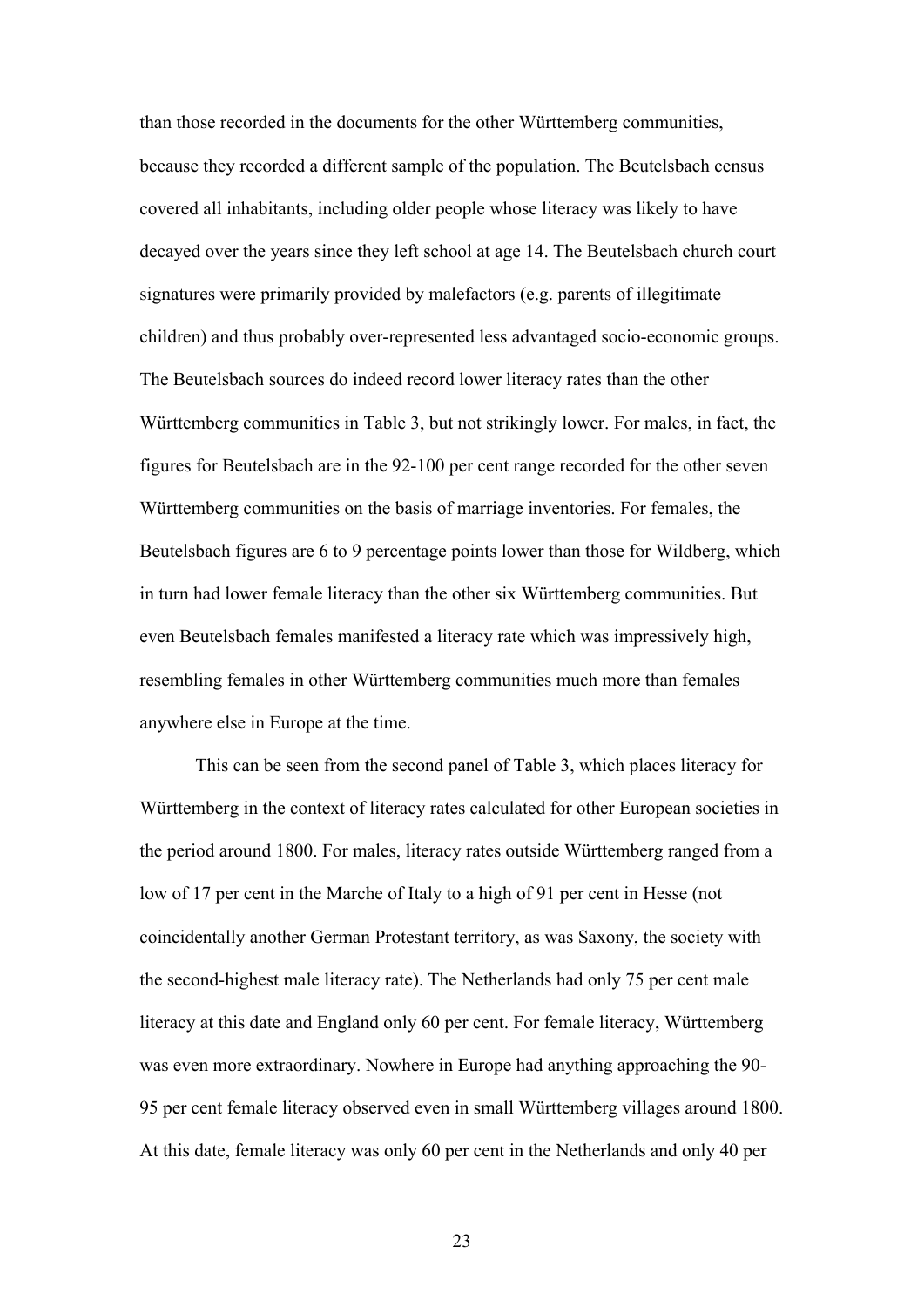cent in England. The German Lutheran societies of Saxony and Hesse again had higher literacy than England, at 43-44 per cent, but still less than half the level observed in Württemberg.

The international comparisons in Table 3 pose a stark challenge for economic history and for theories of economic growth. There does not seem to be any association between human capital levels and economic performance. Certainly, there are some countries with very low literacy rates in Table 3 which also appear in Table 1 with low per capita GDP: examples are Portugal and Hungary. On the other hand, the Italian territories in Table 3 also show very low literacy, even though Italy was one of the richest countries in Europe as late as 1600, and still surpassed Germany in per capita GDP as late as 1820, according to Table 1. Even more strikingly, Table 1 shows England and the Netherlands to have been the richest countries in Europe, yet Table 3 shows that English literacy was nothing out of the ordinary; Dutch literacy was high by European standards, but still much lower than Württemberg literacy, especially for females.

Indeed, Württemberg provides the starkest example of this lack of association between economic performance and human capital levels. As we saw in Tables 1-2, Württemberg was one of the poorer economies in Germany, which in turn had somewhat below average per capita GDP for western Europe. Yet Württemberg had literacy rates for both males and females that were strikingly higher than those observed in much richer England and the Netherlands. Württemberg also had higher literacy than other German societies such as Saxony, which Table 2 shows to have had a much higher per capita GDP.

This raises the question of what history actually tells us about the relationship between human capital and economic growth. Theory has suggested the attractive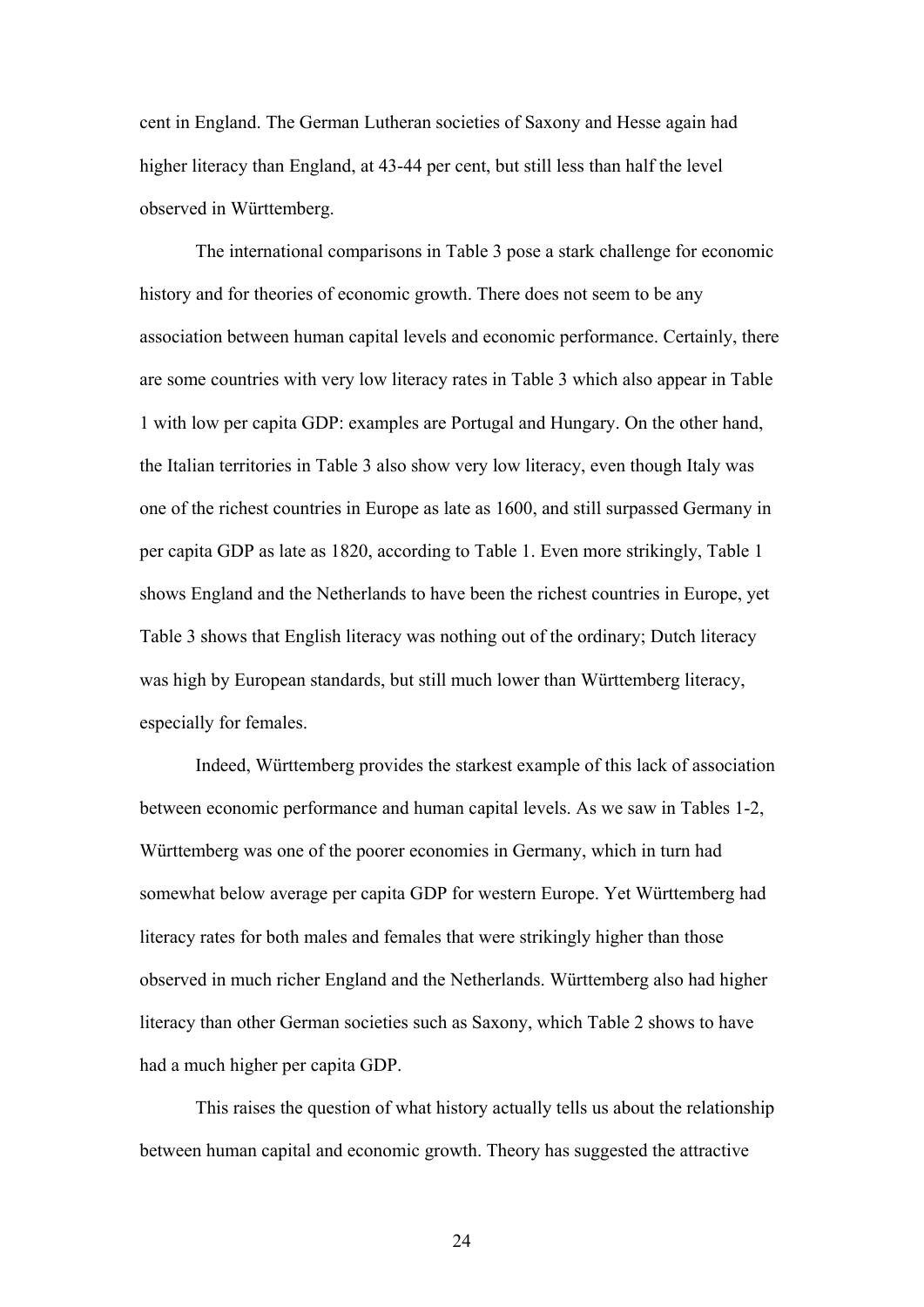proposition that a high level of human capital is good both for the individual who has it and for the wider economy. Yet historical evidence suggests that the relationship between human capital and economic performance was not so straightforward. This creates a serious reason to investigate the empirical evidence much more deeply, especially in cases where the gap between the human capital level and economic performance is very wide. The remainder of this paper undertakes such an investigation by examining what path the poor, slow-growing and late-developing economy of Württemberg followed to achieve such an enviable literacy rate, and how it was related to economic factors on the micro-level. Examining the socio-economic correlates of the high level of human capital achieved in this slow-growing economy may provide some lessons from history for understanding the relationship between human capital and economic factors in other developing economies.

A first step is to examine how literacy developed over time in our two Württemberg communities, the town of Wildberg and the village of Auingen. As already discussed, for motives of comparability and to exclude reverse causation as much as possible, our multivariate analyses in this paper focus on literacy at first marriage. But to set literacy at first marriage in context, it is useful to trace its chronological development alongside literacy at remarriage and widowhood. Figure 1 shows literacy rates in Auingen and Wildberg for each decade between 1610 and 1899. The percentages are calculated for three sets of people: 5,586 individuals drawing up their inventories at first marriage; 939 individuals drawing up their inventories at a second or subsequent marriage; and 1,910 individuals whose spouses had died, giving rise to a "contingent death inventory". The literacy of individuals at first marriage rose from very low levels in the early seventeenth century to around 50 per cent by 1660, declined slightly to 40 per cent in the later seventeenth century, rose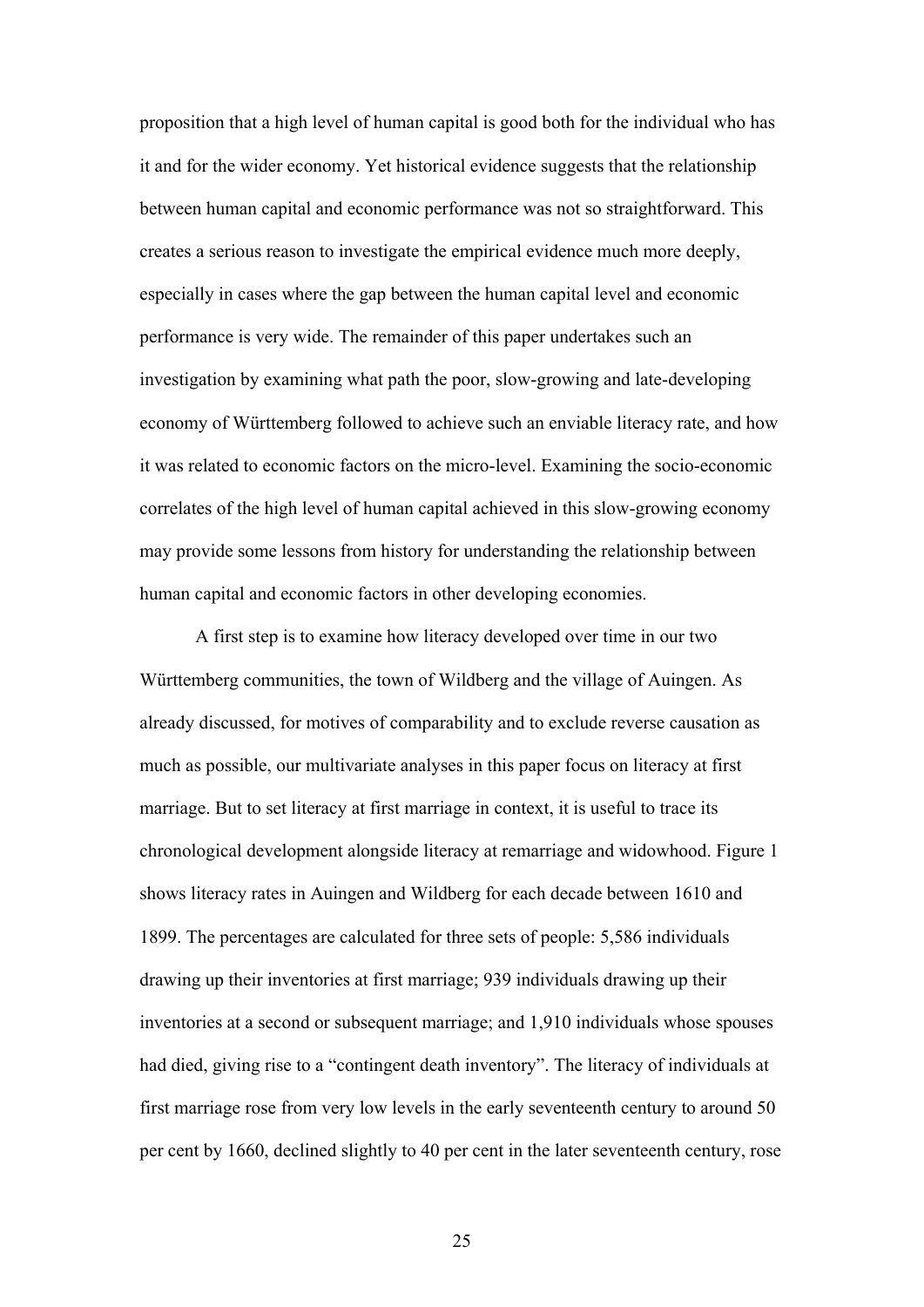

**Figure 1: Percentage of Individuals Signing Name at First Marriage, Remarriage, and Widowhood, Auingen and Wildberg, 1610-1899**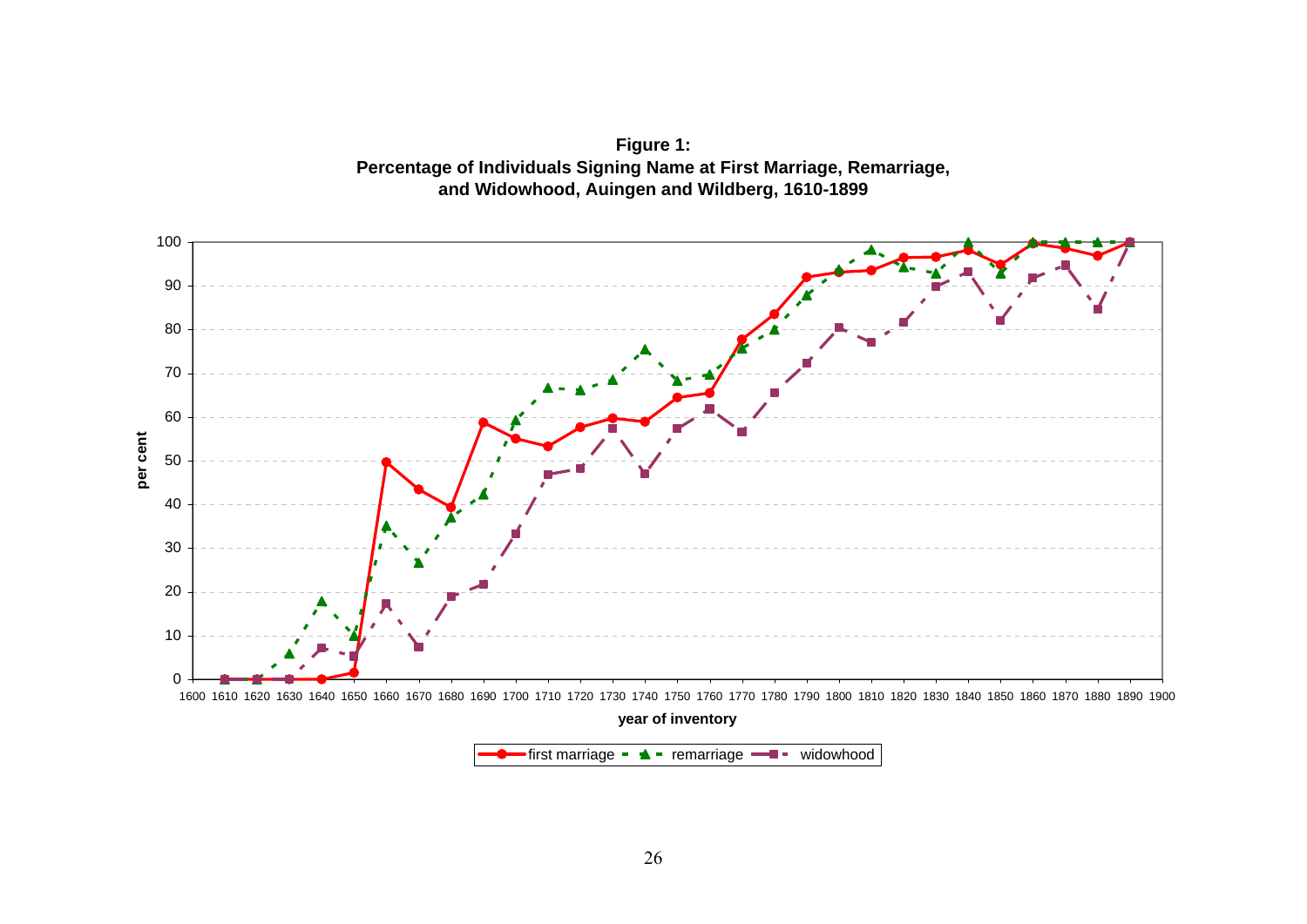again to hover around 55 per cent during the first half of the eighteenth century, averaged around 75 per cent in the second half of the eighteenth century, hovered around 95 per cent in the first half of the nineteenth, and accomplished a final, gradual rise towards 100 per cent between 1850 and 1900. For individuals entering their second or subsequent marriages, the chronological trajectory was similar, with slightly lower literacy rates than first-marriers in the 1650-1700 period, but slightly higher rates in the 1700-80 period, and nearly identical rates thereafter. Literacy at widowhood was about 10 per cent lower than literacy at marriage or remarriage throughout the whole period under analysis, a difference which is consistent with the fact that widowed individuals were predominantly female and older, two characteristics which, as we shall see in the multivariate analysis below, tended to be associated with lower literacy.

Figure 1 suggests a relatively smooth and continuous growth of literacy in these two communities over a period of two and a half centuries, from low levels around 1650 to nearly universal literacy after c. 1800. However, Figure 2 reveals a much more differentiated picture, with a multiplicity of different development paths for different subgroups of the population. The ability to sign one's name increased first among males in the town of Wildberg, followed by females in that town, who were then surpassed by males in the village of Auingen, followed after a halfcentury's delay by females in that village. A level of 50 per cent literacy was achieved by the mid-seventeenth century among urban males, by 1690 among rural males, but only after 1760 among urban females, and only after 1780 among rural females. Literacy surpassed 90 per cent by 1750 among males, but did not achieve this level until around 1800 among females. There also appears to have been much more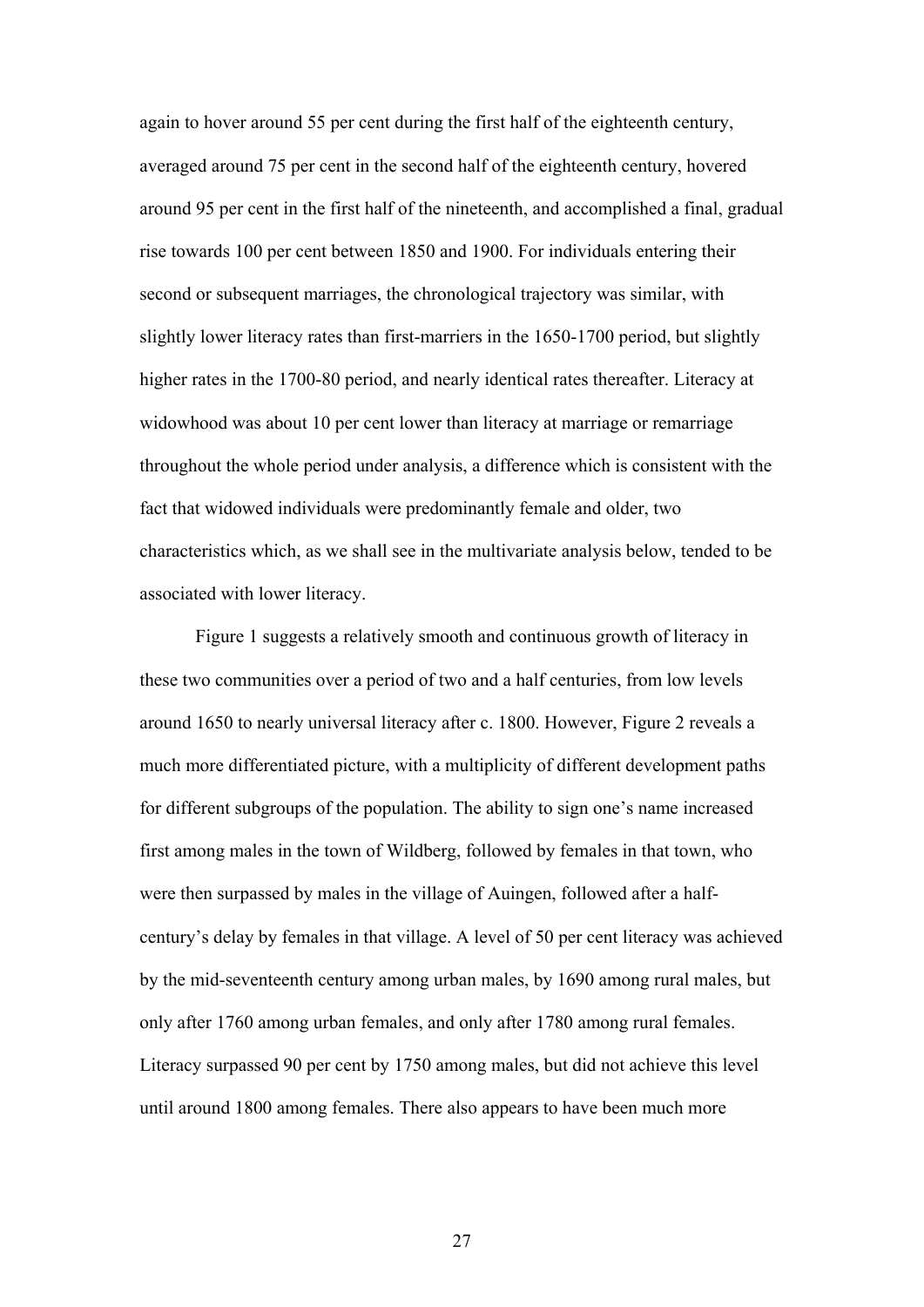

**Figure 2: Percentage of Individuals Signing Name at First Marriage by Sex and Community, Auingen and Wildberg, 1610-1899 (entire sample, n=5,586)**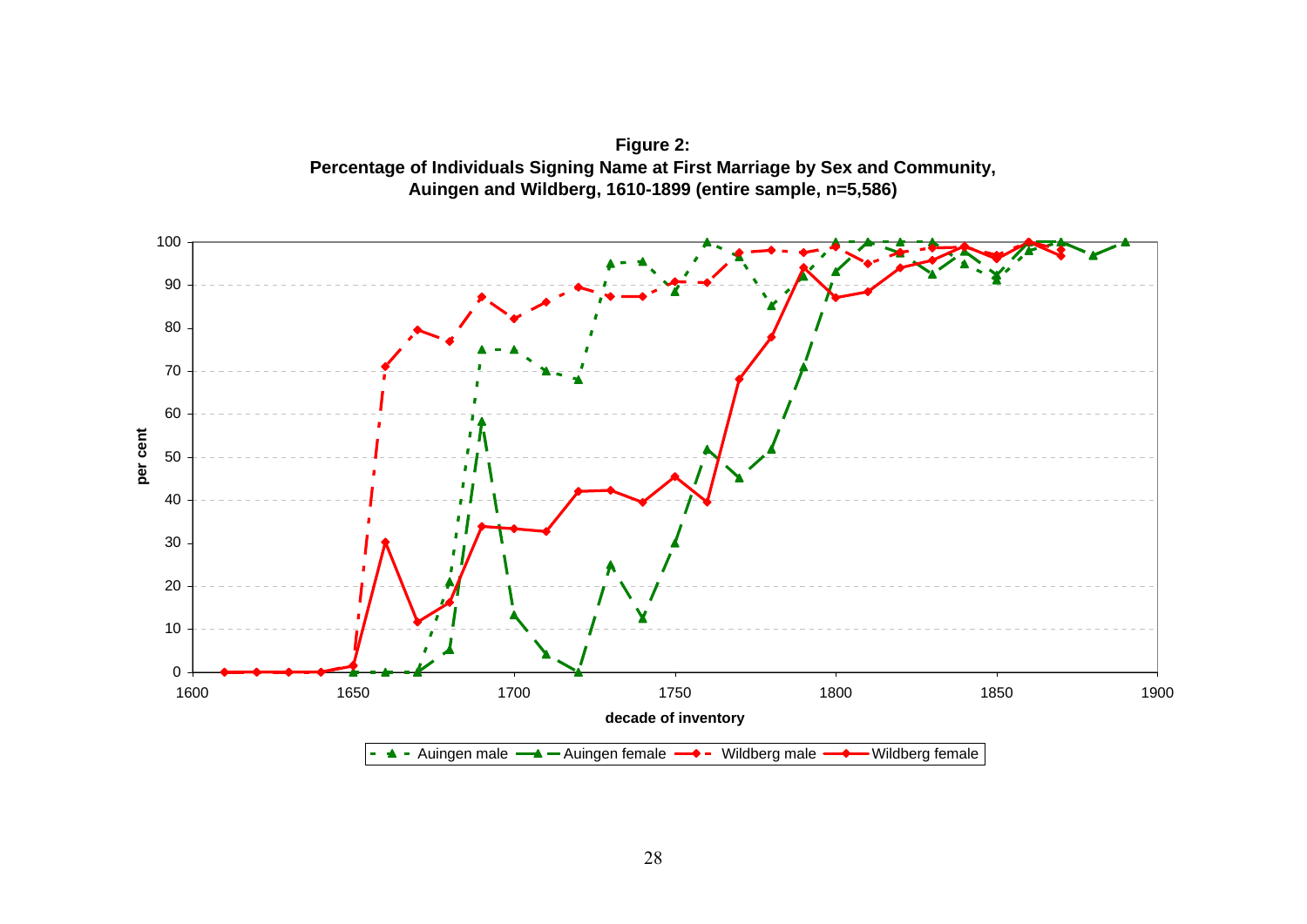variation over time in literacy among females and villagers than there was among males or townspeople.

These differences according to gender and rural-urban location provide only specific instances of the more general consideration that literacy can be associated with a multiplicity of socio-economic variables. Thus the ability to sign one's name might also be influenced by one's age, wealth, or other characteristics. Even differences across time might have varied more (or less) continuously than can be observed through decadal averages. Such multivariate differences cannot easily be represented in cross-tabulations or graphs, since they involve breaking down the sample into smaller and smaller subgroups. Even with a large sample of thousands of individuals, such as we have here, this can lead to very small numbers of observations in individual cells, making it difficult or impossible to test hypotheses about whether a particular variable affected literacy, controlling for other potential influences. To investigate differences in literacy according to any given variable, holding other possible influences constant, requires a multivariate analysis, to which we now turn.

#### 5. Multivariate Determinants of Human Capital

Whether an individual signed his or her name at first marriage might in theory be associated with a number of different variables. One was the gender of the individual, since in developing economies both social norms and economic opportunities tend to reduce the supply of and demand for education among females. Another variable potentially related to literacy was whether the individual was a villager or a townsperson, since urbanization is widely regarded as encouraging human capital investment through economies of scale in the supply of education and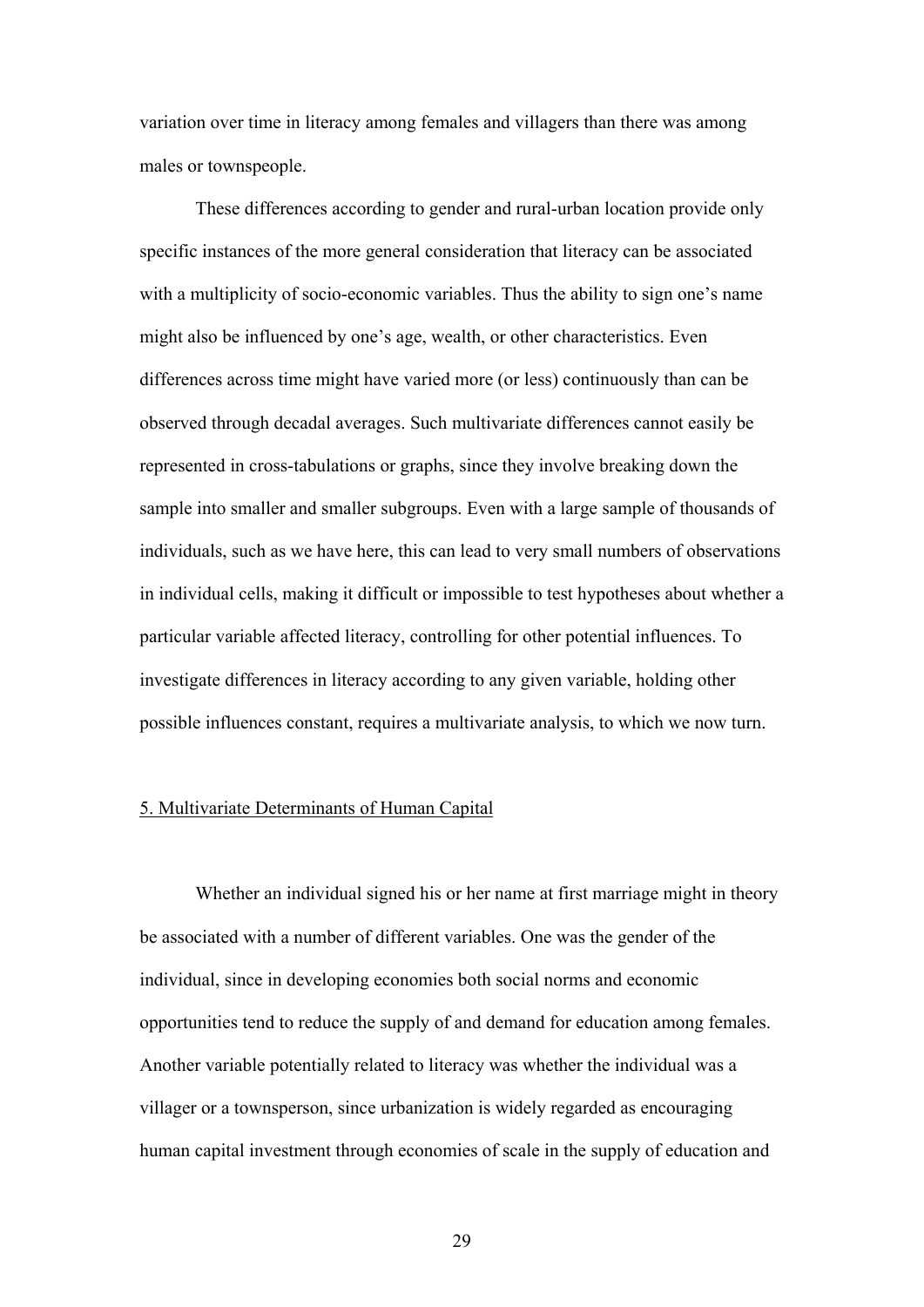occupational influence on the demand for education. Literacy might also change with age, either falling if human capital decayed over time after leaving school, or rising if writing skills were honed or increased in practical working situations. Total wealth is also likely to be associated with literacy, since wealth typically increases consumption of all good things, including education. The intention to practise particular economic activities might be associated with high or low literacy, and these intentions might be proxied by particular types of production-related material possession.

Literacy, as has been shown, varied across time between 1610 and 1899, and it seemed possible that the relationship between literacy and other variables might also vary across time. This motivated us to include the year of inventorying and interaction terms between year on the one hand, and gender, rural-urban community, and wealth respectively. We also postulated that the link with gender might vary by community and wealth, the link with urban-rural community by gender and wealth, the link with age by gender and community, and the link with wealth by gender and community, so we included corresponding interaction variables to register these relationships. Generally, our regression specification can be written as follows:

\n
$$
Literacy = \alpha + \beta_1 (Year) + \beta_2 (Gender) + \beta_3 (Community) + \beta_4 (Age) + \beta_5 (Wealth) + \beta_6 (Production \,Goods) + \beta_7 (Year*Gender) + \beta_8 (Year*Community) + \beta_9 (Gender*Wealth) + \beta_{10} (Gender*Community) + \beta_{11} (Community*Wealth) + \beta_{12} (Year*Wealth) + \beta_{14} (Community*Age) + \beta_{15} (Gender*Age) + \varepsilon,
$$
\n

where *Literacy* is a categorical variable denoting whether the individual signed the inventory at first marriage, *Year* the year of the inventory, *Gender* a categorical variable denoting whether the individual was male or female, *Community* a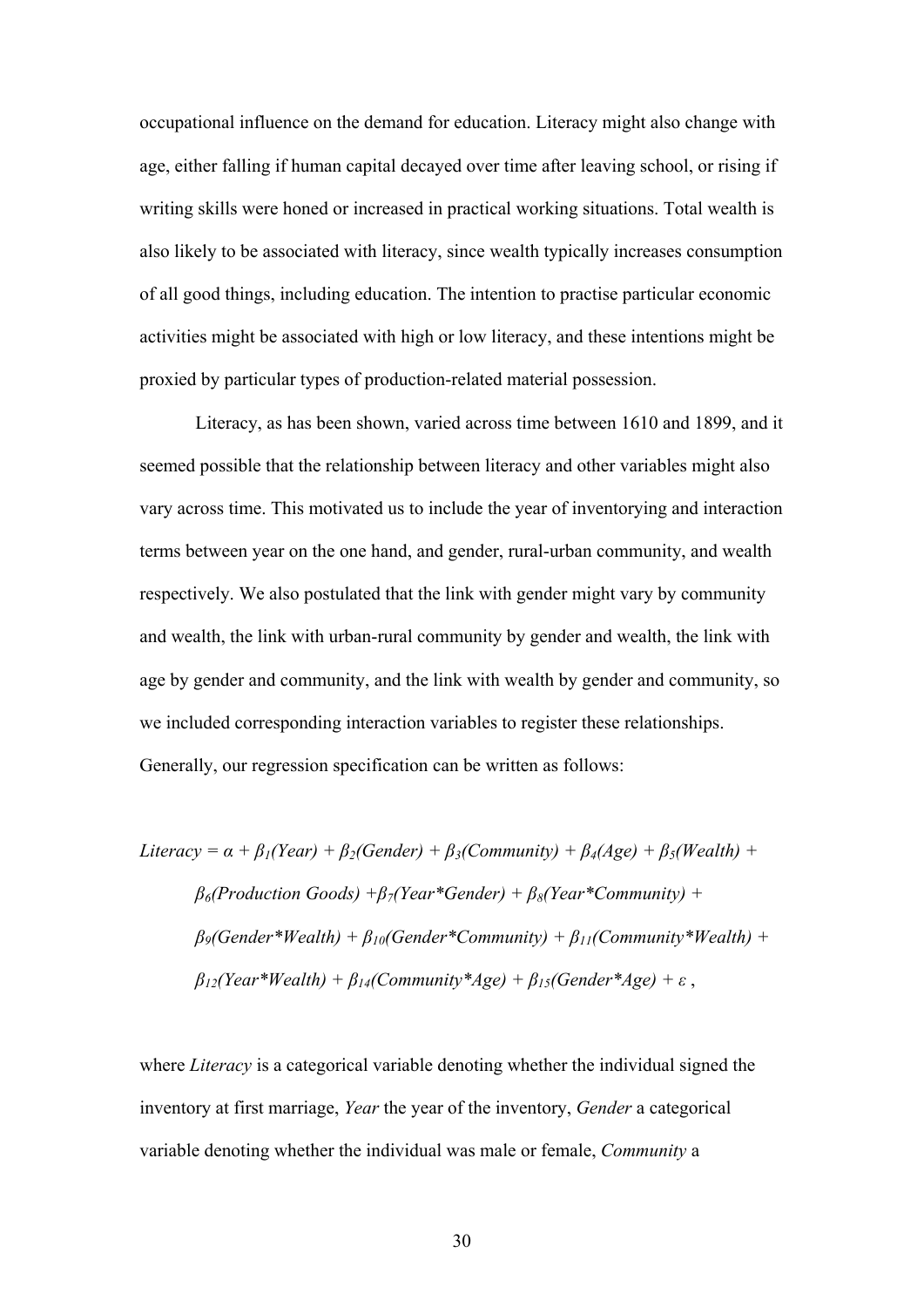categorical variable denoting whether the individual was rural (i.e. from Auingen) or urban (i.e. from Wildberg), *Age* the individual's age at the time of inventorying, *Wealth* the total value of real estate and moveable possessions brought into marriage, *Production Goods* the value of various production-related possessions, *Year\*Gender* an interaction term between year of inventory and gender of individual, *Year\*Community* an interaction between year of inventory and rural-urban community, *Gender\*Wealth* an interaction between gender and total wealth, *Gender\*Community* an interaction between gender and community, *Community\*Wealth* an interaction between community and wealth, *Community\*Age* an interaction term between rural-urban community and individual's age, and *Gender\*Age* an interaction term between the individual's gender and age; *ε* denotes an error term.

All variables but one were recorded in the marriage inventory, which meant that they were available for all observations. The one variable not recorded in the inventory itself was *Age*, which was derived from our family reconstitutions for Auingen and Wildberg and matched to inventoried individuals using record linkage. Ages could be reconstructed and linked for 4,893 individuals, 88 per cent of the full sample of 5,586. Figure 3 displays the extent to which the dependent variable diverged between the entire sample of first-marrying individuals and the sample of known age. The dashed line graphs the development of literacy across time for all 5,586 first-marrying individuals in these two communities, while the solid line shows literacy for the sub-sample of 4,893 persons whose age could be reconstructed from the family reconstitutions. The two curves are almost identical except for a very small divergence around 1680, providing reassurance that we are not analyzing a different literacy trajectory by excluding the individuals of unknown age.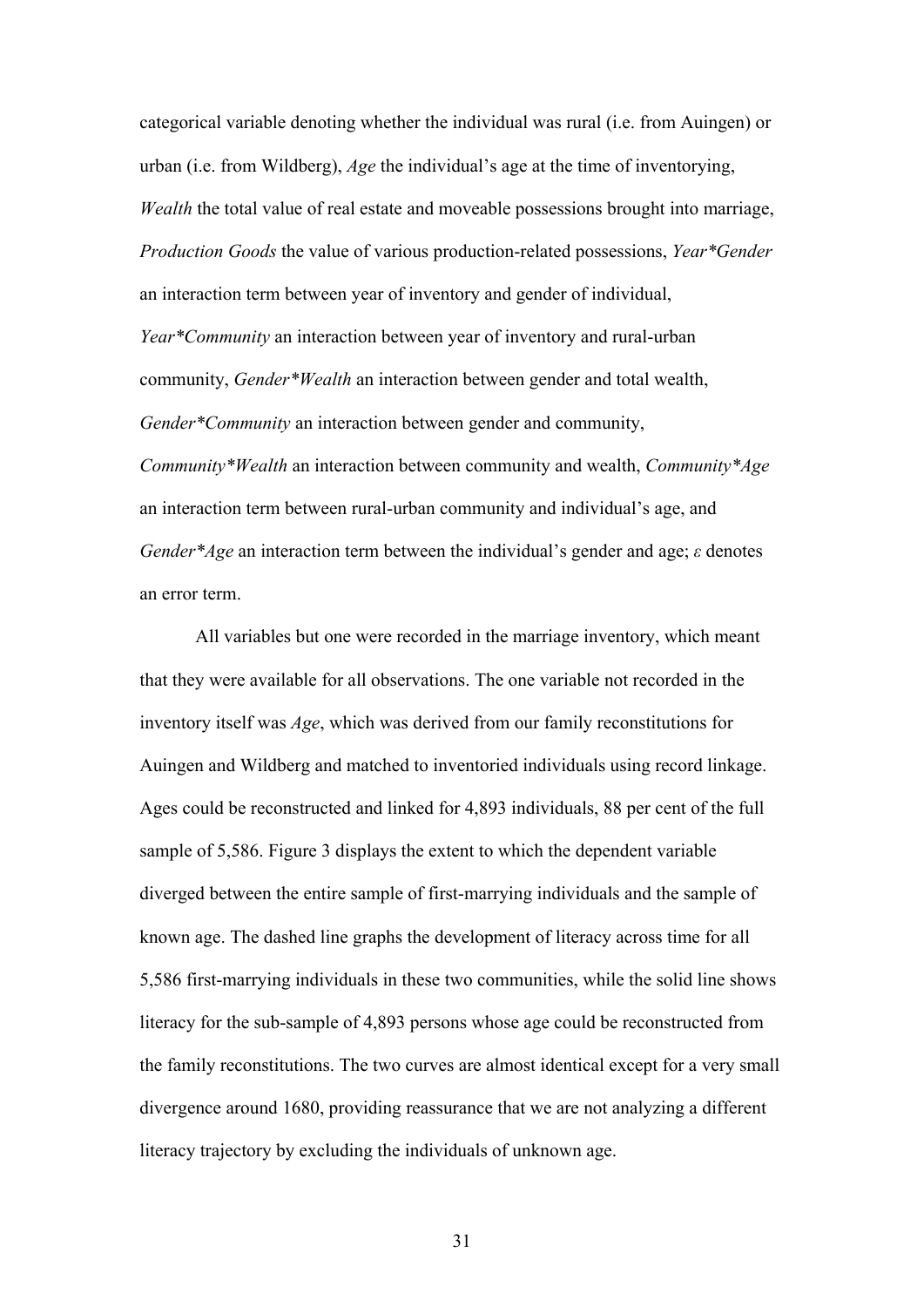

**Figure 3: Percentage of Individuals Signing Name at First Marriage, According to Availability of Information on Age, Auingen and Wildberg, 1610-1899**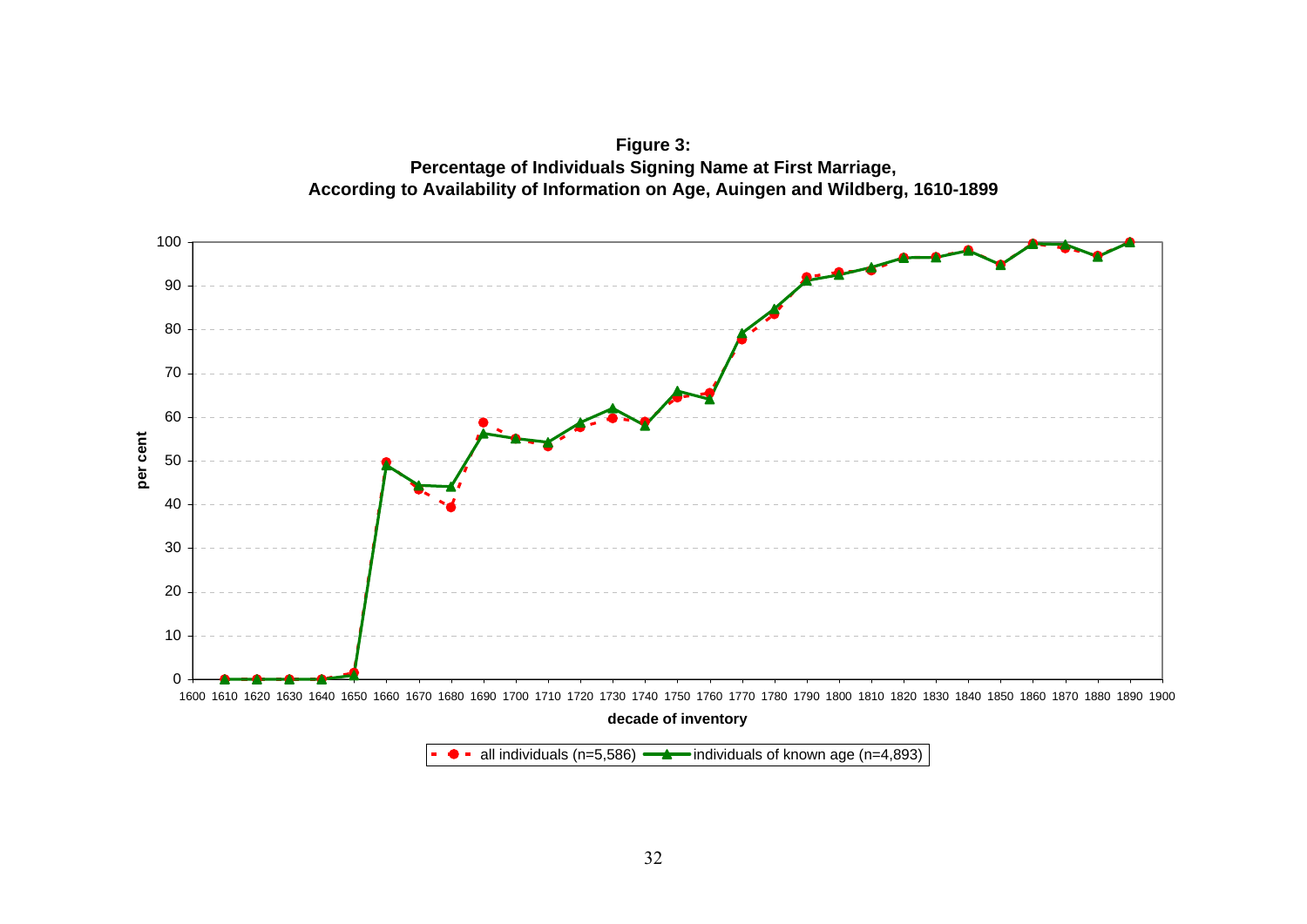Table 4 shows summary statistics for the regression variables. It is clear that this was a society with very high literacy rates. Literacy was high not just around 1800, as Table 3 had indicated, but throughout the period from 1610 to 1899 as a whole. This is illustrated by the high average value of this variable in our regression sample, with 74 per cent of individuals signing their name to their inventory at first marriage.

| $-$                                      |                    |                 |                    |            |                  |  |
|------------------------------------------|--------------------|-----------------|--------------------|------------|------------------|--|
|                                          |                    | <b>Standard</b> |                    | 75th       | 90 <sub>th</sub> |  |
| Variable                                 | Mean               | deviation       | Median             | percentile | percentile       |  |
| Literacy (0=does not sign, $1 = signs$ ) | 0.741              | 0.438           | n/a                | n/a        | n/a              |  |
| Year (of inventory)                      | 1774.669           | 67.784          | 1779               | 1831       | 1863             |  |
| Gender (0=male, 1=female)                | 0.540              | 0.498           | n/a                | n/a        | n/a              |  |
| Community (0=Auingen, 1=Wildberg)        | 0.755              | 0.430           | n/a                | n/a        | n/a              |  |
| Age (at inventory)                       | 28.506             | 6.581           | 27                 | 31         | 37               |  |
| Wealth                                   | 298.027            | 808.983         | 132.209            | 293.804    | 632.843          |  |
| Production goods: Land                   | 70.088             | 278.556         | 0                  | 11.154     | 174.020          |  |
| Production goods: Draft Equipment        | 0.743              | 8.194           | 0                  | 0          | 0                |  |
|                                          | Variable takes the |                 | Variable takes the |            |                  |  |
|                                          |                    | value 0         |                    | value 1    |                  |  |
|                                          | N                  | %               | N                  | %          | N                |  |
| Literacy (0=does not sign, $1 = signs$ ) | 1,268              | 25.9            | 3,625              | 74.1       | 4,893            |  |
| Gender (0=male, 1=female)                | 2,253              | 46.1            | 2,640              | 54.0       | 4,893            |  |
| Community (0=Auingen, 1=Wildberg)        | 1,201              | 24.6            | 3,692              | 75.5       | 4,893            |  |

**Table 4: Summary Statistics for Regression Variables**

The data set covers the entire period from 1610 to 1899, with the sample mean of year of inventory lying at 1775 and the sample median at 1779. However, although the data as a whole cover a period of 289 years, the period covered differs between the two communities. The inventories for Wildberg begin in 1610, and cover the 262 years between then and 1872, while those for Auingen begin only in 1677, but cover the 222 years between then and 1899. The absence of coverage for Auingen in the early seventeenth century and for Wildberg in the late nineteenth are not a serious matter for concern given that, as illustrated in Figures 1-3, almost all the change in literacy rates took place between 1680 and 1850.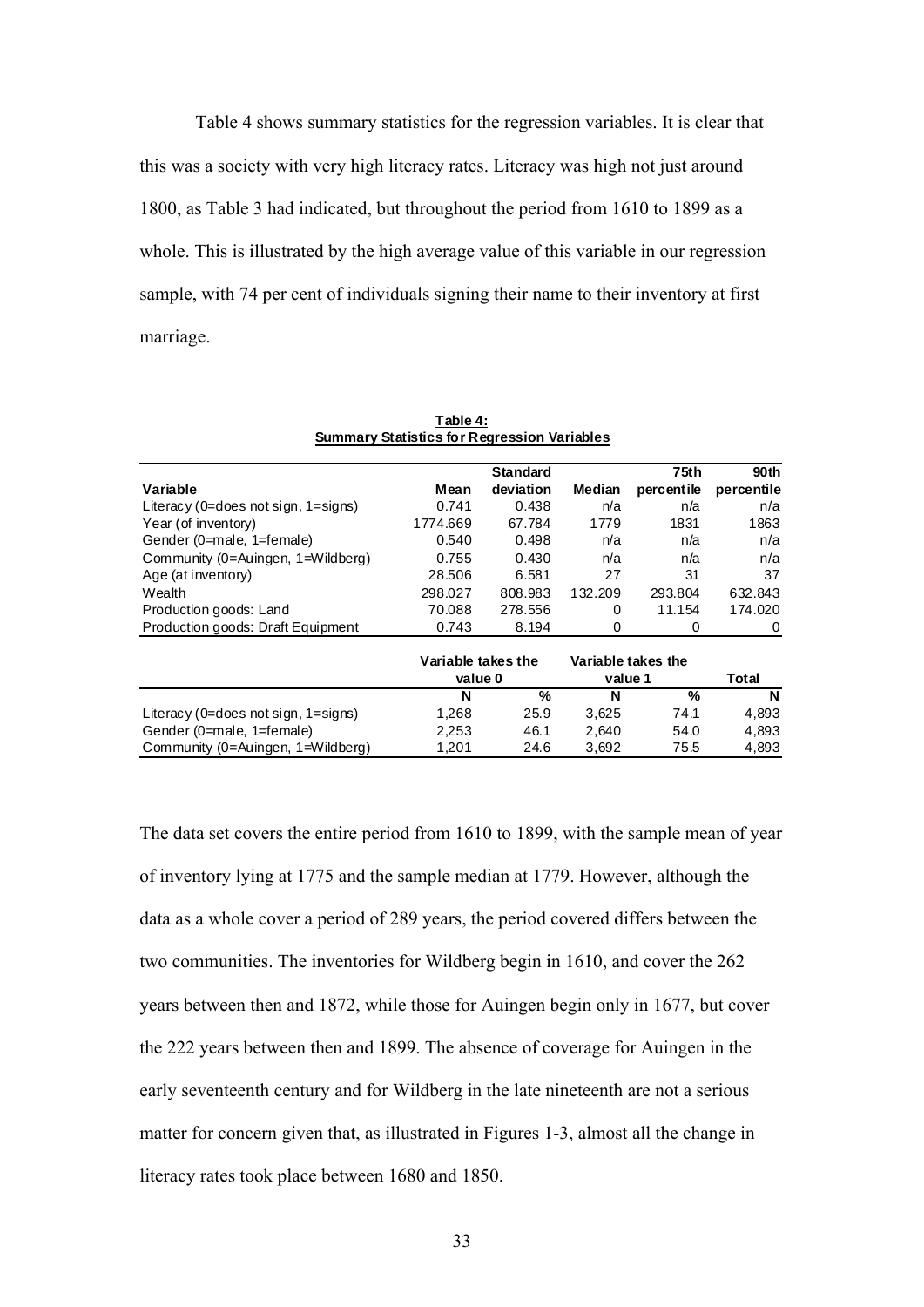An attractive characteristic of the literacy data derived from Württemberg marriage inventories is that women are more than equally represented. In our data set, females comprised 54 per cent of the sample, a desirable reversal of the usual underrepresentation of women in studies of human capital in developing economies, whether historical or modern. This preponderance of females in our data arises from the fact that in Württemberg, as in many pre-modern societies, widowhood for males was almost always followed by remarriage, often to a never-married female; widowhood for females was much less often followed by any remarriage. Remarriage was thus more common among males and first marriage more common among females. The consequence for our data is that a given number of marriage inventories involved more first-marrying females and more remarrying males.

In our data, the balance between urban and rural observations is strongly tilted in favour of the town. Over 75 per cent of the sample consisted of inhabitants of Wildberg. The preponderance of individuals from the town arises from two factors. First, the data for Wildberg cover a period of 262 years while those for Auingen cover only 222 years, and thus the village is represented by a period only 85 per cent as long as the town. Second, Wildberg had a much larger population, with four times as many inhabitants as Auingen in the seventeenth century and twice as many as late as 1850, so there was a much larger population of town inhabitants whose marriages could generate inventories.

The sample mean age in our dataset, for first-marrying individuals at the time of their marriage inventory, was 28.5 years and the sample median was 27 years. Table 5 sets the mean age in our dataset for each gender and community alongside the mean age at first marriage calculated from the family reconstitutions. Although not strictly comparable because the inventory ages are calculated by decade and the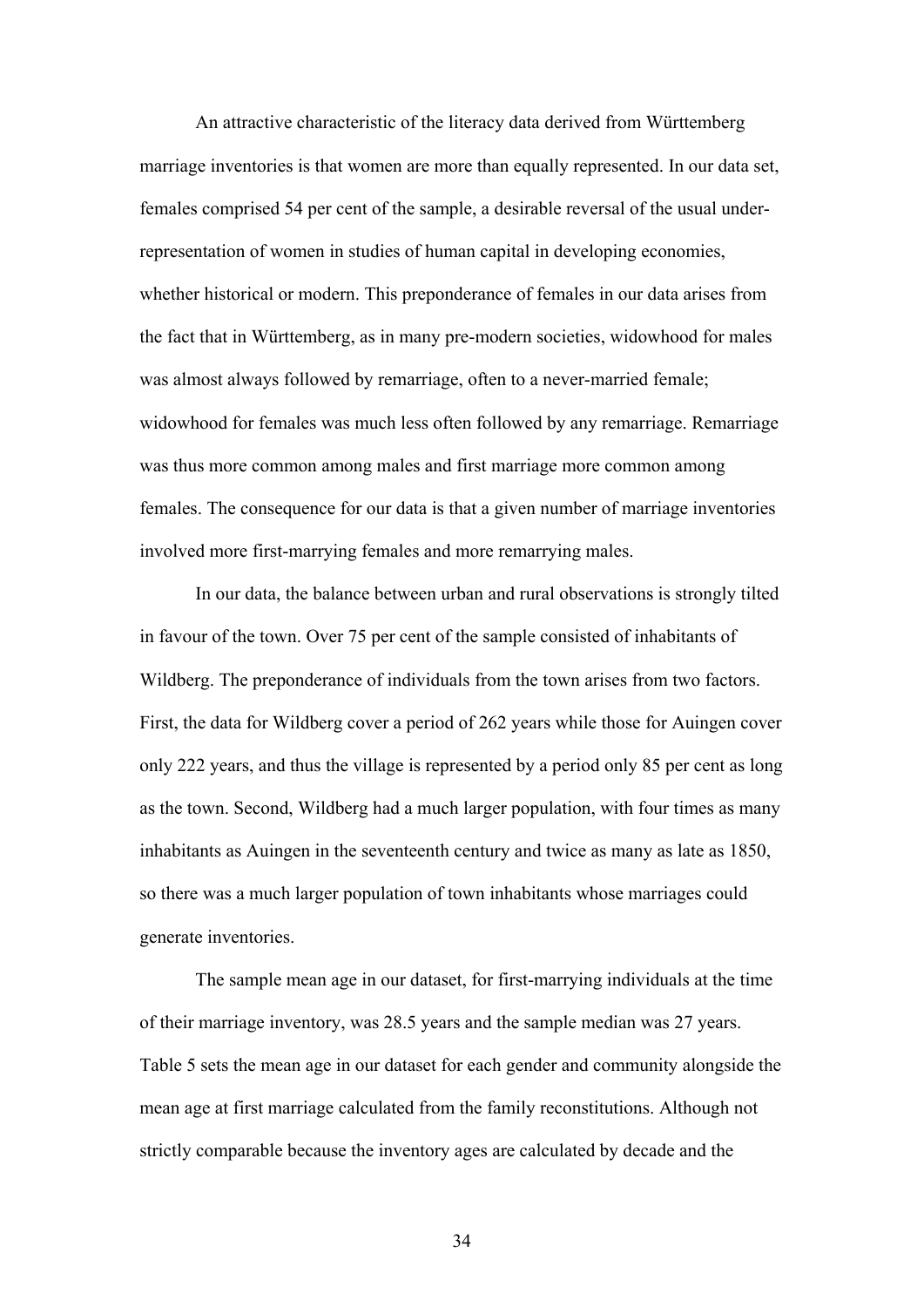| Decade                  | Auingen males |           | Auingen females |           | Wildberg males |           | <b>Wildberg females</b> |           |
|-------------------------|---------------|-----------|-----------------|-----------|----------------|-----------|-------------------------|-----------|
|                         | in-           | recon-    | in-             | recon-    | in-            | recon-    | in-                     | recon-    |
|                         | ventories     | stitution | ventories       | stitution | ventories      | stitution | ventories               | stitution |
| 1610-1619               |               |           |                 |           | 26.8           |           | 28.2                    |           |
| 1620-1629               |               |           |                 |           | 28.3           | 26.0      | 26.4                    | 25.6      |
| 1630-1639               |               |           |                 |           | 32.5           |           | 38.8                    |           |
| 1640-1649               |               |           |                 |           | 34.5           |           | 33.6                    |           |
| 1650-1659               | 26.0          | 25.4      |                 |           | 30.4           | 25.4      | 29.8                    | 25.2      |
| 1660-1669               |               |           |                 |           | 26.8           |           | 26.8                    |           |
| 1670-1679               |               | 26.4      | 27.0            | 26.2      | 26.4           | 26.4      | 25.8                    | 26.2      |
| 1680-1689               | 29.4          |           | 26.0            |           | 27.3           |           | 26.1                    |           |
| 1690-1699               | 27.7          |           | 26.3            |           | 29.9           |           | 29.5                    |           |
| 1700-1709               | 29.8          | 26.7      | 28.7            | 27.0      | 27.8           | 26.7      | 27.3                    | 27.0      |
| 1710-1719               | 27.5          |           | 28.1            |           | 29.0           |           | 28.6                    |           |
| 1720-1729               | 28.4          | 26.2      | 27.7            | 27.6      | 27.3           | 26.2      | 27.5                    | 27.7      |
| 1730-1739               | 26.9          |           | 27.0            |           | 27.5           |           | 29.0                    |           |
| 1740-1749               | 26.8          |           | 25.6            |           | 29.0           |           | 29.3                    |           |
| 1750-1759               | 27.0          | 27.0      | 28.2            | 28.3      | 27.8           | 27.0      | 28.4                    | 28.3      |
| 1760-1769               | 28.3          |           | 28.3            |           | 27.9           |           | 29.0                    |           |
| 1770-1779               | 27.4          | 28.1      | 25.6            | 28.6      | 27.7           | 28.1      | 28.3                    | 28.6      |
| 1780-1789               | 26.3          |           | 27.3            |           | 28.2           |           | 28.5                    |           |
| 1790-1799               | 27.3          |           | 26.8            |           | 28.8           |           | 29.0                    |           |
| 1800-1809               | 26.6          | 28.5      | 24.4            | 28.1      | 28.1           | 28.5      | 28.9                    | 28.1      |
| 1810-1819               | 29.6          |           | 27.1            |           | 30.9           |           | 29.8                    |           |
| 1820-1829               | 31.2          | 29.3      | 31.3            | 28.9      | 28.7           | 29.3      | 29.5                    | 28.9      |
| 1830-1839               | 29.4          |           | 29.5            |           | 28.5           |           | 29.1                    |           |
| 1840-1849               | 29.3          |           | 28.3            |           | 29.0           |           | 29.4                    |           |
| 1850-1859               | 28.7          | 30.6      | 28.3            | 28.8      | 29.7           | 30.6      | 28.4                    | 28.8      |
| 1860-1869               | 29.4          |           | 27.9            |           | 31.6           |           | 30.5                    |           |
| 1870-1879               | 28.9          | 28.2      | 27.7            | 27.7      | 32.0           | 28.2      | 28.0                    | 27.7      |
| 1880-1889               | 27.8          |           | 27.3            |           |                |           |                         |           |
| 1890-1899               | 29.5          | 28.0      | 29.0            | 26.8      |                |           |                         |           |
| Total                   | 28.5          |           | 27.8            |           | 28.6           |           | 28.6                    |           |
| $\overline{\mathsf{N}}$ | 563           | 2,697     | 638             | 3,207     | 1,690          | 867       | 2,002                   | 993       |

**Table 5: Age at First Marriage in Inventories Data and Family Reconstitution, by Sex and Community, Auingen and Wildberg, 1610-1899**

#### **Source:**

"Inventories": Inventories sub-sample of known age (see text).

"Reconstitution": Guinnane and Ogilvie 2014, 92 (Table 3), 94 (Table 5).

#### **Note:**

1

The marriage age from the reconstitution applies to the quarter-century beginning in the decade shown.

reconstitution ages by quarter-century, the mean age at inventorying for these firstmarrying individuals is reassuringly similar to the mean age at first marriage in the wider population. The same is true for the median age at inventorying and at first marriage, which was c. 27 for both males and females in both communities throughout the period under analysis.47 This provides reassurance that the population

 $47$  Guinnane and Ogilvie 2014, 92 (Table 3), 94 (Table 5).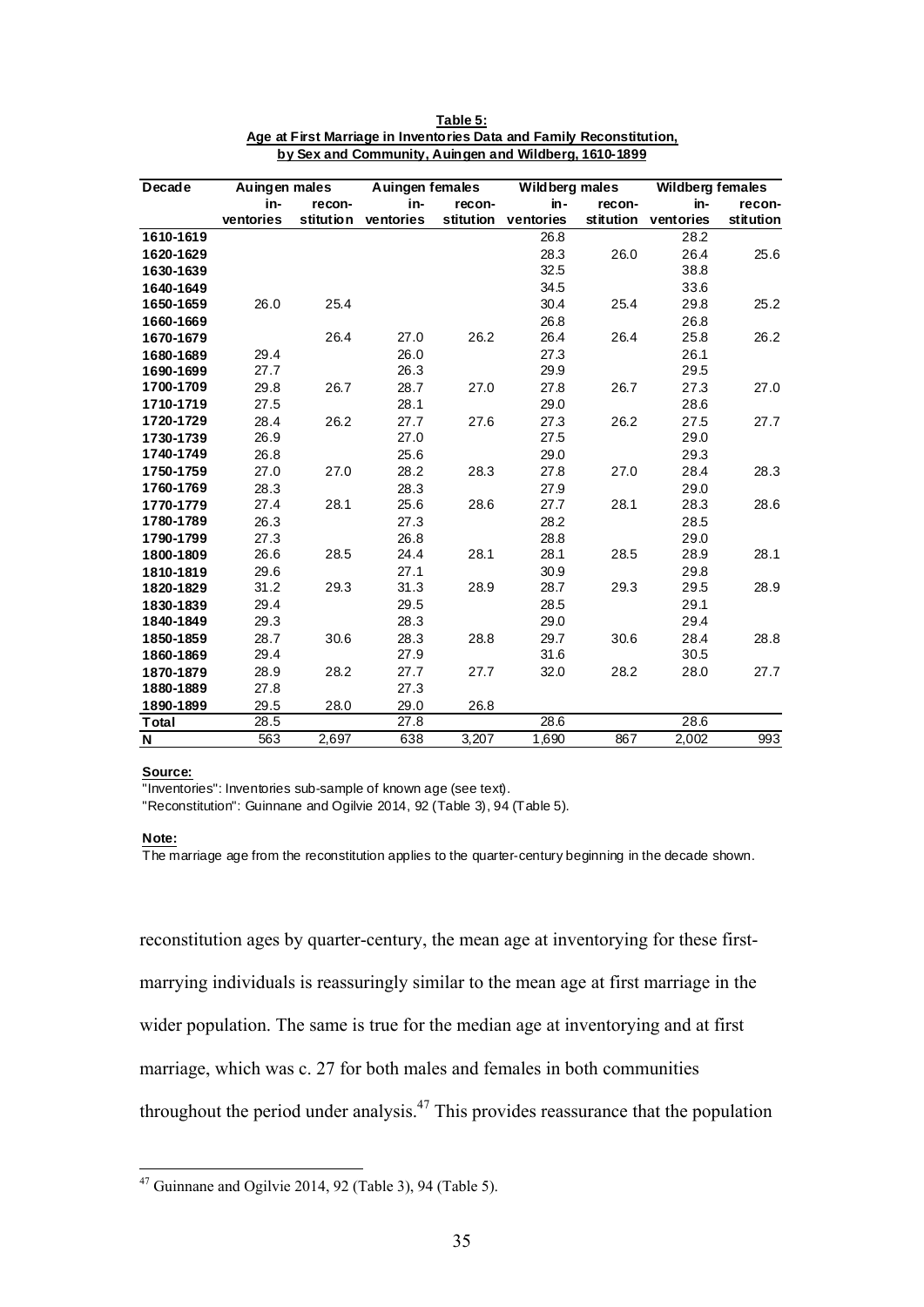of individuals analyzed in this paper is similar to the wider population of those marrying for the first time in these two communities between 1610 and 1899.

The total wealth of an individual was calculated as the inflation-adjusted value of his or her real estate (buildings and land) plus his or her moveable goods (cash, jewellery, silver and gold, clothing, books, bedding, household linen, household vessels, furniture, general household goods, draft equipment, craft tools, business wares, animals, food and grain stores). The value of these possessions was measured in Württemberg *Gulden* (fl) or (beginning in the nineteenth century) *Mark* (M), adjusted for the rate of inflation, with an index year of 1565. The index year was chosen because the data for the wider project of which this is a part begin at that date, and the inflation index is the one used in previous publications from this project.<sup>48</sup> In the regression sample, the mean value of total wealth was 298 fl, but the median was 132 fl. The fact that the median was so much lower than the mean indicates that the distribution was skewed towards the lower end. For this reason, when we calculate marginal effects and elasticities based on the regression equation, we evaluate them at the sample *mean* for the other regression variables, but at the sample *median* for wealth.

Although it is occasionally claimed that inventories were based on a standardized set of prices, and cannot be regarded as reflecting the value of the possessions in concrete economic situations, there are strong reasons to believe that in Württemberg, the prices recorded in inventories reflected prices in the wider economy. For one thing, inventory-makers were not casual amateurs but specially appointed community officials (*Inventierer*) assisted by professional clerks (*Amtschreiber*), an important part of whose training consisted in learning how to draw

<sup>&</sup>lt;sup>48</sup> See the discussion in Ogilvie, Küpker and Maegraith 2012, 141.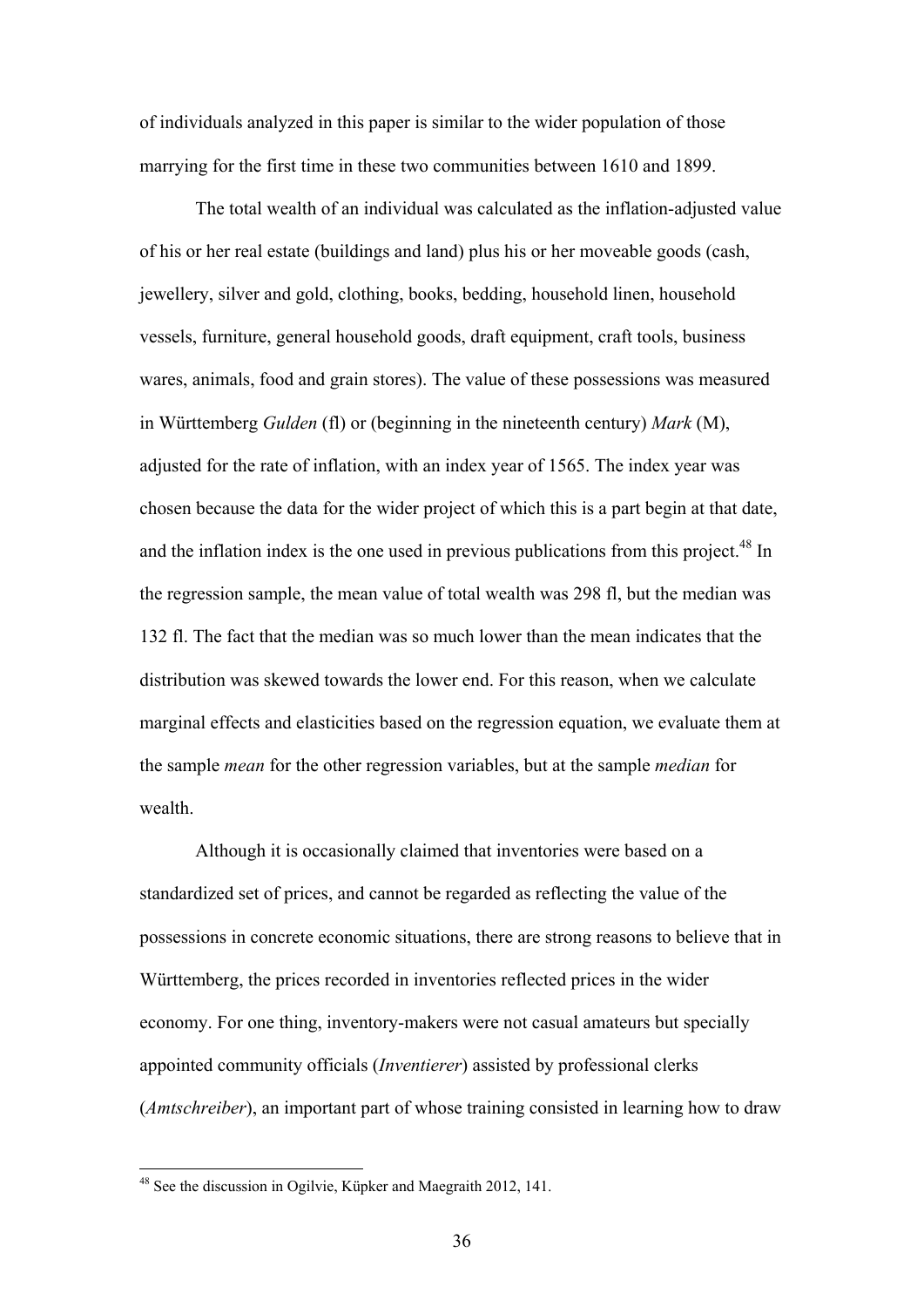up inventories carefully so as to avoid conflicts over inheritances and debts. Inventory-makers even sometimes asked women to assist them in valuing genderspecific items. Furthermore, certain items in the inventories themselves were explicitly described as having been paid for personally by a particular individual, such as the father or mother of the bride or groom. Moreover, prices for the same item type in the same inventory varied with quality. Finally, inheritance shares were legally allocated and debts were legally paid according to inventory valuations, a practice to which heirs, creditors, and law-courts would hardly have consented had the valuations not been accurate. Prices of all items in an inventory would have had to be "wrong" to precisely the same degree in order to satisfy sharp-eyed heirs and creditors. It was surely more straightforward for inventory-makers simply to use the prices paid for these items on the market, which the evidence suggests they did.

Particular types of material possession might be expected to be associated with the intention to practice particular occupations, which in turn might require higher levels of education. For this reason, we initially included in our regressions the value of a number of different "production-related" goods in the individual's inventory. These were categories of possession that might register the intention to practise particular economic activities: entering marriage with land, draft equipment, or animals would indicate the intention to practise agriculture, while possessing industrial raw materials, craft tools, or wares would indicate the intention to practise a craft or commercial business. When we estimated the regression models, however, the value of animals, raw materials, craft tools, and wares brought into first marriage showed no statistically significant association with literacy.<sup>49</sup> Not only was the null hypothesis of no association between literacy and these production goods rejected at

 $49$  Throughout this paper, "statistically significant" means the null hypothesis is rejected at the 0.05 level or above; "of borderline statistical significance" means the null hypothesis is rejected at the 0.10 level but not at the 0.05 level.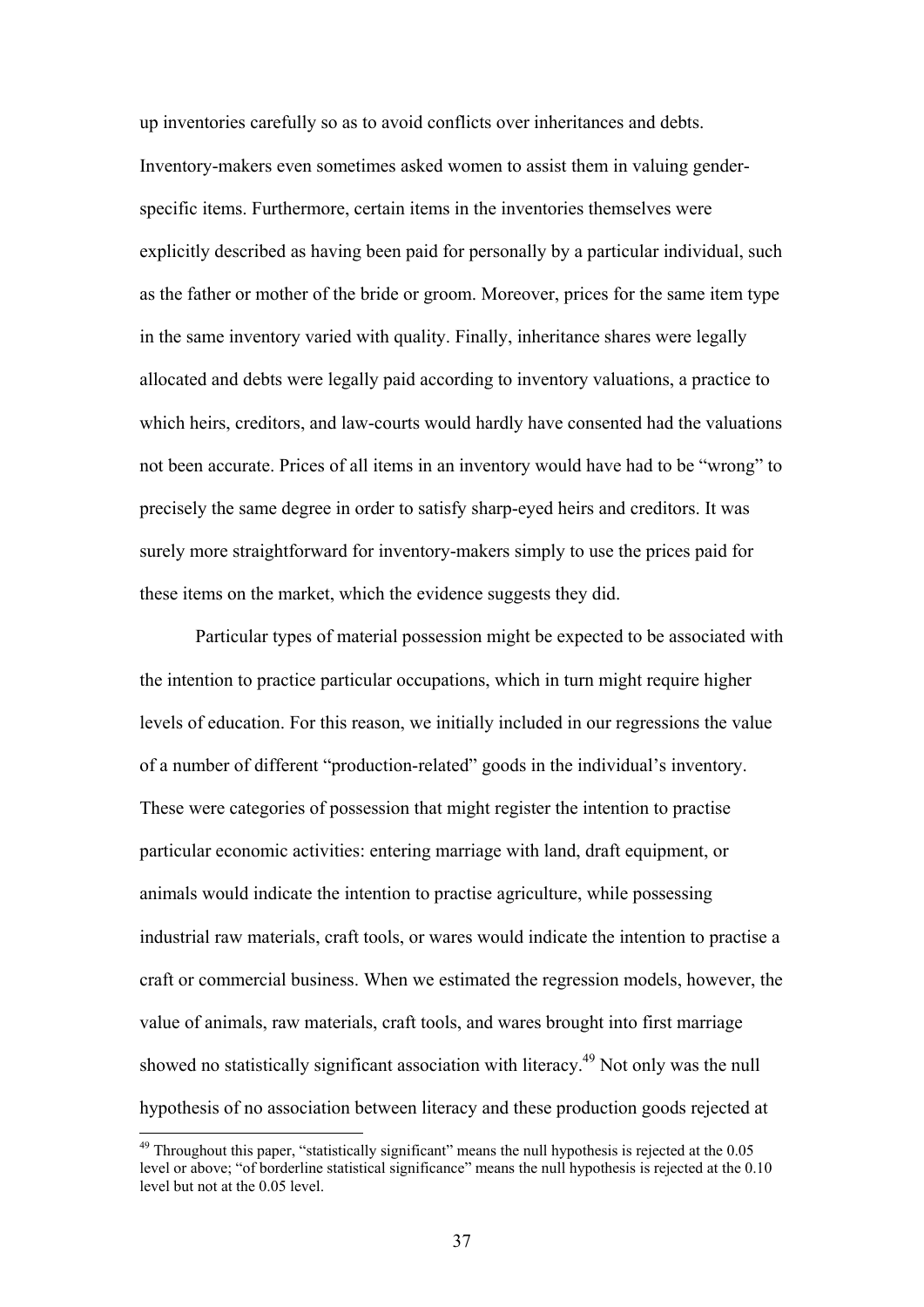or above conventional levels, but the size of the estimated coefficient was in all cases extremely small and thus, even if it had been statistically significant, it would have been economically unimportant. The only categories of possession that showed an association with literacy that was even of borderline statistical significance were land and draft equipment, registering the intention to pursue a partly or wholly agricultural livelihood.

An individual's land was measured in inflation-adjusted Württemberg *Gulden*, as for total wealth. Most land consisted of arable fields and pastures, though inventories also recorded meadows, gardens, woods, and fishing-waters. The presence of land in the marriage inventory registered the probability that the individual came from a family involved in agriculture and envisaged continuing that involvement. In the regression sample, the mean value of land was 70 fl, and thus comprised about 23 per cent of total average wealth. But the sample median was zero, so at least half of all brides and grooms entered marriage with no land at all.

Draft equipment (also measured in inflation-adjusted Württemberg *Gulden*) consisted of ploughs, harrows, carts, yokes, chains, and other associated paraphernalia used for the cultivation of arable fields. Typically it was recorded in the inventory under a separate rubric, though where such items appear under other rubrics they were included in our valuation of draft equipment. The mean value of these objects in our regression sample was very low, at less than 1 inflation-adjusted *Gulden*. The median was zero since, as discussed below, a large majority of brides and grooms possessed no draft equipment at all.

Our dependent variable, *Literacy*, is a binary outcome variable which can take only two values: 0 if the individual did not sign the marriage inventory, 1 if he or she did sign. We deliberately defined literacy in the most conservative possible way, by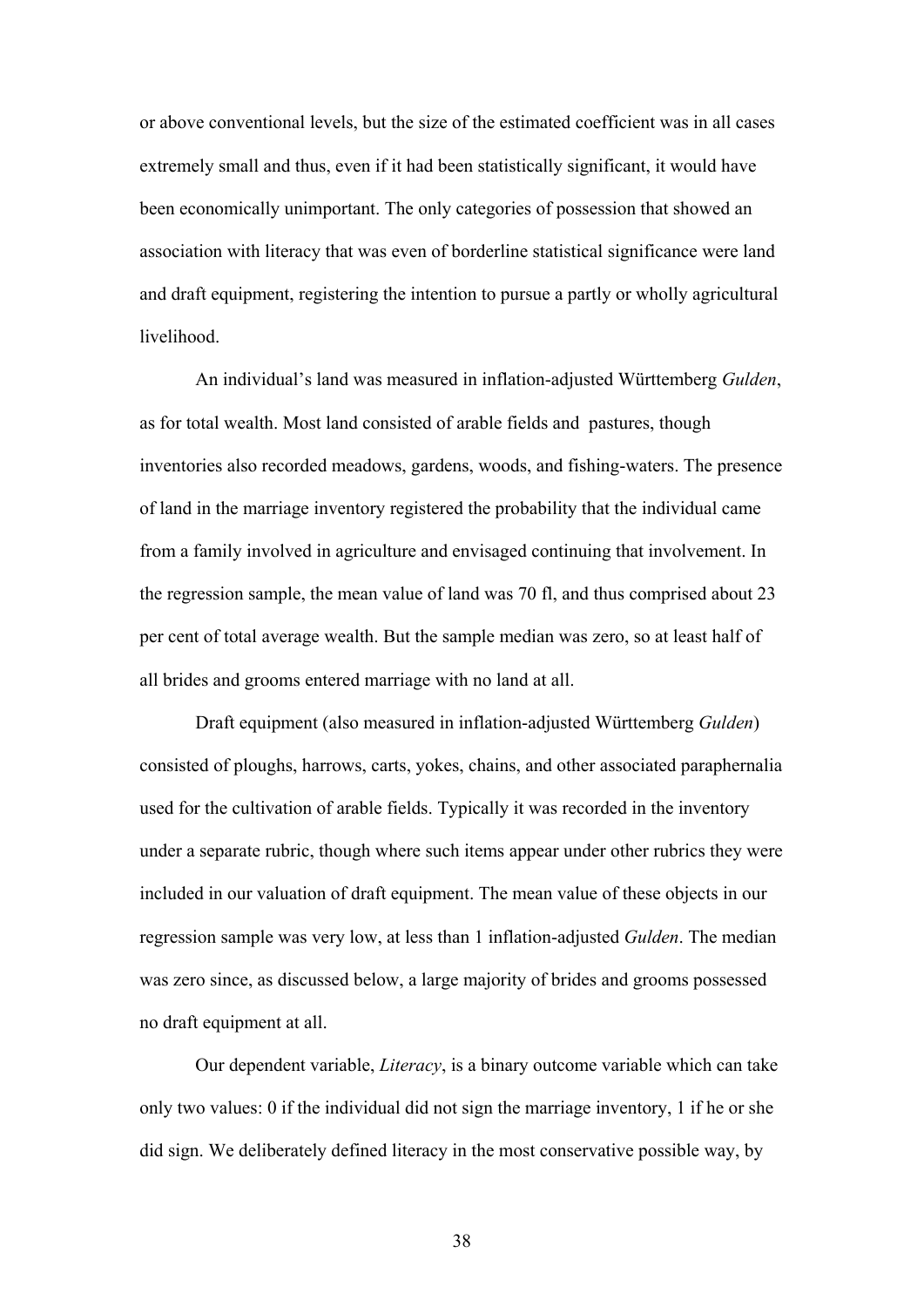recording the value 1 only if there was a full signature present on the inventory. The *Literacy* variable took the value 0 if the inventory stated explicitly that the individual was unable to write, if the individual recorded a mark which was not a signature, and also if the individual was present at the signing of the inventory by the officials and all involved parties, and would normally have been expected to sign it, but did not do so. This procedure therefore deliberately maximized the number of persons defined as illiterate in our analyses.

A Probit or Logit model has better properties than an OLS model when dependent variable is dichotomous. Table 6 reports the Probit, Logit and OLS results from estimating our model. All three models yielded estimated coefficients, marginal effects, predicted values, and levels of statistical significance which were very similar for almost all variables. In the discussion that follows, we focus mainly on the Probit results, while pointing out the very occasional differences compared to the other two models.

As Table 6 shows, most of the interaction terms are statistically significant. This means that in order to interpret the relationship between literacy and each of the independent variables in the regression, it is necessary to allow for the interactions between those independent variables. Since the presence of interaction terms means that the size and statistical significance of the relationship with literacy cannot easily be deduced from the regression coefficients, we calculated marginal effects, standard errors, predicted values, and elasticities for each value of the interaction between each set of independent variables and tracked their development over time. In the following sections, in which we use the regression models to explore the various factors associated with literacy across time, space, and gender, it is these marginal effects and elasticities that we discuss.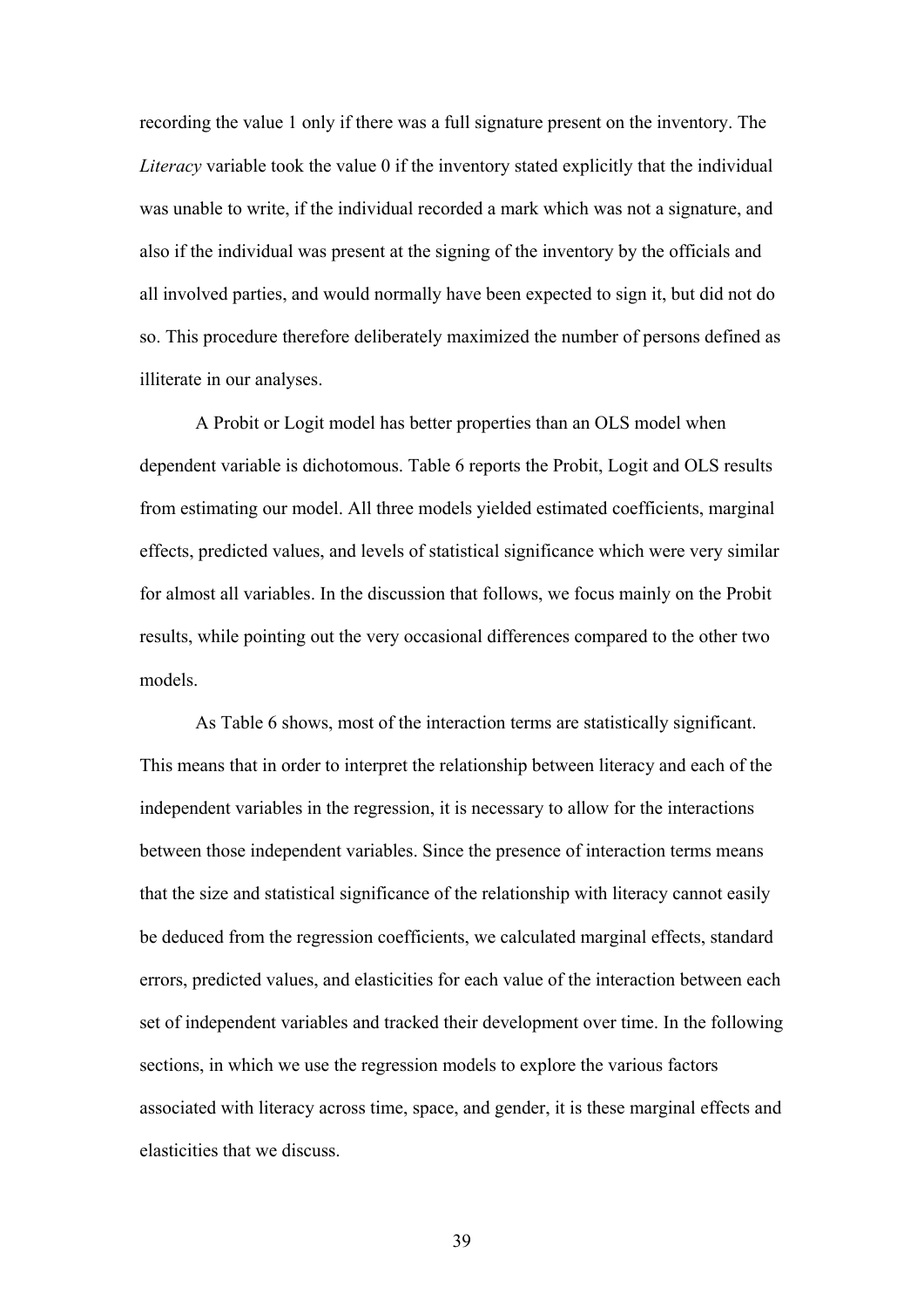#### 6. The Gender Gap

1

Gender is one of the characteristics most commonly expected to show an association with human capital. Whereas in modern rich economies literacy is slightly higher for females, in poor economies it is typically much higher for males. The gender gap is one of the most tenacious literacy differences, and usually only disappears very late in the process of economic development. The seriousness of this gap in Europe as late as 1800 can be seen in Table 3. England and the Netherlands, for instance, are supposed to have endowed women with a particularly favourable position, and some scholars have ascribed the economic success of these societies to their extraordinary degree of female autonomy, in which high levels of education for women are held to have played a major role.<sup>50</sup> But as Table 3 illustrates, Dutch and English literacy rates were 15-20 percentage points lower for females than males in the period around 1800. The Netherlands in particular is often portrayed as having the most egalitarian gender norms in pre-modern Europe.<sup>51</sup> But in the 11 provinces of the Netherlands in 1813-17, literacy was 75 per cent for males and only 60 per cent for females. In England, which is also supposed to have endowed women with a comparatively high social and economic status, literacy was 60 per cent for males and only 40 per cent for females. In the German state of Hesse, literacy was 91 per cent for males, but nearly 50 percentage points lower for females; in Saxony, literacy was 80 per cent for males, but 36 percentage points lower for females; in Scotland, literacy was 65 per cent for males, but 50 percentage points lower for females.

<sup>&</sup>lt;sup>50</sup> On the view that women's position, including their education levels, were outstandingly good in the Netherlands and England, see De Moor and Van Zanden 2010a.

<sup>&</sup>lt;sup>51</sup> On the outstanding levels of female human capital in the Netherlands (using numeracy as an indicator), see De Moor and Van Zanden 2010b.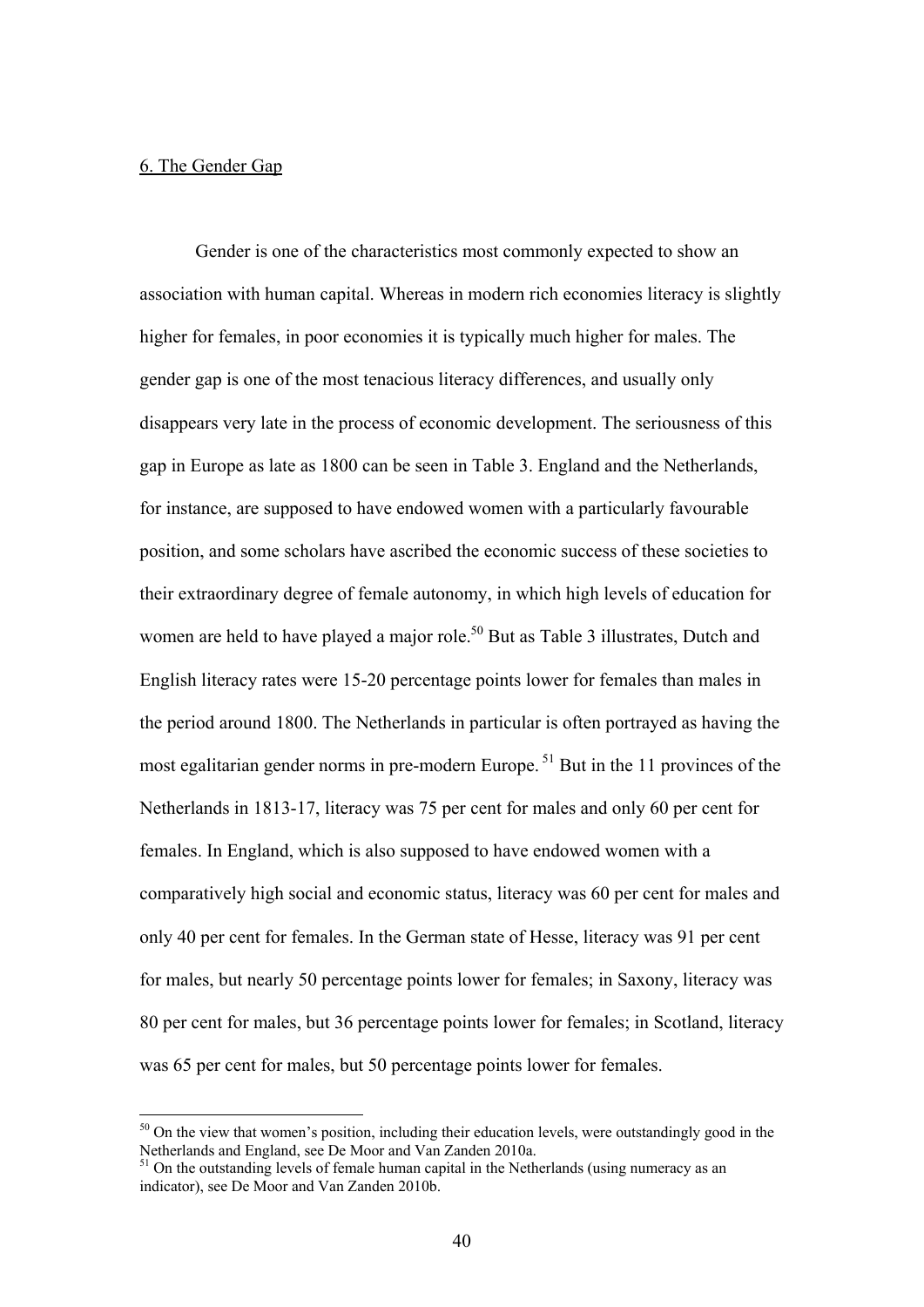In Württemberg, by contrast, Table 3 gives the impression that there was virtually no gender gap. This is not quite true. The figures in Table 3 are for 1800, by which time the gender gap had greatly narrowed. Moreover, the raw figures do not control for other variables associated with literacy. The regression models reported in Table 6 cover the whole period from 1610 to 1899 and control for rural-urban location, age, wealth, landholding, and ownership of draft equipment. These show that females had significantly lower literacy than males even in Württemberg, although the gap varied across time and space.

This can be seen in Figure 4, which graphs the predicted values of literacy for both females and males in town and village, based on the Probit regression in Table 6. The predicted values are assessed separately for each decade, at the decadal median of total wealth and the sample mean for all other regression variables. The *predicted* literacy rates shown in Figure 4 differ from the *raw* literacy rates shown in Figure 2, of course, because the regression controls for all the other variables included in the model. The literacy gap between women and men remained statistically significant in both town and village for every decade between 1610 and 1900. However, as Figure 4 illustrates, the *size* of the gap, and thus its economic importance, became quite small after 1800. As Table 3 showed, a gender gap of between 15 and 50 percentage points was normal for western European countries around 1800. In Württemberg, by contrast, the gender gap was rapidly disappearing by that date. In the town of Wildberg, the estimated gender gap reached its maximum at nearly 54 percentage points around 1700, but had fallen to only about 9 percentage points by 1810, and to less than 2 percentage points by 1850. In Auingen, the gender gap reached its maximum at nearly 53 percentage points in 1730, but had fallen to 18 percentage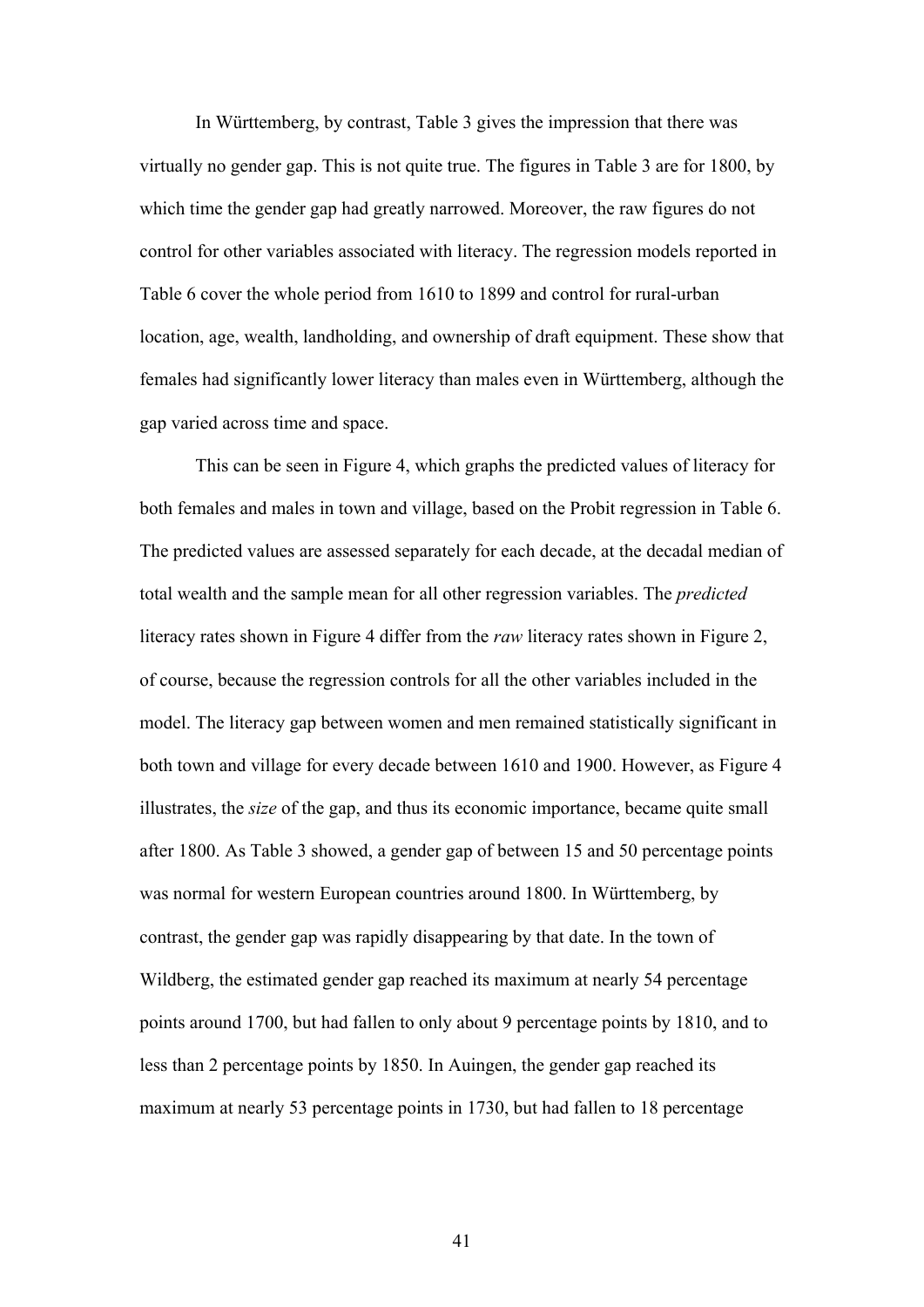

**Figure 4: Predicted Literacy by Sex and Community at Decadal Median Wealth, Probit Model**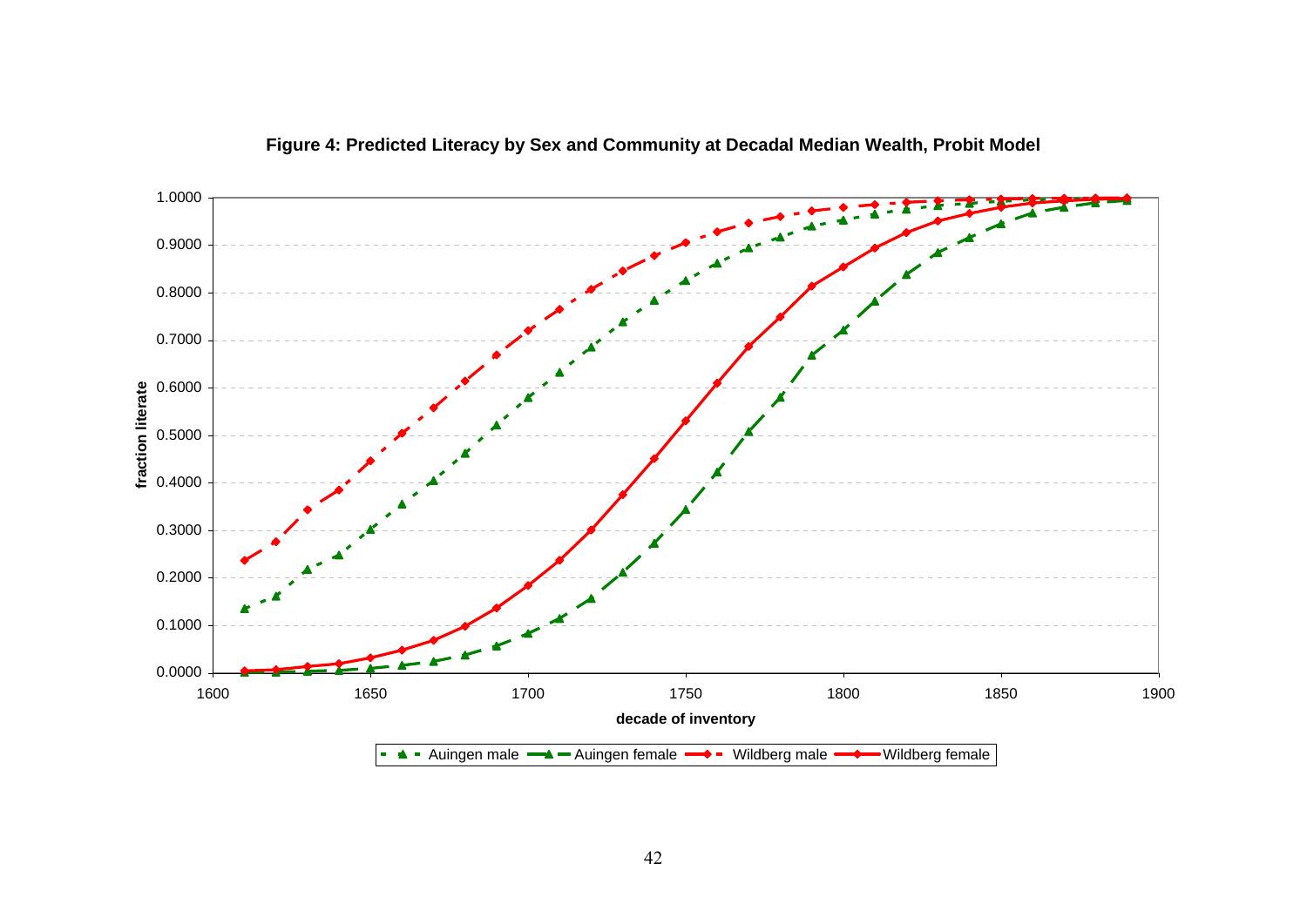points by 1810, and to less than 5 percentage points by 1850; by 1870 the gender gap in Auingen, though still statistically significant, was less than 2 percentage points.

Württemberg thus continued to have a gender gap in literacy which remained statistically significant to the end of the nineteenth century. But by 1810 male literacy was virtually 100 per cent in Wildberg and the gender gap had narrowed to less than 10 percentage points. By 1830 the same was true in Auingen. Württemberg was thus extraordinary in achieving, at a very early date, not only very high levels of literacy but also a very narrow gender gap, compared to other European societies. Examining the other variables that influenced literacy in Württemberg may help shed light on the factors that played a role in this development.

#### 7. Rural-Urban Differences

One of these variables was urbanization. Theoretical considerations suggest several potential links between urban centres and higher human capital levels. First, urban agglomeration economies increase economies of scale in providing education. Second, urban centres have an occupational structure more dominated by secondary and tertiary occupations which are widely regarded as being activities in which literacy has a greater impact on productivity than in primary production. Third, people in urban centres were typically richer, enabling them to consume more of all good things, including education for themselves and their offspring.

A number of studies have indeed found that literacy was historically high in large urban centres. One example is Amsterdam, one of the largest cities in Europe, which had 85 per cent literacy for males and 64 per cent for females as early as 1780, whereas more than a generation later, in 1813-17, the Netherlands as a whole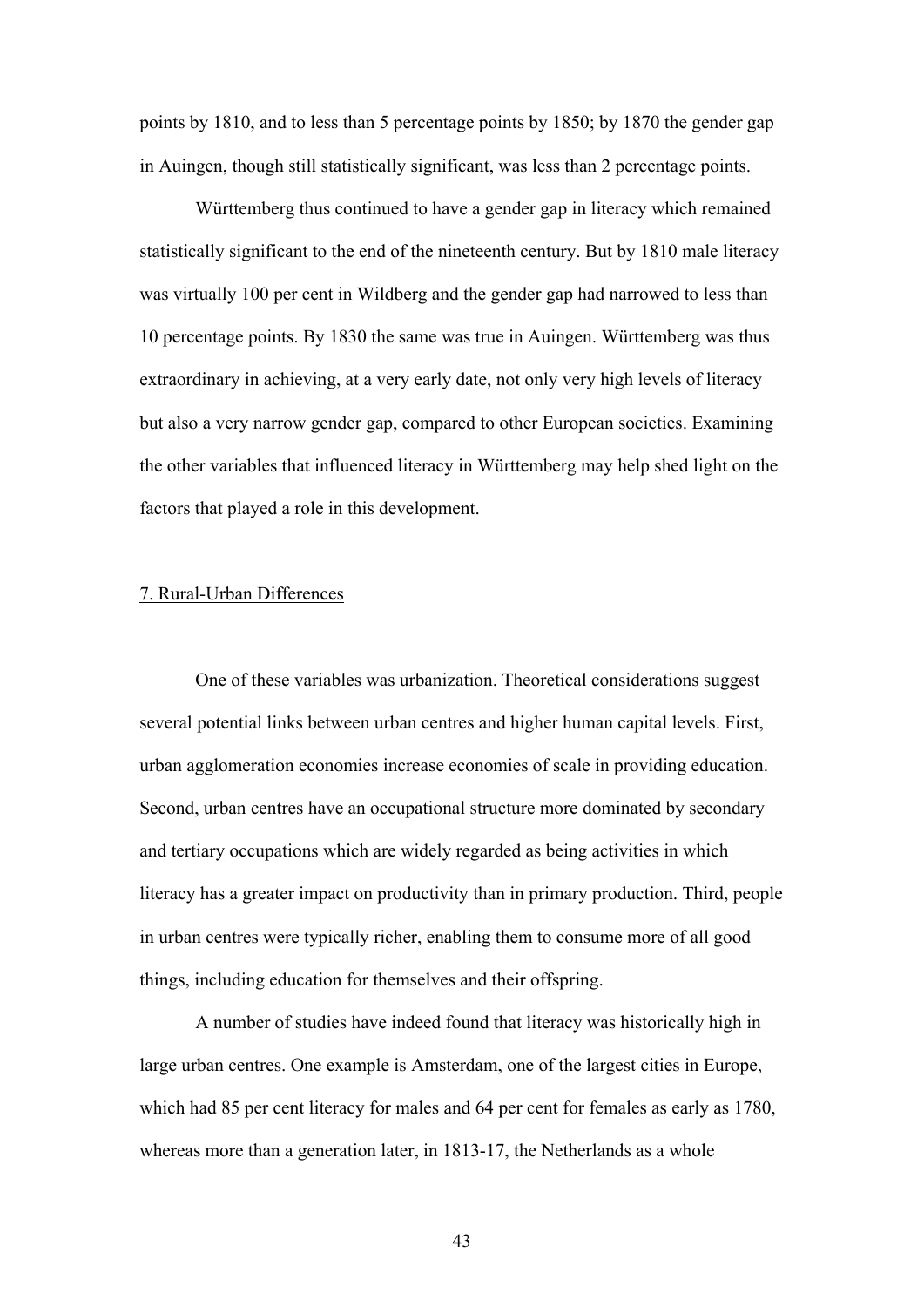recorded only 75 per cent literacy for males and 60 per cent for females.<sup>52</sup> However, there are also counter-examples. One is northern Italy, which was very highly urbanized but had very low literacy, as can be seen in Table 3. Another is Württemberg, where 86 per cent of the population lived in settlements smaller than 5,000 inhabitants as late as 1834, yet literacy was extraordinarily high in the tiniest towns and villages.53 Moreover, even when we observe literacy to be higher in urban centres, we do not know whether it is urbanization in itself that is causing literacy to be higher, or whether urbanization is just picking up the effect of an underlying variable such as wealth or occupation. We still lack systematic quantitative studies of whether literacy was indeed higher in urban than rural settlements controlling for other variables.

As discussed above, our data are drawn from the town of Wildberg and the village of Auingen. Wildberg was not a large urban centre, having only 1,000 to 1,600 inhabitants throughout the period, but it had the legal status of a town, it performed administrative functions for the surrounding district, it was larger than most villages, and it had an occupational structure that was more industrial and commercial than agricultural. Auingen, by contrast, had the legal status of a village, was subject to the administration of a nearby district town, was much smaller (300 to 600 inhabitants for most of the period), and relied much more on agriculture. Comparing our two communities enables us to investigate the extent to which the small-town pattern of urbanization, which was characteristic of much of pre-modern Europe outside the catchment areas of the few big cities, was associated with higher literacy.

The predicted values of literacy in town and village in Figure 4, together with post-estimation hypothesis-testing on the regression coefficients and standard errors

<u>.</u>

<sup>52</sup> Graff 1987, p. 302-3 (with Table 7.9).

<sup>53</sup> Twarog 1997, 288.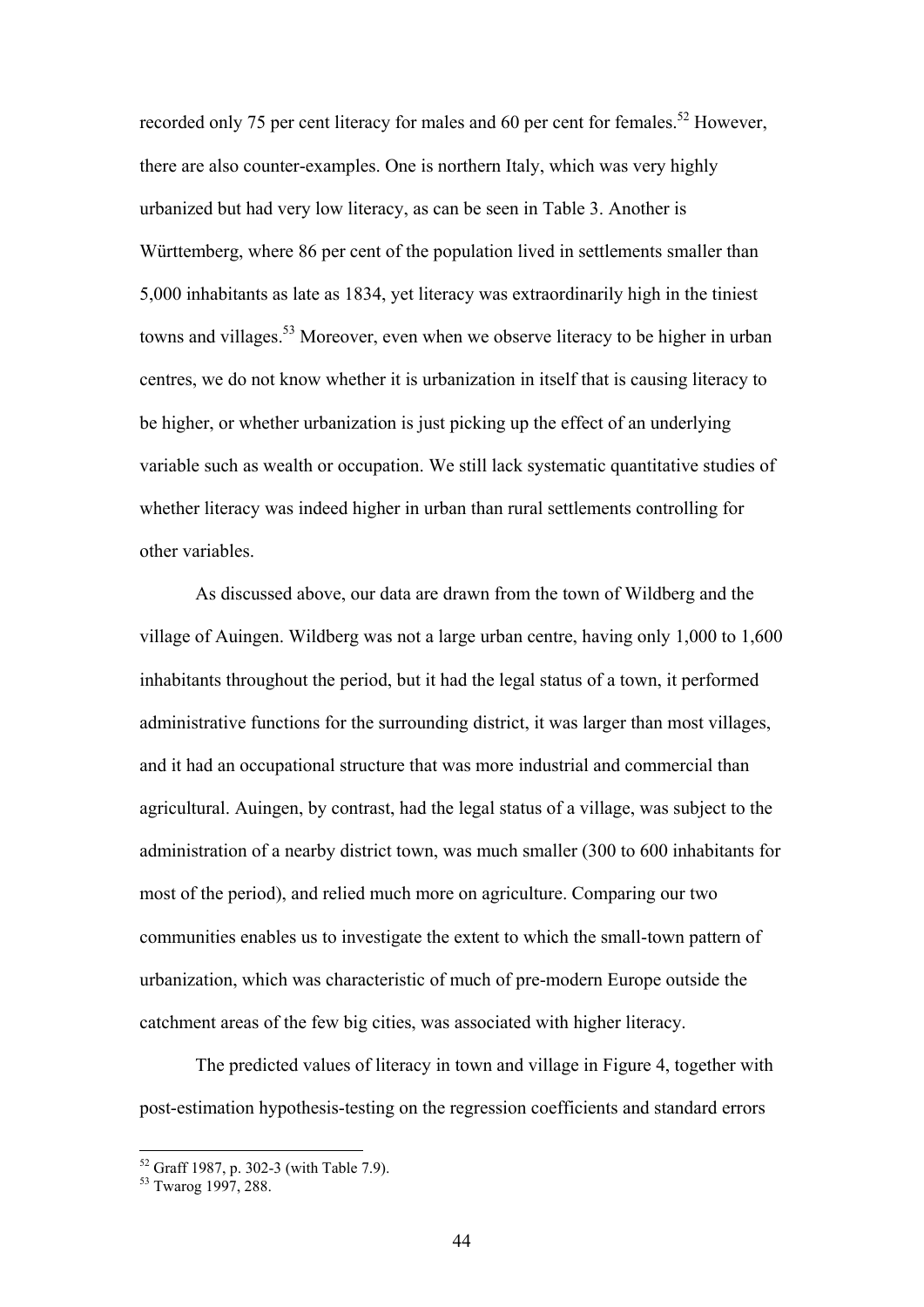in Table 6, reveal three things about town-country differences in the Württemberg context. First, although literacy was significantly lower in the village than the town for some of the period under analysis, the rural-urban gap was much narrower than the gender gap. At its widest, the rural-urban gap was only about 15 percentage points for males (between 1670 and 1690) and about 19 percentage points for females (between 1750 and 1770) – far smaller than the gender gap, which at its widest exceeded 50 percentage points.

Second, the town-village gap was more important for females than for males. As already mentioned, the rural-urban gap for males only reached 15 percentage points at its widest, and that was only for a couple of decades in the seventeenth century. By contrast, the rural-urban gap for females remained above 15 percentage points for the entire half-century from the 1730s to the 1780s, and lay at nearly 19 percentage points in the 1750s and 1760s. Village location had a larger, and hence more economically important, negative association with literacy for women than for men. This is consistent with much other evidence from pre-industrial Europe indicating that women enjoyed a better position in towns than villages, mainly because of their higher relative productivity at secondary- and tertiary-sector activities than at primary-sector ones. $54$ 

Third, the rural-urban gap narrowed to virtually zero and became statistically insignificant during the period under analysis, though earlier among men than women. For males, the town-country gap was still statistically significant but narrower than 3 percentage points in 1800; by 1810 it was only 2 percentage points and of borderline statistical significance; and from 1820 onwards it was never statistically significant. Rural location thus had no negative association with male literacy from the early

<sup>54</sup> See, e.g., Smith 1990; Laurence 1994, 129, 132-4.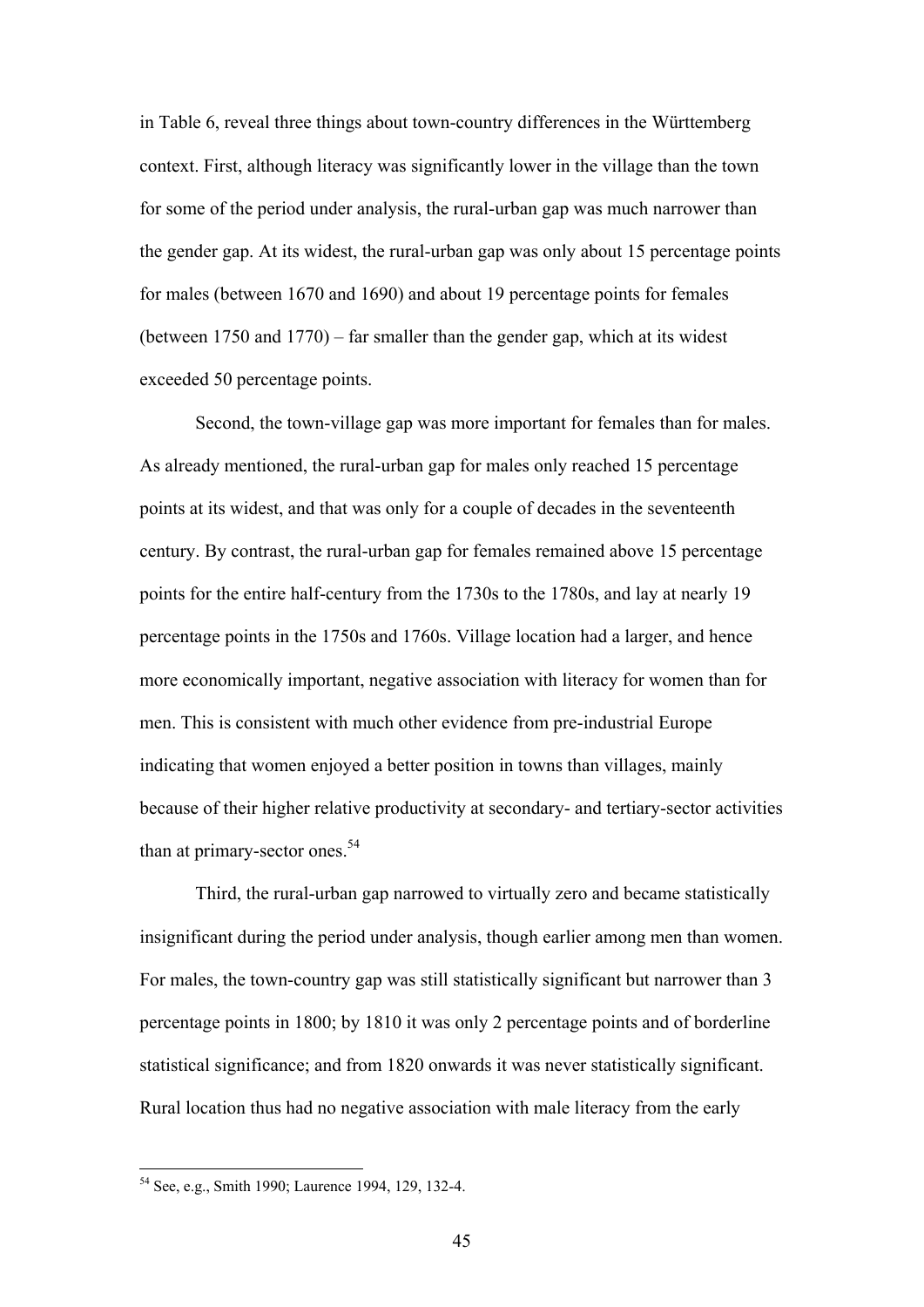nineteenth century onwards. For females, the town-country gap was still statistically significant in 1870, though narrower than 2 percentage points. Rural location thus continued to have a negative association with literacy for females for half a century longer than for males, although the gap was very small throughout most of the nineteenth century.

The small-town urbanization that characterized Württemberg thus did show a significant positive association with literacy, but a very mild one. The rural-urban gap was narrow throughout the entire period under analysis. To the extent that it existed, it was wider for females than for males. Finally, it was a phenomenon mainly of the period before 1800. By the early nineteenth century, rural location had no negative association with literacy for males and even for females the gap was rapidly disappearing.

### 8. Age and Literacy

In theory, age may show either a positive or a negative association with a person's literacy. These potential associations arise not so much from any direct causal effect of age on literacy, but rather from underlying variables correlated with age – either characteristics of the *individual* or causal *processes* arising from human life experiences.

A first set of associations between age and literacy can arise if age is a proxy for an underlying characteristic of the individual which is associated with literacy. Our data record both literacy and age at first marriage. This means that a negative association between age and literacy could arise if a high age at marriage indicates that the individual has characteristics that make him or her an undesirable spouse and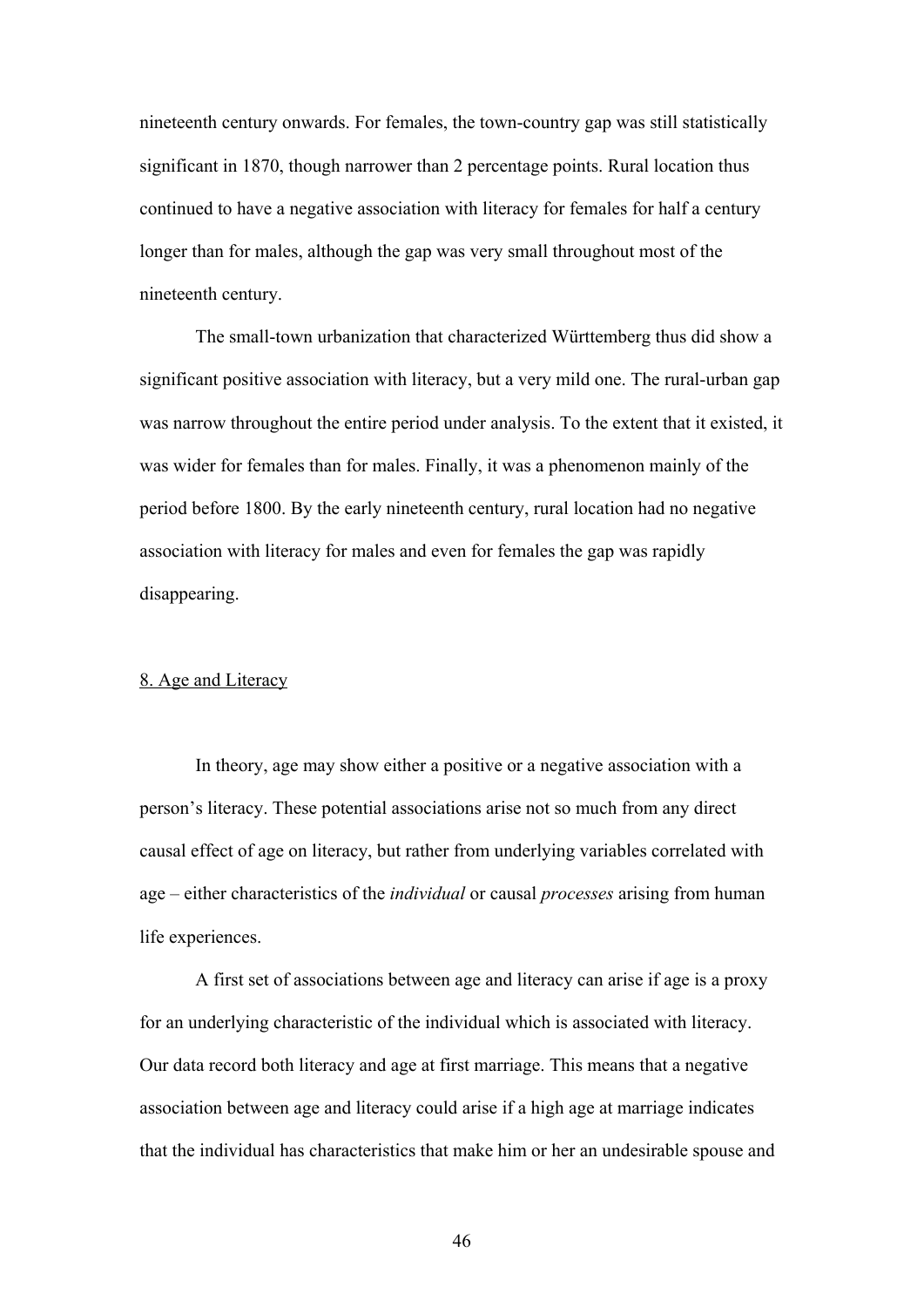these characteristics (e.g. poverty) are correlated with low literacy. A positive association, by contrast, will arise if a high age at marriage indicates that the individual has characteristics that increase the opportunity cost of marrying instead of staying in the labour market, and these characteristics (e.g. high earnings) are correlated with high literacy; this mechanism would be more relevant for females, since it is they whose labour market participation is most likely to be curtailed by marriage.

A second set of associations between age and literacy can arise if age is a proxy for causal processes arising from human life experiences. A negative association will arise if literacy is acquired through formal schooling but subsequently seldom used, and thus decays as time passes after the individual leaves school but before they enter first marriage. A positive association will arise if literacy is cumulatively developed over time after leaving school, for instance through acquiring and using the skill of writing in practical situations.

Both positive and negative associations between age and literacy are thus theoretically possible. However, they work in opposite directions. Consequently, the association we observe between age and literacy will be the net outcome of a number of countervailing processes: on the negative side, unattractiveness as a marriage partner or economic irrelevance of schooling; on the positive side, high earning potential outside marriage or post-school accumulation of writing skills.

Our regression results show that in pre-modern Württemberg, the net outcome of these various opposing mechanisms was always non-positive. However, the ageliteracy relationship differed across time, space, and gender. Figure 5 shows the elasticity of literacy with respect to age by decade, assessed on the basis of the Probit regression at the decadal means of all variables and the decadal median of wealth.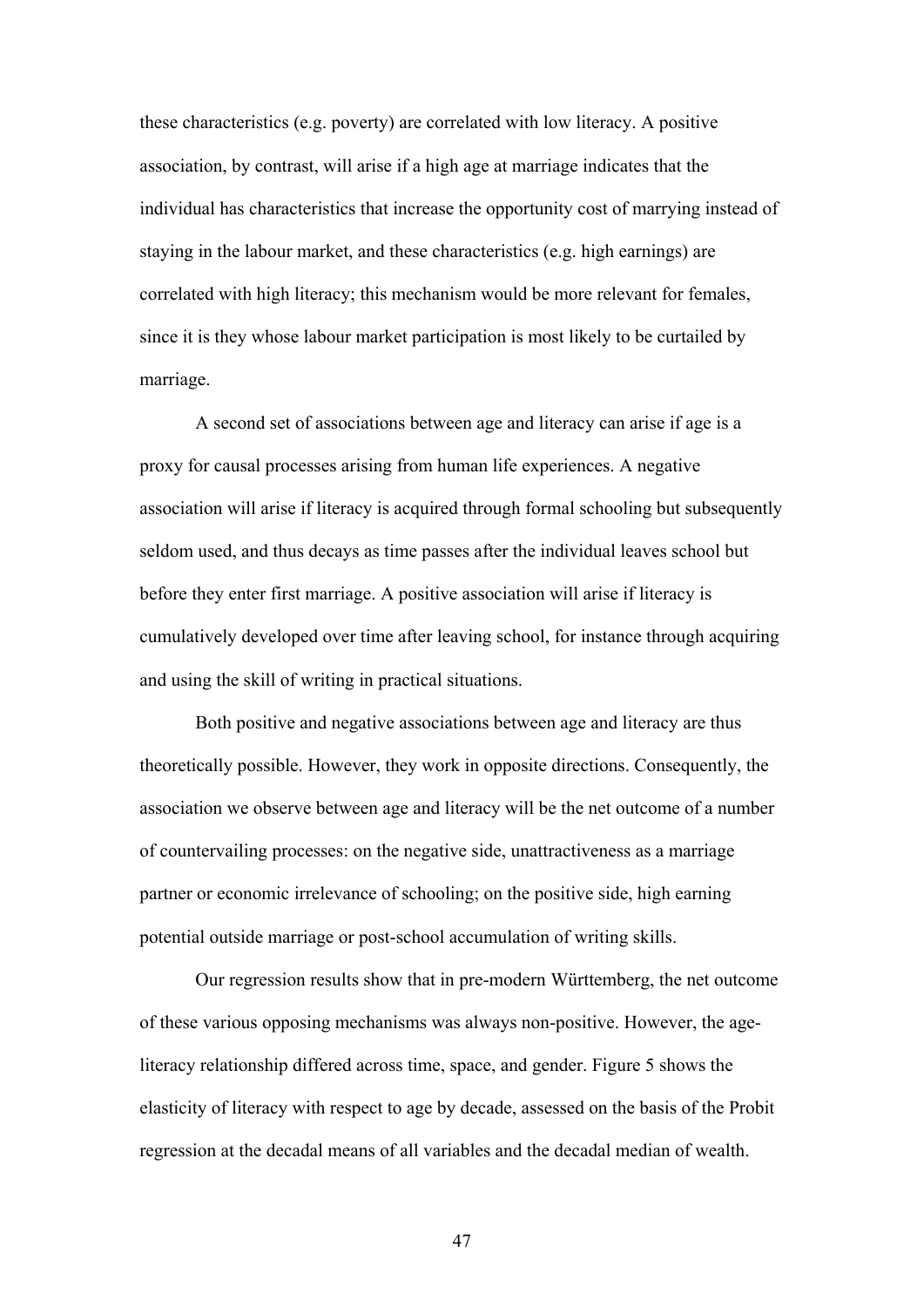

**Figure 5: Elasticity of Literacy with Respect to Age (at Decadal Means), Probit Model**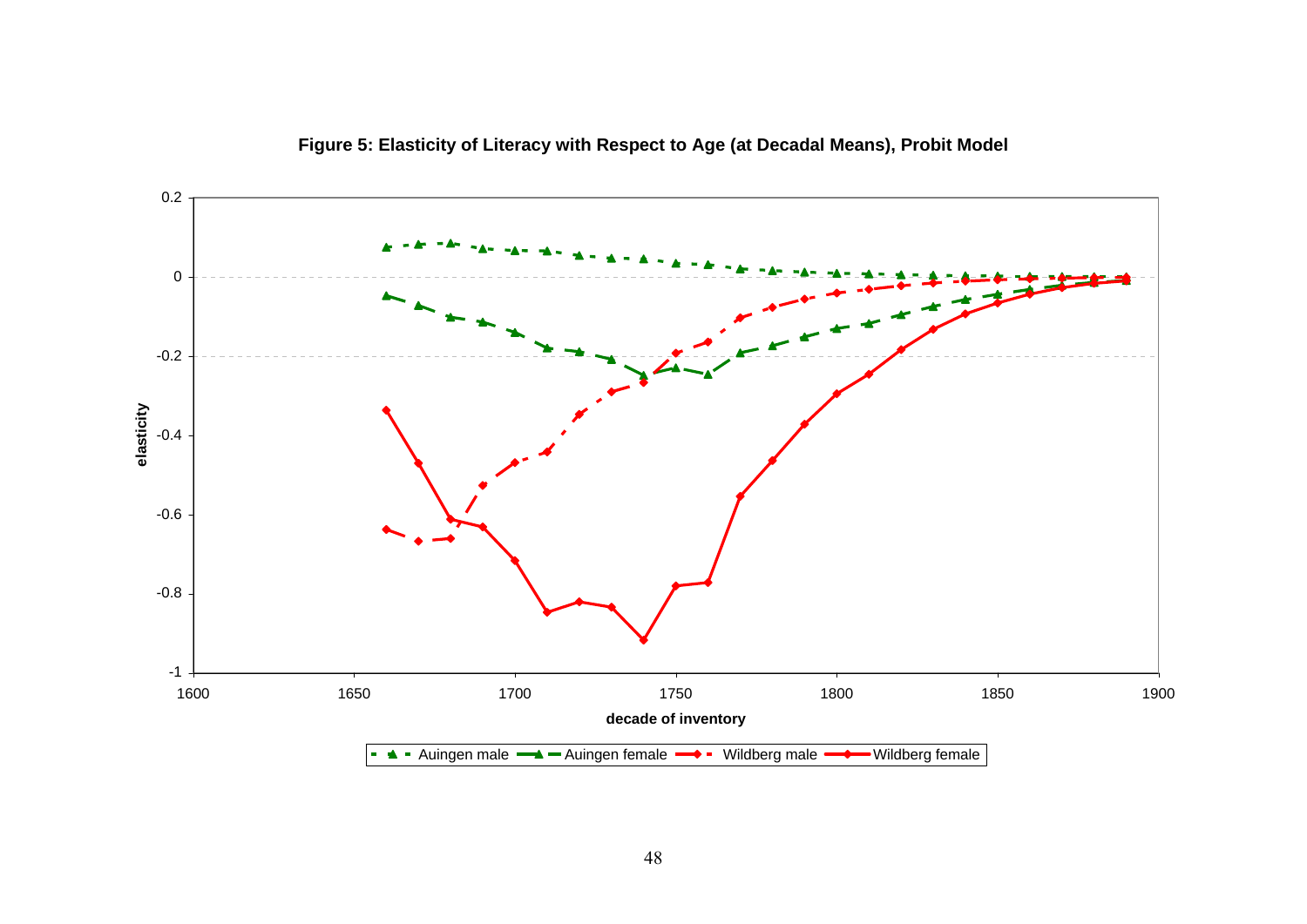Elasticities are not reported for the decades before 1660 because literacy was so low in that period that the elasticities were meaninglessly high.

The size of the elasticity follows a distinctive pattern depending upon the time-period, whether the individual was male or female, and whether he or she was from the village or the town. These differences are the more striking in that the mean age of these different subgroups at the point at which they drew up their marriage inventories did not differ greatly. As Table 5 illustrates, the mean age at signing one's marriage inventory lay in the very narrow range between 27.8 and 28.6 years for both men and women in both Wildberg and Auingen over the period as a whole. Although mean age at inventorying fluctuated across time, even those fluctuations were typically small from one decade to the next. Yet despite drawing up their marriage inventories at very similar ages on average, different subgroups of the population showed noticeably different responsiveness of literacy to variations in age.

Overall, the association between age and literacy was always either negative or not statistically significant; it was never significantly positive. Village males differed from town males and all females in that the elasticity of their literacy with respect to age was virtually zero, and not statistically significant, throughout the entire period. For all other groups – village females and both females and males in the town – the older a person was at first marriage, the less likely it was that he or she would sign the marriage inventory. This negative association between literacy and age remained statistically significant until the later nineteenth century, even though it gradually diminished in size.

The existence of a negative association between literacy and age implies the operation of one or both of the two mechanisms discussed above. The first possibility is that individuals' writing skills were decaying as time passed after leaving school,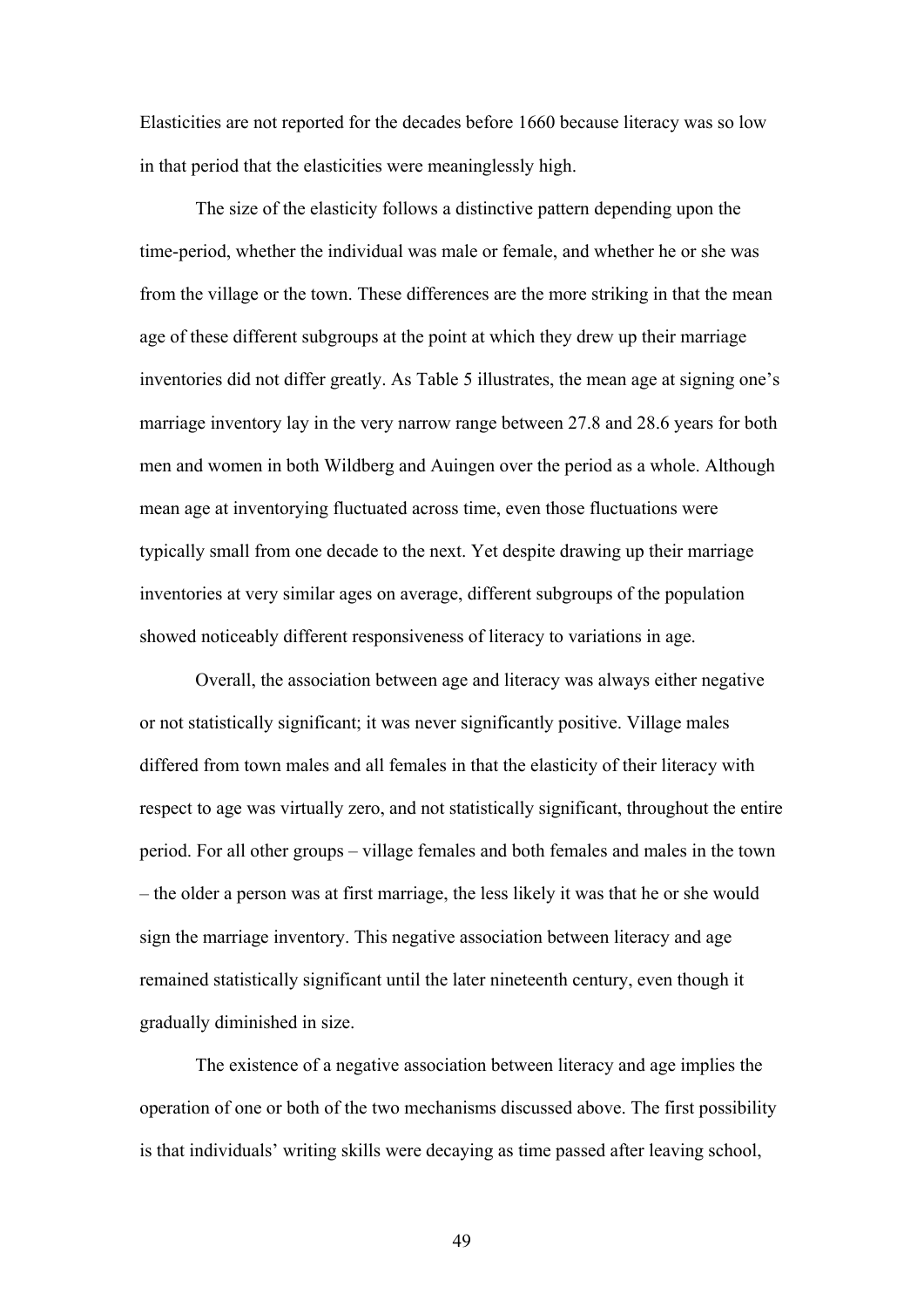rather than being maintained or increased by being used in practical economic situations. The second possibility is that a high age at first marriage was associated with other characteristics (such as family poverty) that were correlated with low literacy. The latter explanation, at least as far as it is related to family poverty, can be ruled out since our regressions control for total wealth brought into marriage, which is primarily a function of family background. This makes it much more likely that the negative association between age and literacy registers a progressive decay of writing skills after leaving school. If true, this would imply that much of the literacy transmitted by the impressive Württemberg educational system was economically irrelevant in individuals' post-school lives.

Although the relationship between age and literacy was systematically nonpositive in our Württemberg population, the size and chronology of this non-positive relationship differed greatly between subgroups. One major difference was between village and town. For village males, as already mentioned, the association between age and literacy was virtually zero and never statistically significant at any period. Village females, by contrast, showed a greater responsiveness of literacy to age, especially around the mid-eighteenth century, when a 1 per cent increase in a woman's age was associated with a 0.2 per cent decrease in the probability of her signing. But although the link was statistically significant in the OLS model it was not significant in either the Probit or the Logit model. This does not mean that it was zero, just that it was not well determined. Nonetheless, we cannot state definitively that there was a difference between village males and village females in the responsiveness of their literacy to age. What we can say with certitude is that literacy did not accumulate for villagers as they passed through young adulthood, and thus even if villagers' writing skills were not actually *decaying* as time passed after leaving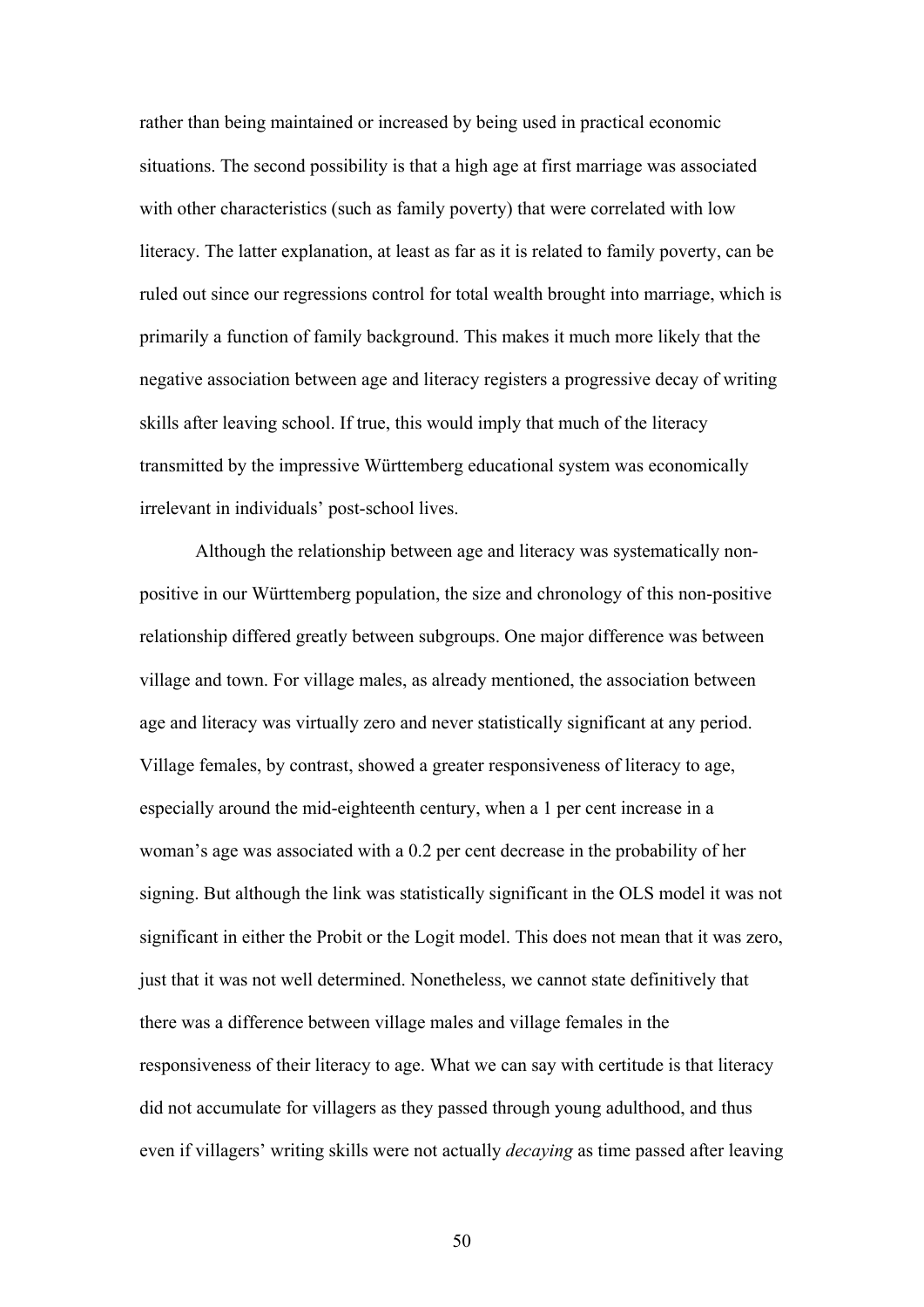school, they were certainly not being maintained or increased by being used in practical economic situations.

In the town, by contrast, the negative association between age and literacy was both larger and statistically significant than in the village, and prevailed for most of the period under analysis. At its greatest, the elasticity of literacy with respect to age was a strongly negative -0.7 for males and -0.9 for females. Urban literacy may have been higher than rural literacy, but it was also much more likely to be lost as the individual aged. In the town, it seems clear that the extraordinarily high literacy achieved by the impressive Württemberg educational system not only was not added to by the individual during adult life, but was sufficiently irrelevant in practical terms that it decayed with each year between leaving school and entering marriage.

The association between age and literacy also differed between females and males. Within each community, male literacy showed a smaller elasticity with respect to age than did female literacy. This is intuitively comprehensible in terms of male and female economic opportunities. Although Württemberg women were active in the labour force, guilds institutionally excluded them from working independently in most secondary- and tertiary-sector activities. Instead, Württemberg women were disproportionately employed in domestic service, spinning, and day-labouring, and conversely were seldom observed engaging independently in crafts and commerce, occupations most likely to make use of writing skills.<sup>55</sup> This employment pattern made it more probable that females would allow their writing skills to decay after leaving school, explaining the more strongly negative elasticity of their literacy with respect to age.

<sup>&</sup>lt;sup>55</sup> See the detailed quantitative analyses of gender-specific work patterns in Württemberg, including in one of the communities under analysis here, in Ogilvie 2003, 116, 122, 130-4, 142, 151-2, 208, 258-65, 274, 305-8, 329-31; Ogilvie 2004a; Ogilvie 2004b; Ogilvie 2004c.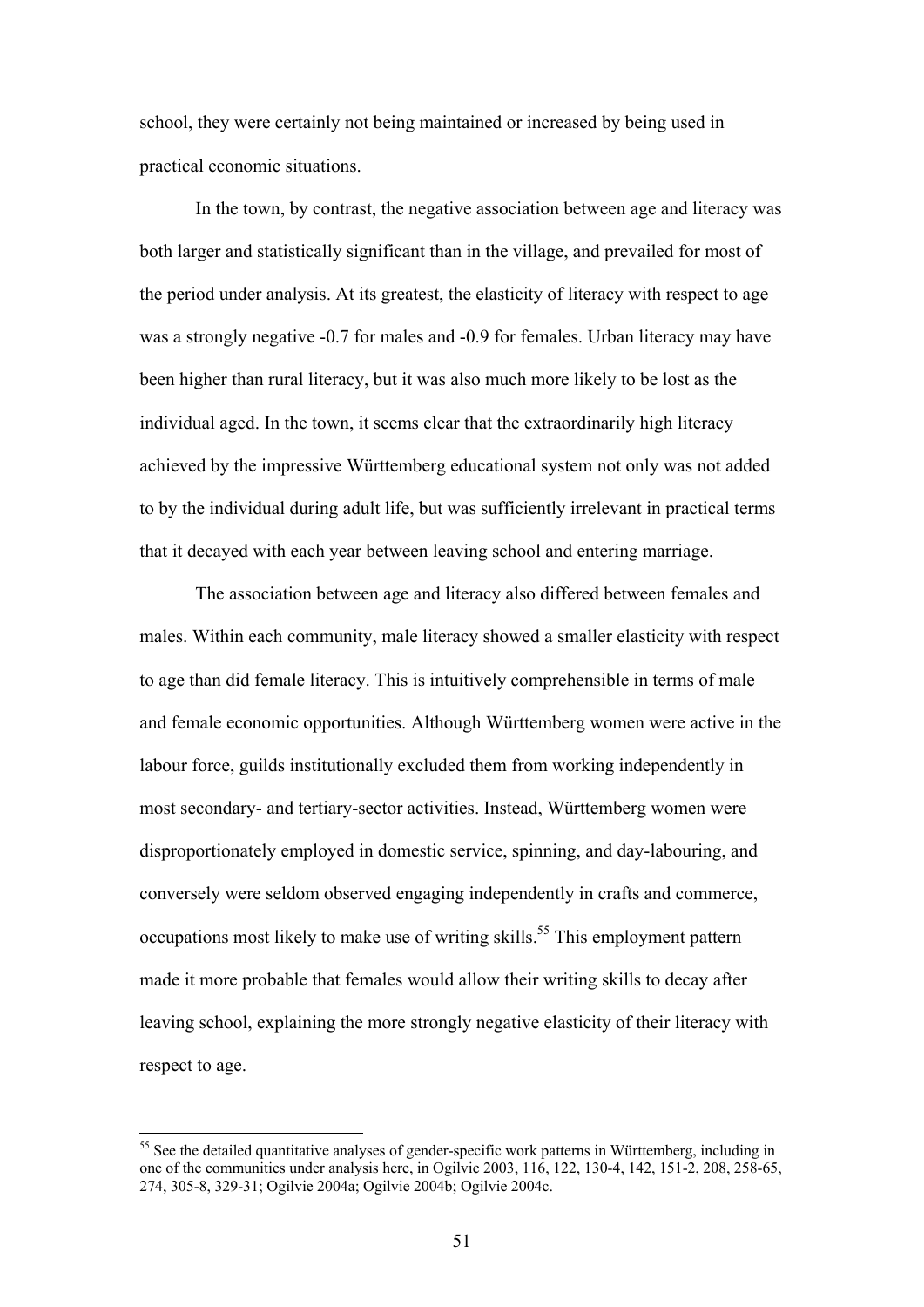The age-literacy relationship also displays a distinctive chronological profile, a U-shaped development across time. The exception was the case of village males for whom there was never any age-literacy relationship. For females in the village and both females and males in the town, however, Figure 5 shows an initial intensification in the negative relationship between age and literacy, followed by a very gradual diminution. The trough, in the sense of the most negative elasticity, occurred first for town males (in 1650-70), then for town females (in 1710-40), and finally (although only mildly) for village females (in 1740-60). After those troughs, each group experienced a continuous diminution of the age-literacy relationship until it all but disappeared in the second half of the nineteenth century. The period of the most intense age-literacy link for each of these groups approximately coincides with the period when that group experienced its most rapid growth in the literacy rate. The degree of disconnection between the literacy skills imparted by schooling and those required in subsequent economic life may therefore have been aggravated in periods in which the education system was expanding literacy to previously uneducated groups. Overall, however, the strongly negative age-literacy relationship in premodern Württemberg testifies to the serious potential for young people, especially females, to lose human capital after leaving school if they are living in an environment in which they cannot put it to practical economic use.

## 9. Wealth and Human Capital

The theoretical literature on human capital expresses little doubt that education will be positively associated with wealth. The question is why. As discussed above, the relationship is inherently endogenous. Greater wealth makes it possible to obtain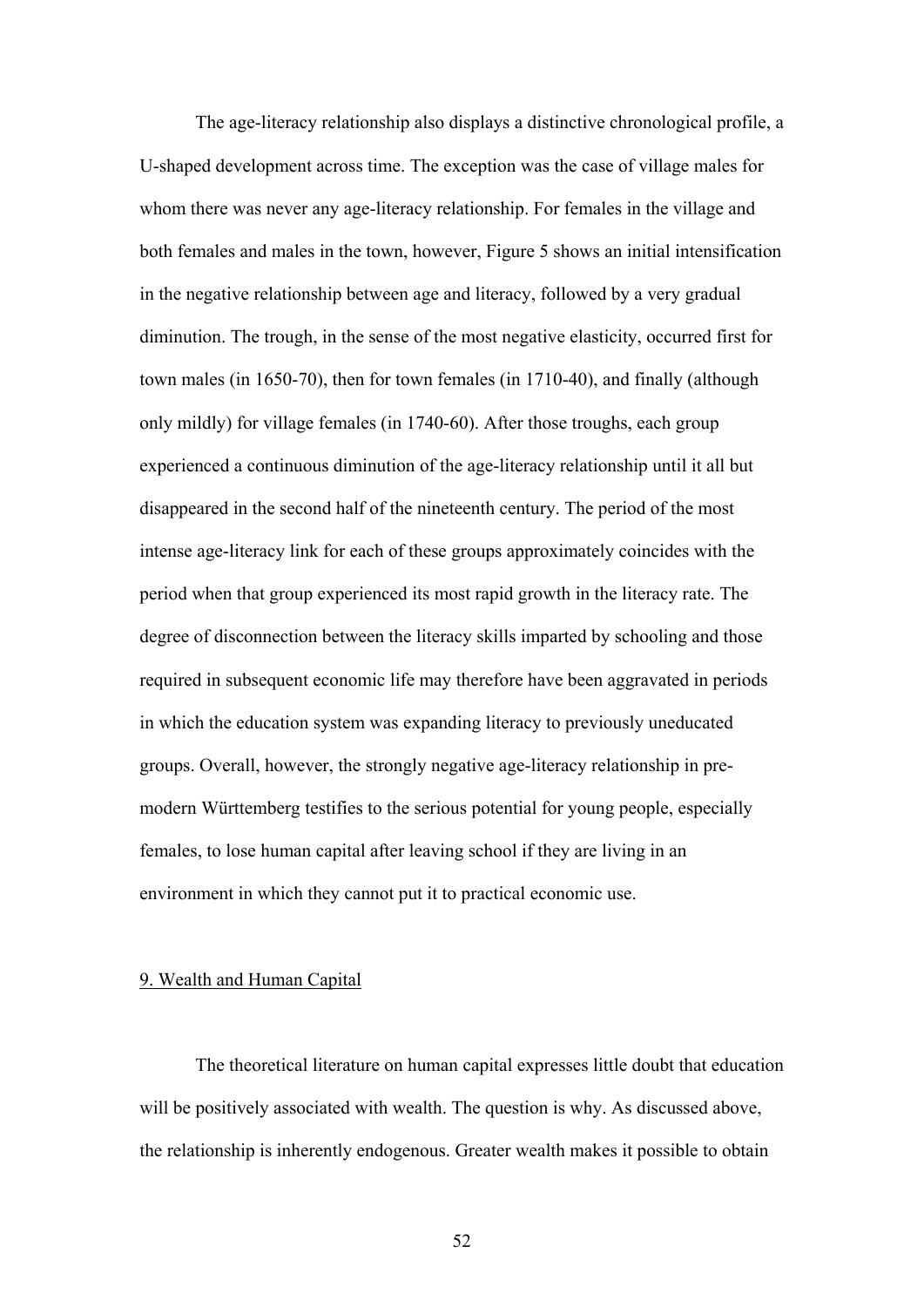more of all good things, including education. But education makes it possible to increase one's economic productivity and thus one's wealth.

Our research design aimed to exclude the second component of this endogeneity – the effect of education on economic productivity – as much as possible, by restricting the analysis to young people entering marriage for the first time. Admittedly, individuals in Württemberg typically often worked for a decade or so between finishing compulsory schooling at age fourteen and marrying in their mid to late twenties.<sup>56</sup> But unmarried persons in pre-modern Württemberg had a limited range of economic options. They were not allowed to set up independently as farmers, craftsmen, or providers of services – even labouring services – on their own account: that was reserved for married persons. Instead, they were restricted to two main options: work as co-resident offspring for their parents, in which case they would probably not even receive a wage at all; and employment as a servant in a household headed by their master, in which they earned a wage but one that was legally capped by state, community and guild wage ordinances.<sup>57</sup> The few unmarried persons who lived as lodgers and worked quasi-independently as labourers (if male) or spinners (if female) tended to move from servanthood into those activities only after the mean age of marriage, i.e. only after the age of 27-28.<sup>58</sup> The restricted range of options open to unmarried persons meant that they were excluded from virtually all the economic activities in which education might have increased their productivity sufficiently to make them enter marriage with notably higher wealth. The wealth with which a young person entered first marriage therefore predominantly reflected the wealth of his or

<sup>&</sup>lt;sup>56</sup> For an analysis of the typical life-cycle of inhabitants of the small towns and villages of pre-modern Württemberg, see Ogilvie 2003, ch. 2.

<sup>57</sup> Ogilvie 2003, 111-4.

<sup>58</sup> Ogilvie 2003, 55-62.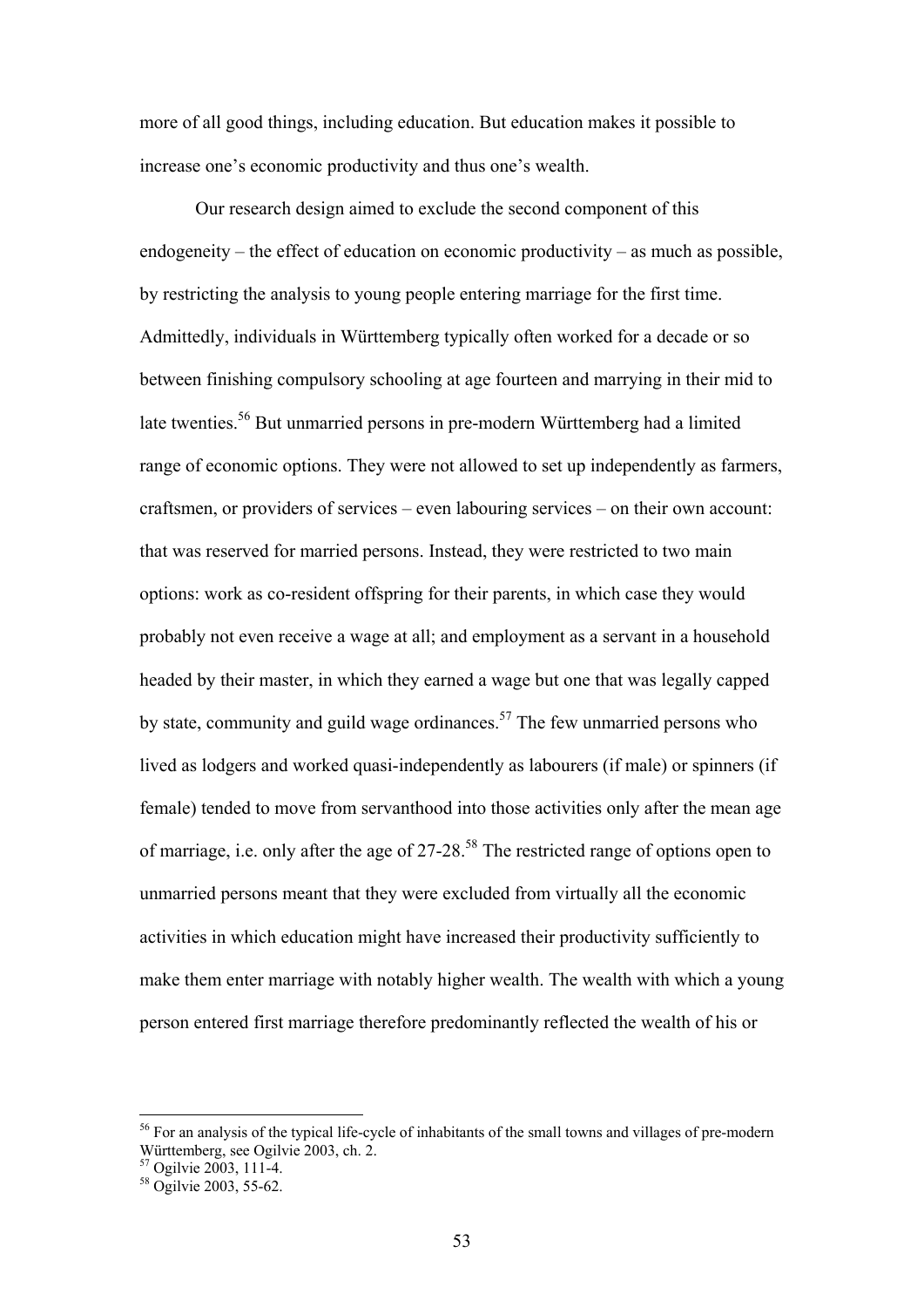her family, with only a small portion (if any) having been amassed through the young person's earnings in the labour market.

Any positive relationship between wealth and education which emerges from our analysis, therefore, should be interpreted as indicating predominantly a causal relationship running from wealth to education rather than vice versa. The interesting question in this context, consequently, is not which direction causation ran: it ran from wealth to literacy. Rather, the question is how large the effect was, and how it differed by time-period, gender, and rural-urban location.

Figure 6 shows the elasticity of literacy with respect to wealth, calculated from the Probit model. Again, elasticities are not reported for the decades before 1660 because literacy was so low in that period that the elasticities were meaninglessly high. Wealth exercised the predicted positive effect on literacy for all time-periods and subgroups of the population. But the size of the effect, though sometimes statistically significant, was extremely small. Even at its greatest, the elasticity of literacy with respect to an individual's wealth was about one-tenth the size of its elasticity with respect to the individual's age. Wealth thus had very minor *economic* significance for literacy.

For men, wealth had its largest effect on literacy in the seventeenth century, at the very beginning of the period under analysis. Even then, at its maximum, the elasticity of literacy with respect to wealth was tiny: 0.04 for men in the town and 0.05 for men in the village. That is, a one per cent increase in a man's wealth was associated with about one-twentieth of one per cent increase in his literacy. The economic importance of wealth for male literacy, even at its greatest, was miniscule.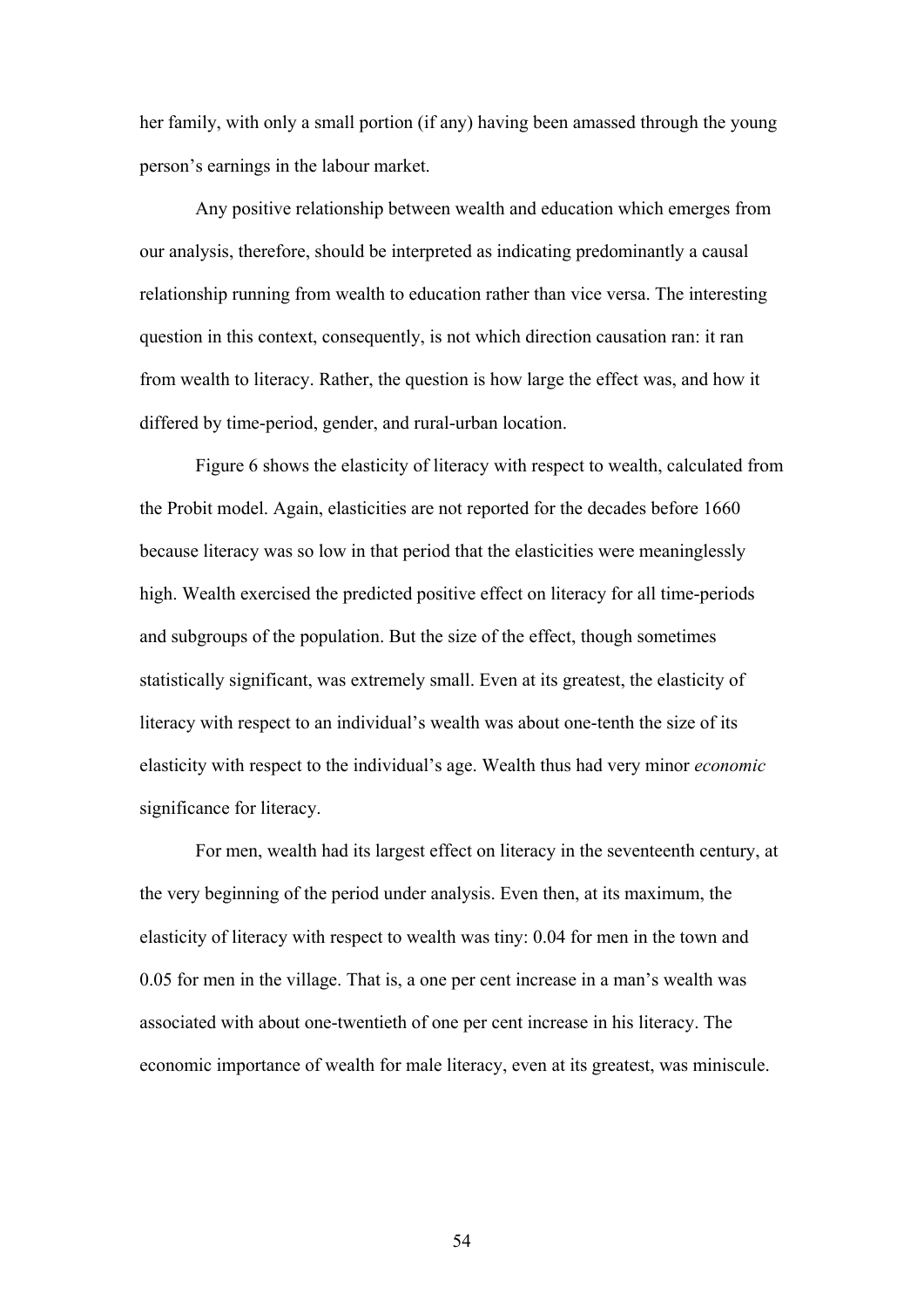

# **Figure 6: Elasticity of Literacy with Respect to Wealth (at Decadal Medians), Probit Model**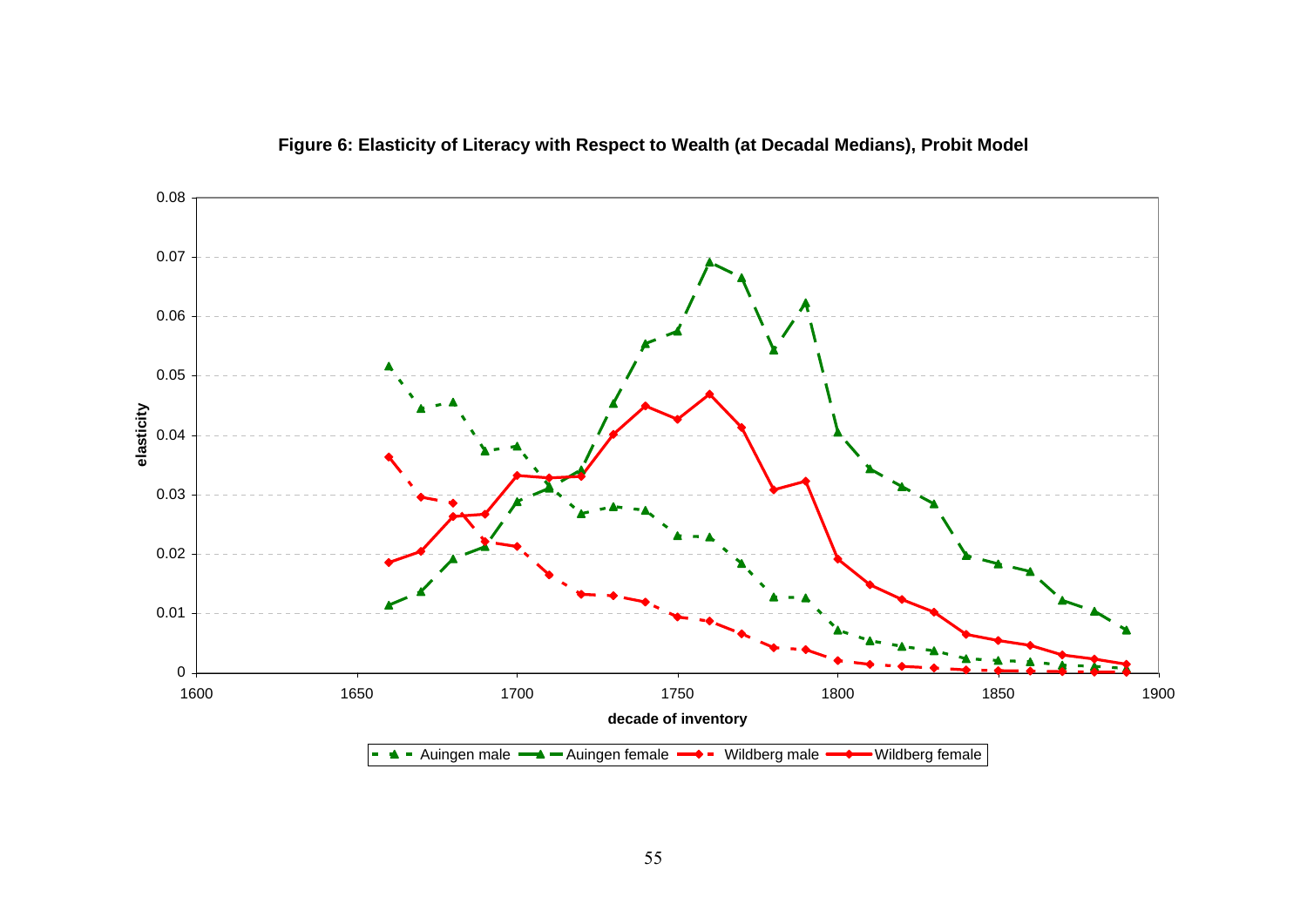From the mid-seventeenth century onwards, moreover, the association between literacy and wealth declined continuously for men in both town and village, and by the later eighteenth century it had fallen nearly to zero. The effect of wealth on literacy for males was never well determined even at its highest, initially hovering on the borderline of conventional statistical significance, and becoming statistically insignificant among town men around 1730 and among village men around 1770. Wealth was associated with male literacy when that literacy was low, and even then the effect was only of borderline statistical significance and was so small that it lacked any economic importance. As male literacy rose, the trivial association it may have initially had with wealth disappeared completely.

For females, the association between literacy and wealth followed a different chronology than for males, but was also very small. It was extremely low in the midseventeenth century, increased gradually up to the mid-eighteenth century and then declined again gradually to the end of the nineteenth. Although it was statistically significant from 1610 to 1800 among town women and from 1670 to 1830 among village women, even at its highest, around 1750, the elasticity of literacy with respect to wealth for females was tiny, at less than 0.05 in the town and 0.07 in the village. That is, a one per cent increase in wealth was associated with less than one-tenth of one per cent increase in literacy. Although the association between wealth and literacy was slightly larger for women than for men, it was very small for both groups. To achieve high literacy in Württemberg, it does not seem to have been important at any date for either women or men to come from a well-off family background.

The degree of association between literacy and wealth differed slightly between town and village. In the town, the association between literacy and wealth for males was already quite low by the mid-seventeenth century; in the village, it took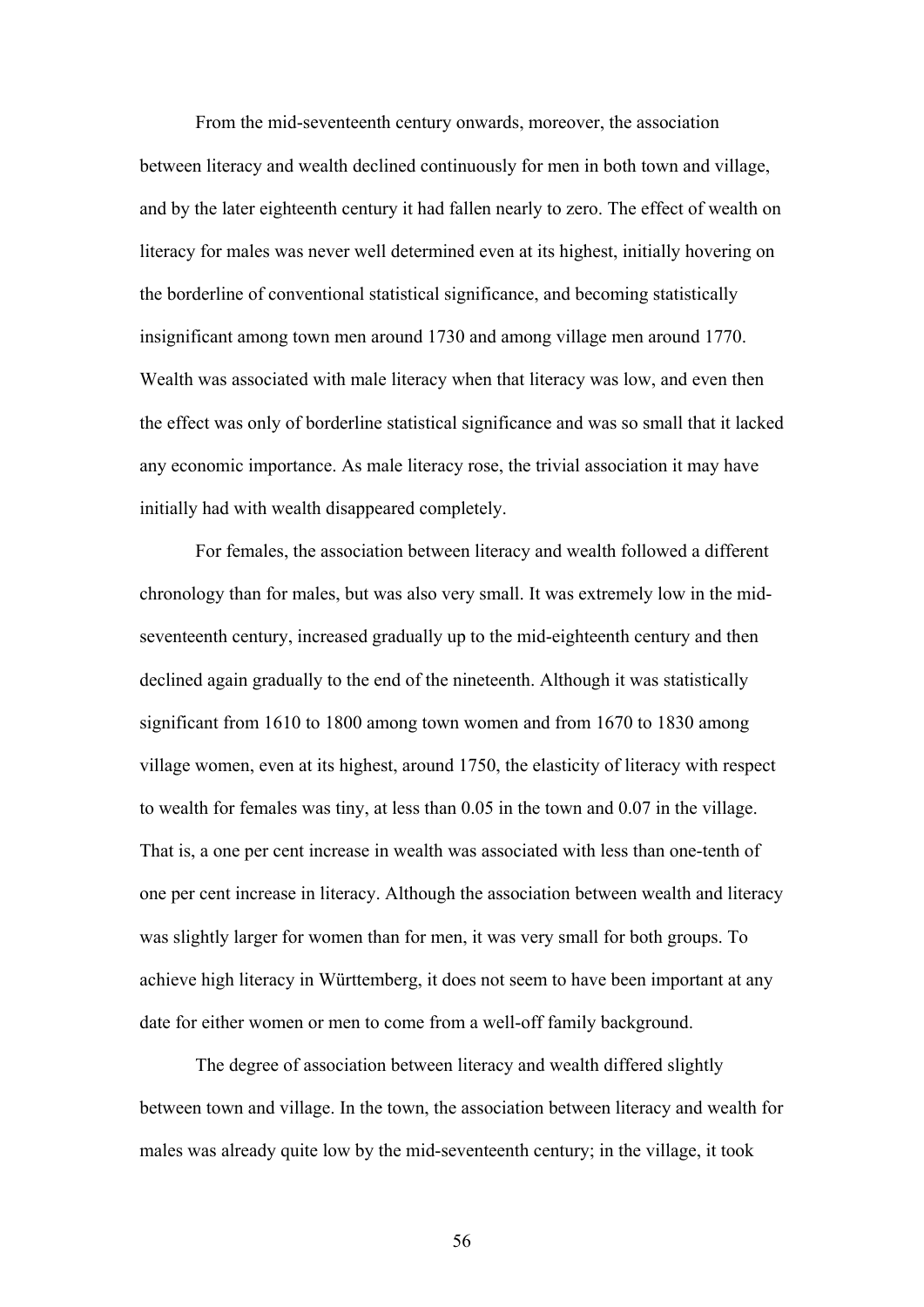until about 1700 to fall to that low level. For females, likewise, the association between wealth and literacy was higher in the village than the town. Again, however, the size of the association between wealth and literacy was extremely small, with maximum elasticity of 0.05-0.07. Neither in the village nor in the town was it ever at all important to come from a well-off family background in order to achieve higher literacy.

The Württemberg evidence is thus consistent with the theoretical expectation that literacy should be positively associated with wealth. But this positive association, even at its greatest, was strikingly small for all subgroups of the population – even females and villagers. A one per cent increase in wealth was associated with less than one-tenth of one per cent increase in literacy. Thus wealth had almost no economic importance for literacy in Württemberg for any social group, whether female or male, in the village or in the town, at any period between the mid-seventeenth and the late nineteenth century.

# 10. Production-Related Material Possessions

Particular types of production-related possession might be expected to be associated with literacy, if not actually to cause it to be high or low, since the ownership of material objects can signal the intention to practise particular economic activities. Therefore, as mentioned above, we included in our initial regressions the inventoried value of the newly marrying individual's land, draft equipment, animals, industrial raw materials, craft tools, and wares for craft workshops or commercial businesses.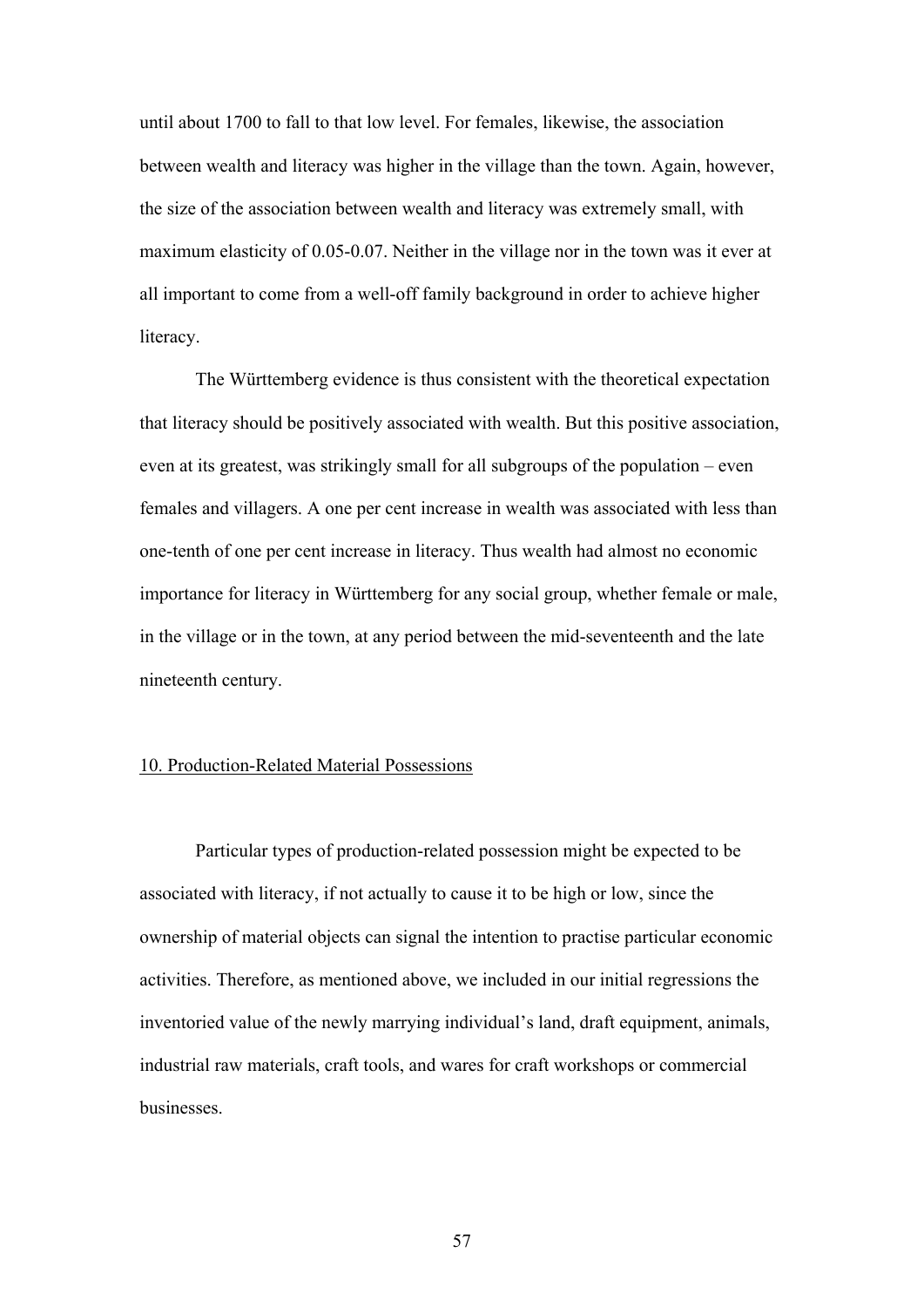Only two of these categories of production-related possession – land and draft equipment – showed a statistically significant association with literacy. The association was negative, which is consistent with the theoretical argument already examined in the context of urbanization, according to which an occupational structure more weighted towards primary-sector activities which are more dependent on physical strength than communicating or transacting are less likely create incentives for people to acquire and maintain education-related skills. However, although land and draft equipment showed a *statistically* significant negative association with literacy, the size of this association was tiny. Neither these nor any other productionrelated possessions showed a relationship with literacy that was *economically* significant, in the sense of involving more than a miniscule increase or decrease in literacy.

Landholding was relatively widespread in the Württemberg context because of the partible inheritance system, according to which parental property was divided equally among all offspring, including females. For this reason, a non-trivial minority of people owned at least a small quantity of land. Thus in our sample of inventories across the entire period under analysis, about 27 per cent of individuals entered marriage with land, 22 per cent in the town and 42 per cent in the village. Consistently with the strictly partible inheritance system which did not discriminate against females, there was little gender inequality, with 29 per cent of grooms and 25 per cent of brides in our sample entering marriage with at least some land. However, although many people had some land, most did not have enough to provide a full livelihood. Instead, they combined farming with another occupation: craft, proto-industry, labouring, commerce, or some minor office or service. Entering marriage with land, therefore, did not necessarily imply the intention to be a full-time farmer. However, it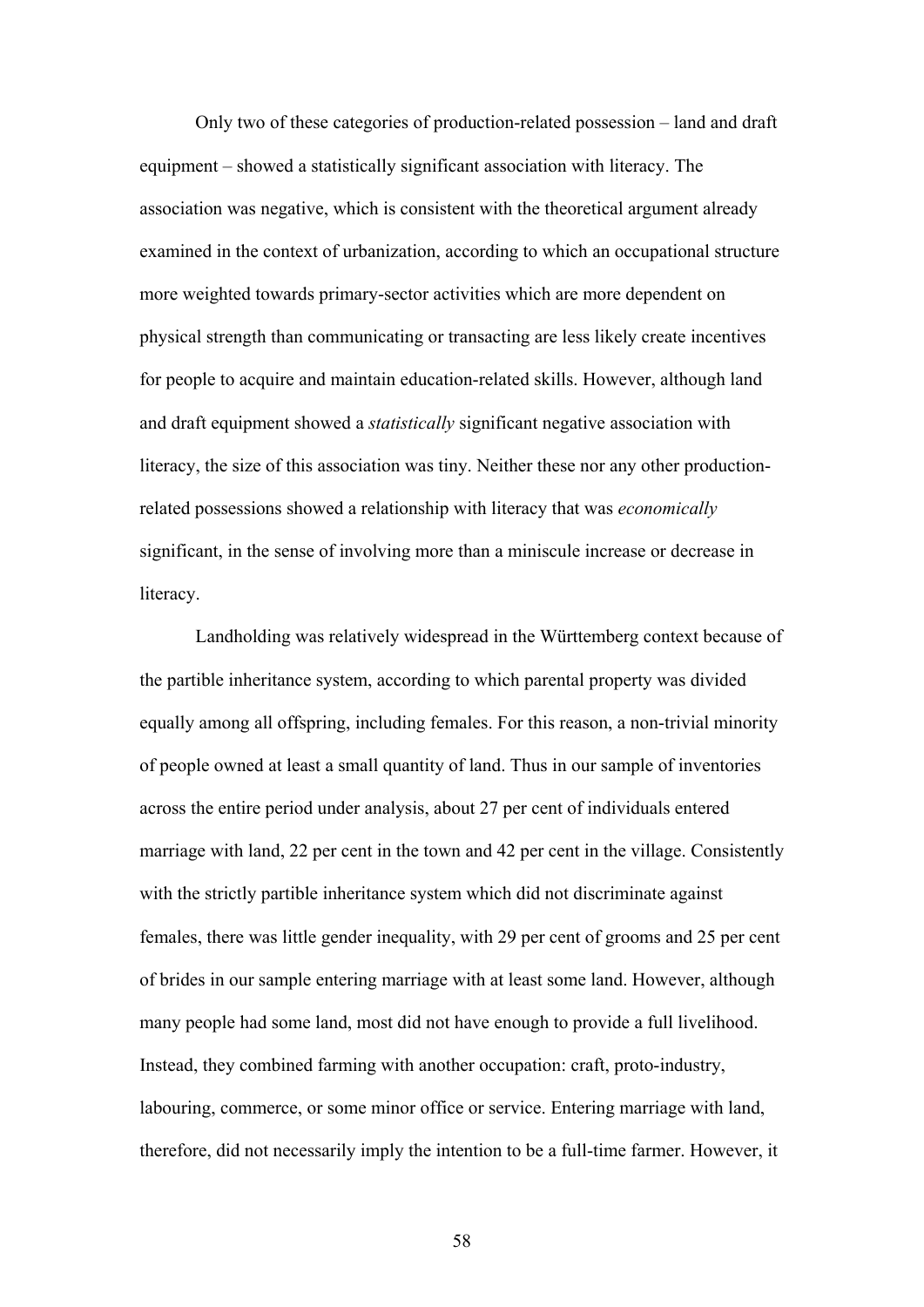did imply that the individual planned to engage in some agricultural activity, even if it was in combination with another occupation.

It is against this background that we must interpret Figure 7, which graphs the elasticity of literacy with respect to landholding, based on the Probit regression in Table 6. Despite the fact that landholding was relatively widespread in this society, and did not invariably imply an intention to pursue a full-time agricultural occupation, it was associated with lower literacy. However, the size of this negative association was extremely small for all subgroups throughout the whole period. Even at its most negative, in the 1740s and the 1790s, the elasticity of literacy with respect to landholding was just -0.012, and for the rest of the time it was -0.01 or less. Thus a one per cent increase in the value of an individual's land was associated with a maximum of about one one-hundredth of one per cent decrease in his or her literacy, an association of no conceivable economic significance.

Draft equipment also showed a statistically significant, if tiny, negative association with literacy. Such equipment signalled the intention to pursue agriculture with some intensity, since it implied the ownership of arable (crop-bearing) land, and probably a sufficient acreage to make it economical to own lumpy items of capital equipment such as ploughs and harrows. For this reason, ownership of draft equipment was much less common than ownership of land. In our sample, only 6 per cent of people entered marriage with draft equipment, 13 per cent in the village and 3 per cent in the town. Although, as we saw, nearly as many brides as grooms owned land, only 2 per cent of women entered marriage with draft equipment compared to 10 per cent of men. This is consistent with the widespread pattern in European agriculture whereby women were more active in pastoral activities (since animals could be tended nearer to the home and required less upper-body strength) while men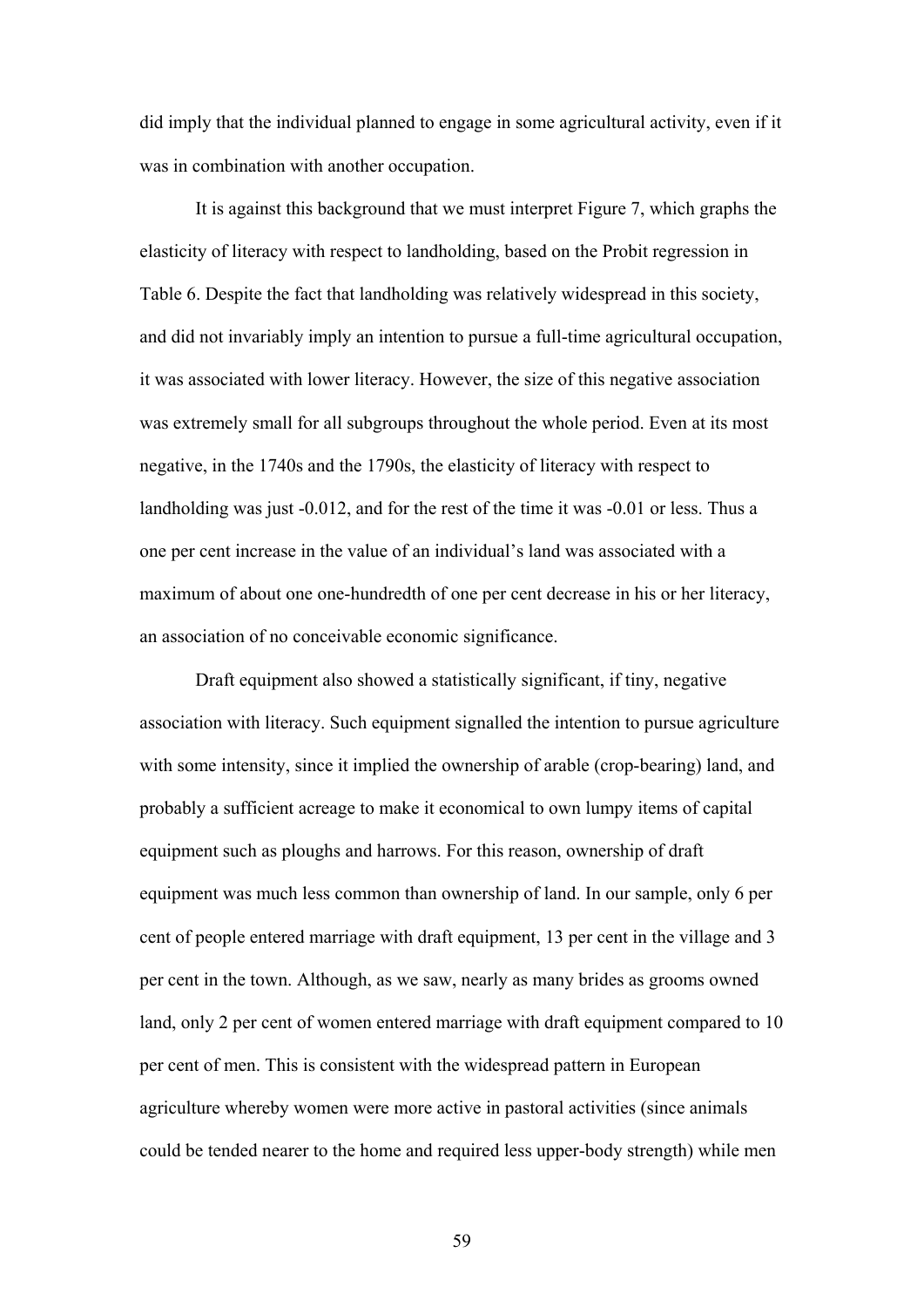

**Figure 7: Elasticity of Literacy with Respect to Landholding (at Decadal Medians), Probit Model**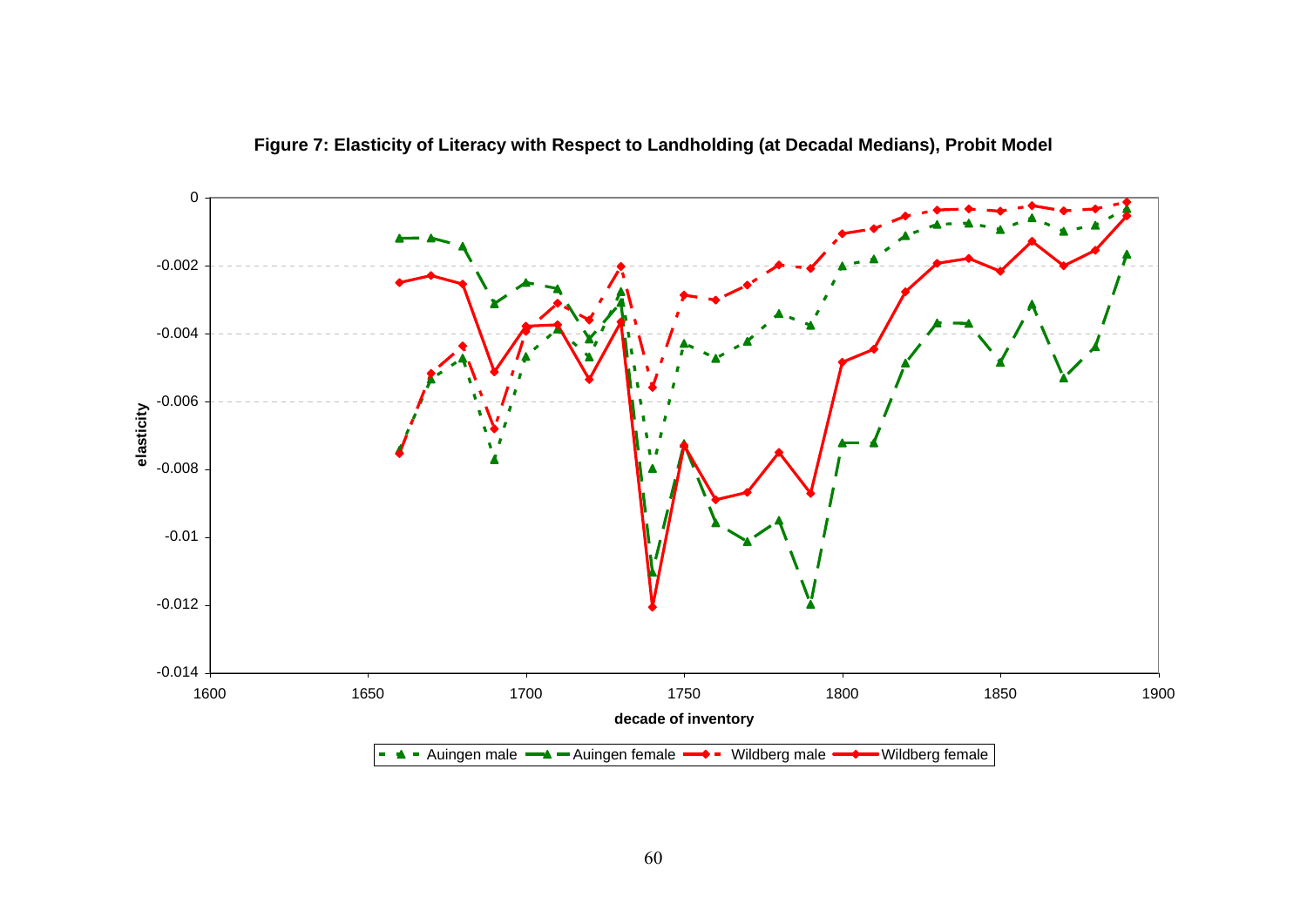were more productive in arable farming (which required spending long days in the fields and demanded the highest levels of upper-body strength).

Against this background, we can interpret the elasticity of literacy with respect to ownership of draft equipment, shown in Figure 8. In this case, the negative association with literacy was statistically significant in the Probit and Logit models but not in the OLS model. The size of the association between the two variables was never more than very tiny for any subgroup at any time-period. Even at its most negative, in the 1690s, the elasticity of literacy with respect to ownership of draft equipment was just -0.006. Thus a one per cent increase in the value of an individual's draft equipment was associated with less than one one-hundredth of one per cent decrease in his or her literacy, an association of no conceivable economic importance.

The lack of association between production-related material possessions and literacy is very striking. Despite the availability of very detailed quantitative information on individuals' possessions, which might be taken to signal their production intentions very precisely, these showed no economically significant association with their literacy. These data reveal a society in which, over a period of several centuries, human capital levels were almost wholly unconnected with economic indicators on the individual level – just as they were unconnected with economic performance on the level of the society as a whole.

### 11. Conclusion

What can we conclude from this historical case study about the more general relationship between human capital and economic factors? Modern growth theories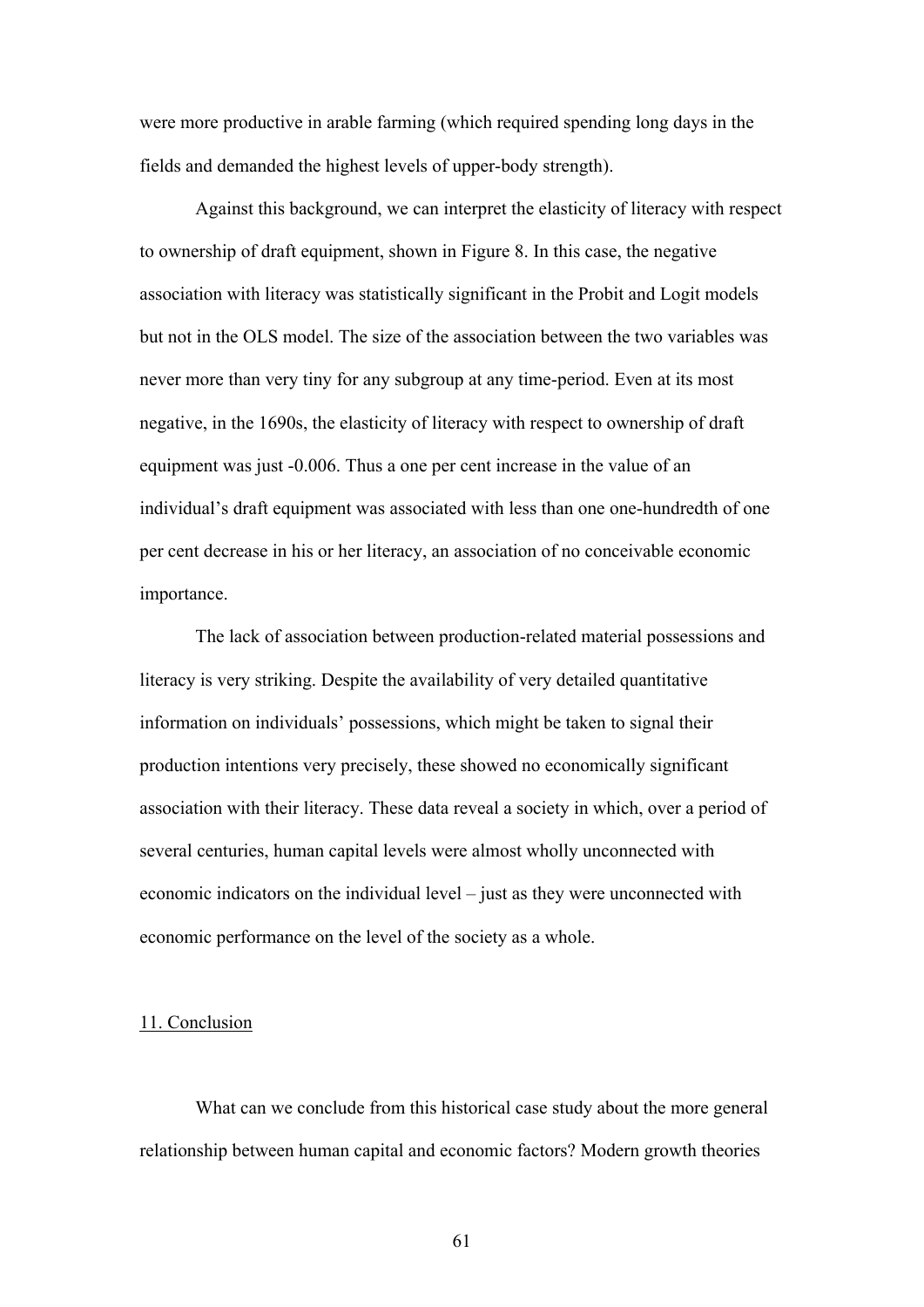

**Figure 8: Elasticity of Literacy with Respect to Draft Equipment (at Decadal Medians), Probit Model**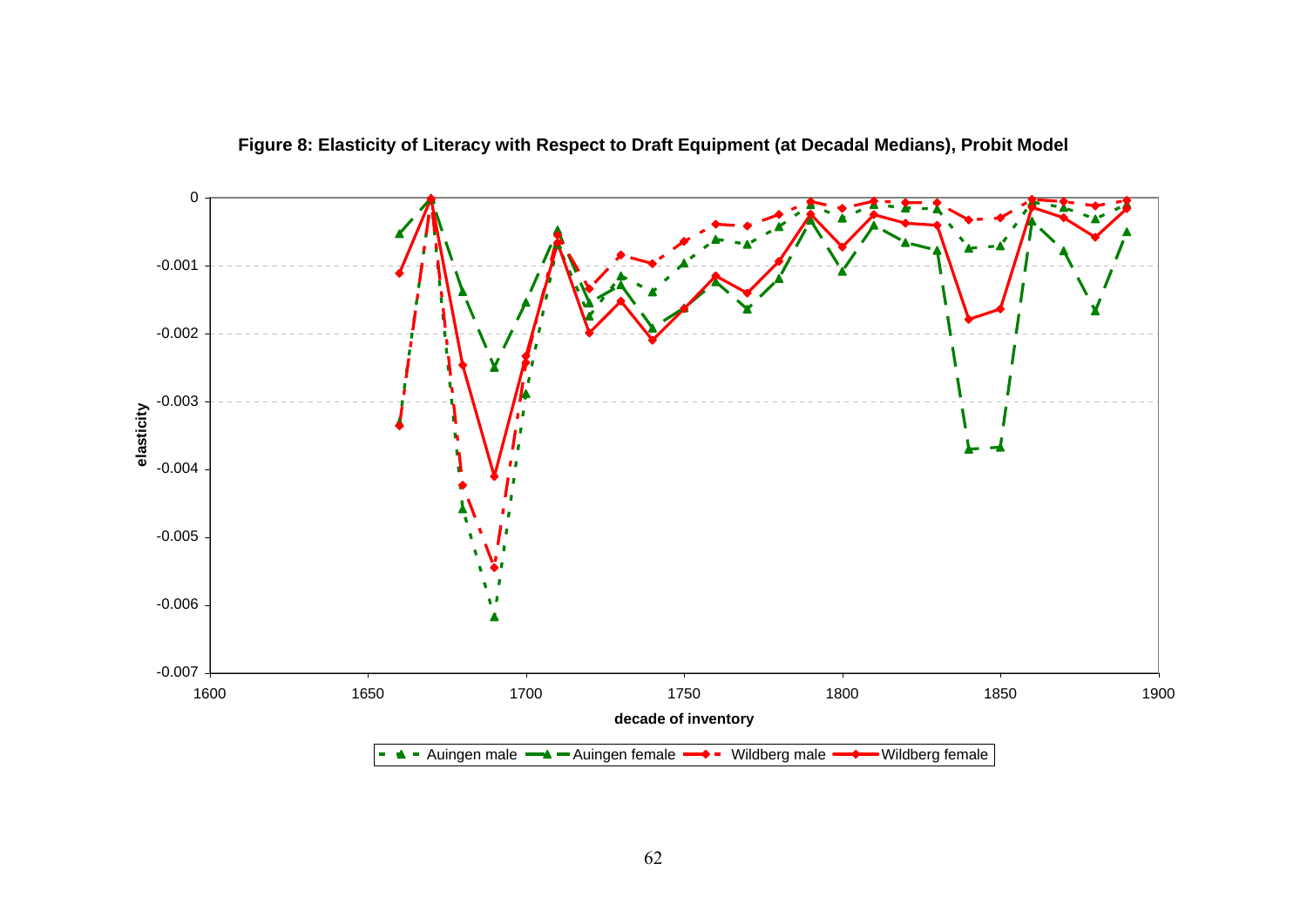postulate that education plays a central causal role in economic growth by reducing diminishing returns to physical capital, accelerating adoption of productivityenhancing innovations, and motivating a shift from quantity to quality of offspring, thereby reducing fertility, slowing population growth, increasing capital per worker, and enhancing labour productivity. But economic history has yet to establish whether education was associated with such economic benefits. Nor has it yet identified what lessons can be drawn from those historical societies which were most successful in achieving high educational outcomes.

This paper addresses these questions by examining literacy in Württemberg, a late-developing economy in German-speaking central Europe, across nearly three centuries before and during industrialization. The women and men we analyze were inhabitants of two small communities which, even by the modest standards of Württemberg, were not centres of economic dynamism. Württemberg in turn was a society in which, compared to other parts of Germany, per capita incomes were low, agricultural development was gradual, and industrialization was late. Germany in turn had below-average per capita incomes and slow economic growth by European standards until the mid-nineteenth century.

Despite their mediocre economic performance, these small and stagnant settlements in southwest Germany achieved extraordinarily high literacy at an early date. Württemberg far surpassed the literacy not only of higher-performing German economies, but also of the richest and most advanced European societies, England and the Netherlands. Comparisons between Württemberg and other parts of western Europe demonstrate definitively that high and pervasive human capital investment in the form of education was neither necessary nor sufficient for a European economy to perform well during the crucial centuries before and during industrialization.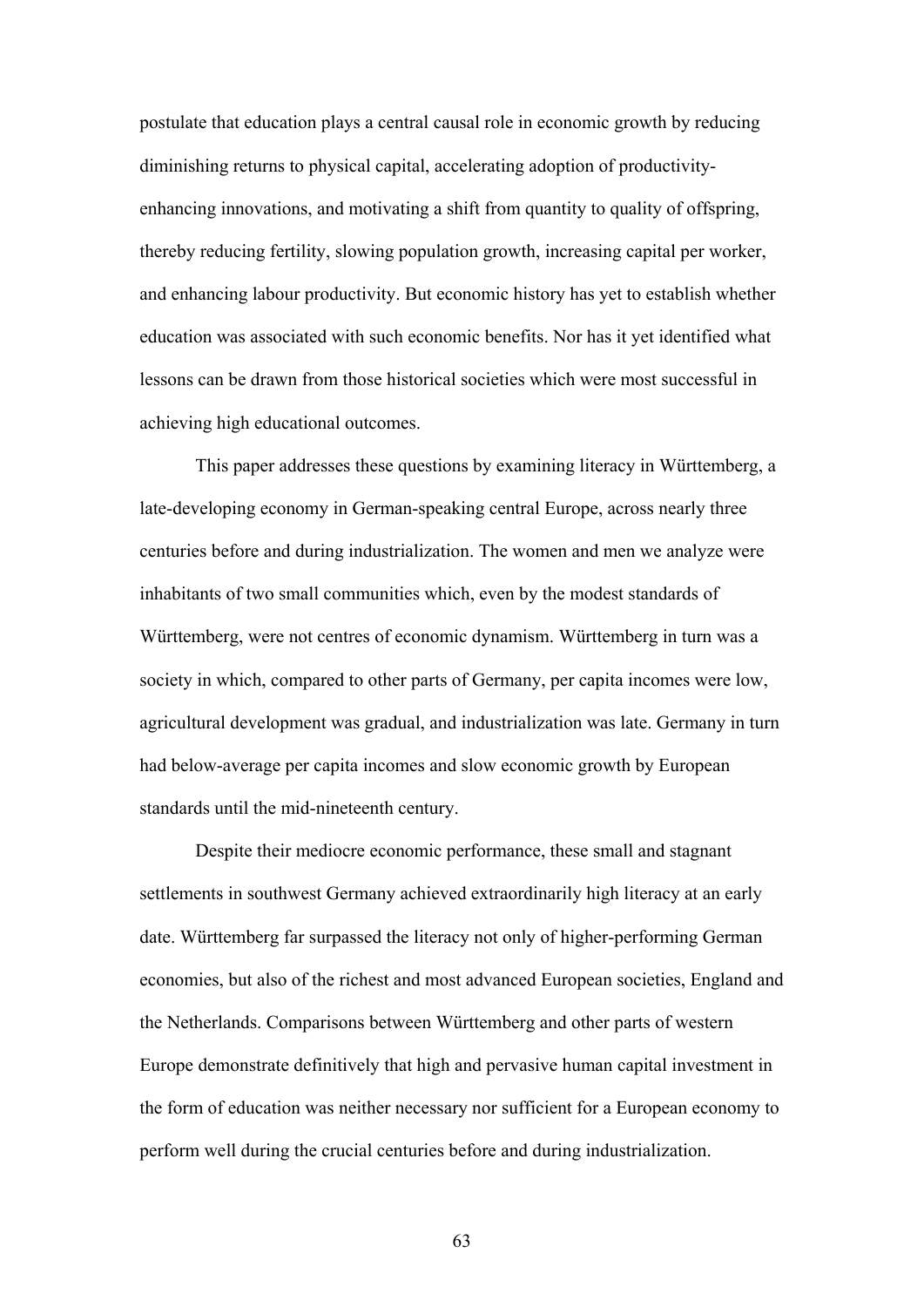Our multivariate analysis of Württemberg's impressively high literacy found that it was associated with many of the social and economic characteristics linked to educational outcomes in other less developed economies, both historical and modern. Literacy was lower for women than men, for villagers than townsmen, and for the poor than the better-off. In these respects, Württemberg was not *sui generis*, but rather showed patterns that are recognizable for most less developed economies. But literacy in Württemberg was distinctive in two important respects – in addition to its high level – and these have far-reaching implications for understanding the relationship between human capital and economic factors in developing economies.

The first distinctive characteristic is the small *size* of the relationship between literacy and socio-economic variables in Württemberg, and the early date at which even this very weak relationship disappeared. Gender, urbanization, and wealth showed an association with literacy which was significant *statistically*, but so diminishingly small that it lacked *economic* importance. Even in the case of gender, the association with literacy was substantial only for a brief period, during the transition from low to high education; by c. 1800 the gender gap had become very narrow, and in the course of the nineteenth century it virtually disappeared. More strictly economic factors – urbanization, wealth, agricultural involvement – never showed more than a very weak association with literacy, and even this relationship largely vanished by 1800, generations before agricultural modernization or industrialization even began. In this respect, the educational success story of early modern Württemberg prefigures that of twentieth-century Kerala: a society strikingly successful in achieving high and egalitarian educational outcomes for virtually all its inhabitants at a very early date.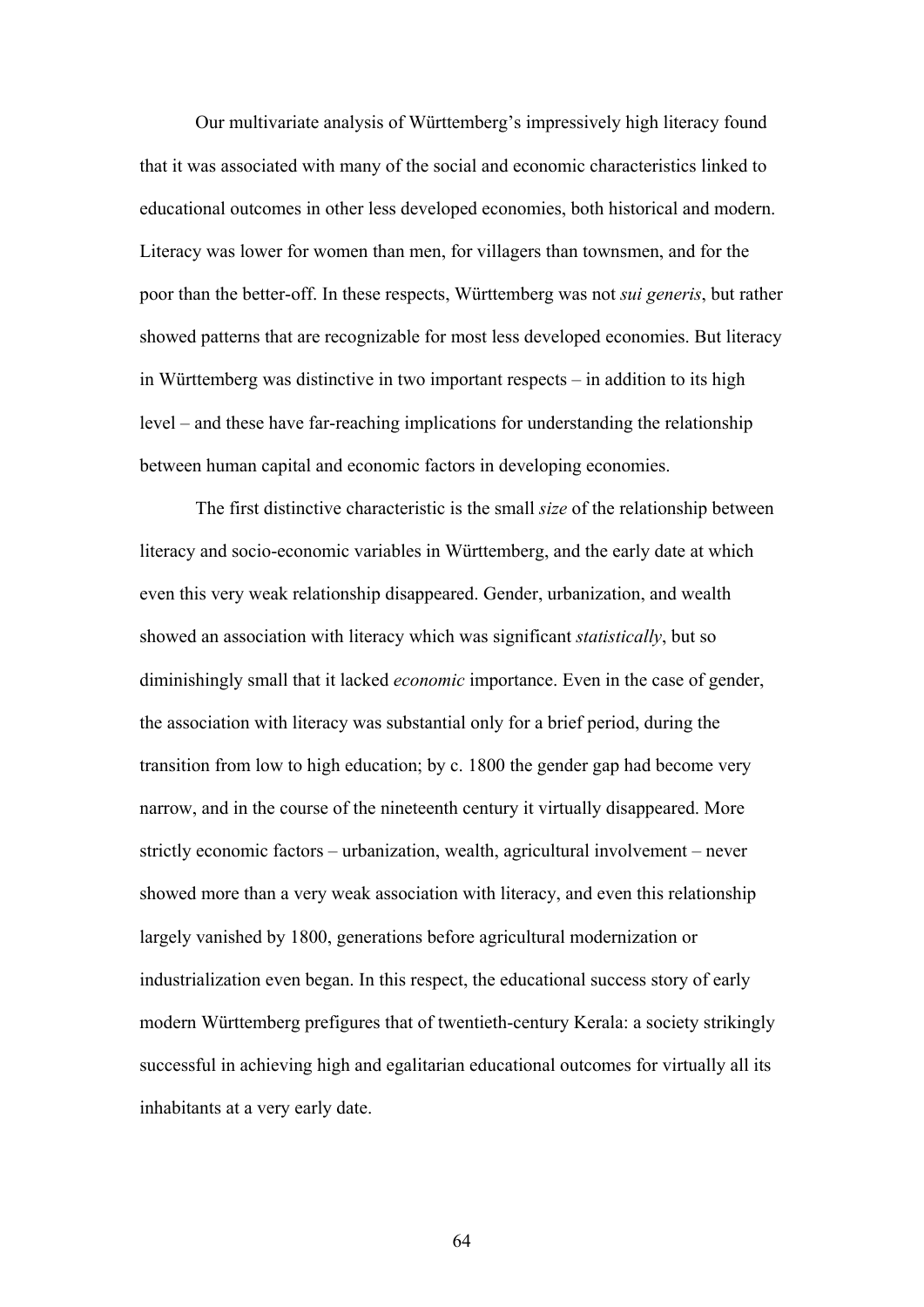This lack of association between human capital and socio-economic variables was two-edged, however. The decoupling of education and the economy went in both directions. On the one hand, educational human capital in Württemberg never responded strongly to socio-economic factors, and by c. 1800 had ceased to do so almost completely. On the other hand, nor did Württemberg's economic performance show any sign of responding significantly to its extraordinary level of education. By c. 1800, other western European economies were undertaking both agricultural modernization and industrialization, adopting productivity-enhancing practices which were internationally well known and could have been emulated in highly educated Württemberg. But this did not happen. Württemberg, like Kerala two centuries later, did not parlay its educational miracle into an economic success story.

This is consistent with the second distinctive characteristic of Württemberg literacy: the fact that it never increased, and for most groups markedly decreased, with individual age. In Württemberg among all social groups and during all time-periods, as people got older their literacy levels did not rise. That is, people did not accumulate writing ability across their economic lives. Furthermore, for all groups except village men, there was a *negative* association between literacy and age which was not only statistically significant but also quite sizeable, and thus economically important. Especially for women and in the urban setting, individuals displayed a progressive decay of their writing skills for each year of advancing age between school and marriage. These findings imply that much of the literacy transmitted so successfully and pervasively by the Württemberg educational system was lacking in practical relevance to the real-life economic demands of individuals' lives after leaving school. These findings provide further quantitative testimony to the decoupling of human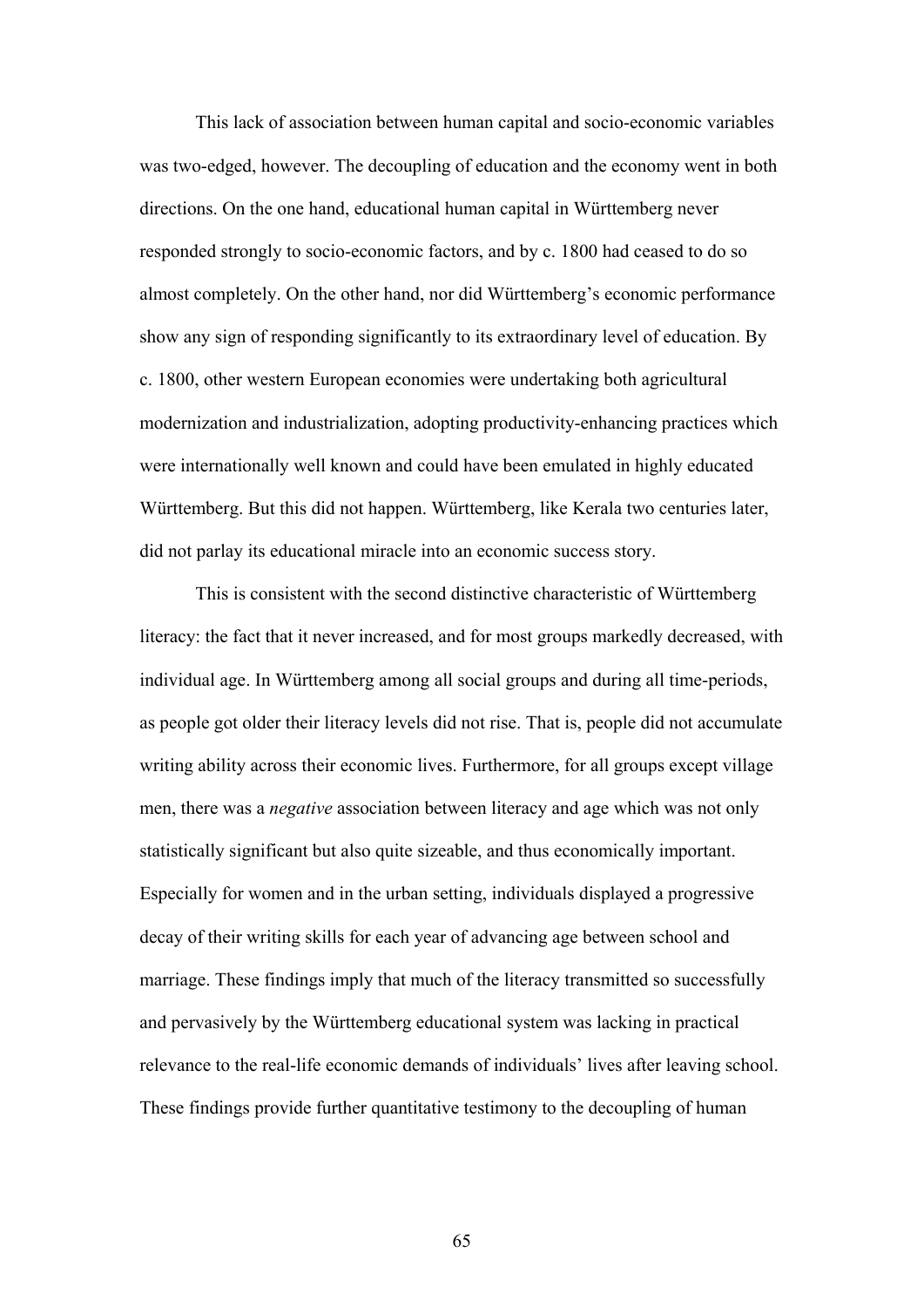capital and the economy in the Württemberg context. Virtually the entire population was highly educated at a very early date, but in an economically useless way.

Nor, in the Württemberg context, were high human capital levels for the whole social spectrum associated with correspondingly high *welfare* levels for the whole social spectrum. Low per capita incomes, poor agricultural productivity, long-term stagnation in crafts and proto-industries, a backward commercial sector, and late factory industrialization not only reduced economic growth but also depressed human development indicators. The less-well-off members of Württemberg society, despite their near universal literacy, suffered famine in 1816 and 1845-6 and faced severe economic crises in the 1850s, 1880s and 1890s.<sup>59</sup> Infant mortality in mid-nineteenthcentury Württemberg was half again as high as in many other areas of Germany and more than double that in England, France, Belgium, Denmark, Sweden, or Norway.<sup>60</sup> Heights in nineteenth-century Württemberg were notably lower than the average for Germany, France, England or the Netherlands, instead resembling those observed in the poor countries of eastern and south-eastern Europe.<sup>61</sup> Heights for Württemberg males born in the mid-nineteenth century were below the first percentile of modern height standards, reflecting widespread nutritional deprivation, especially for infants and children.<sup>62</sup> Württemberg was unable to provide attractive economic opportunities or even basic livelihoods for its highly educated inhabitants, resulting in epidemic emigration to North America and eastern Europe: an estimated 7 to 10 per cent of its inhabitants emigrated in the five years from 1851 to 1855, with the result that the kingdom's total population declined between 1852 and 1861, and the economic

<sup>59</sup> Twarog 1997, 288; Mann 2006, 216.

<sup>60</sup> Twarog 1997, 307, 312; Guinnane and Ogilvie 2014, 84, 97-104.

 $61$  Coppola 2010, 87 (with Table 3), 93-4 (with Table 4).

 $62$  Twarog 1997, 324.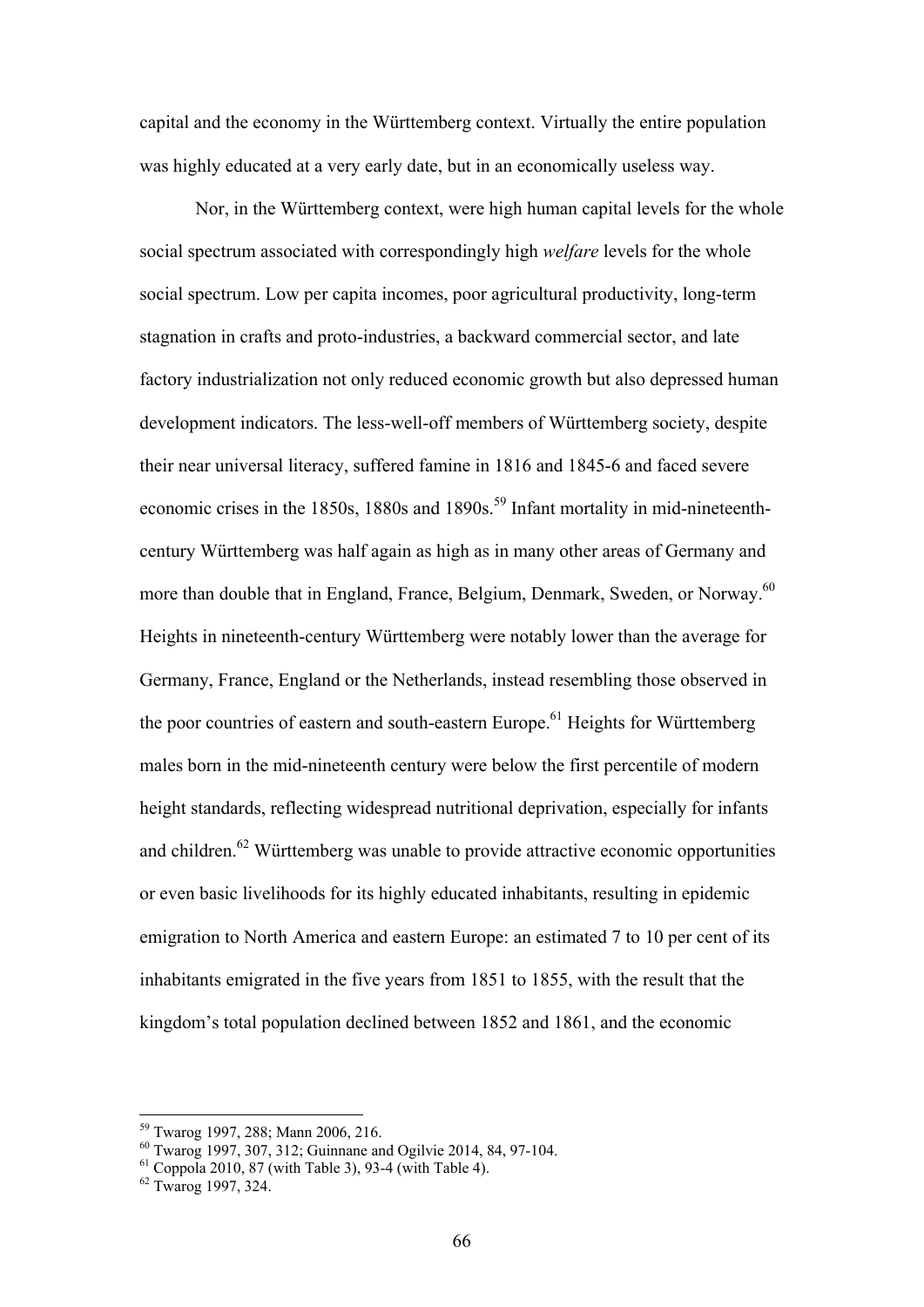tribulations of the 1880s saw a further surge in mass emigration.<sup>63</sup> Württemberg women were not allowed to pursue many of the secondary- and tertiary-sector occupations in which female productivity was highest because guilds and other institutionalized special-interest groups excluded them from independent practice;<sup>64</sup> the mortality of women in Württemberg was higher than for women elsewhere in Germany to the end of the nineteenth century.<sup>65</sup> The state and local authorities in nineteenth-century Württemberg regarded the economic situation as so severe that they legislated to prevent access to marriage by individuals whose communities regarded them as welfare risks, creating a two-tiered demographic system in which until 1870 the less-well-off were institutionally prevented from marrying and thus from pursuing livelihoods as independent householders.<sup>66</sup> The stratospheric human capital levels in Württemberg were so completely decoupled from the economy that they were accompanied not only by slow economic growth, therefore, but also by low human development indicators. Many vulnerable and disadvantaged members of Württemberg society suffered chronic unemployment, permanent celibacy, hunger or outright famine, physical stunting, high mortality, and mass emigration.

The Württemberg human capital miracle thus casts doubt on theoretical models that ascribe education a central role in economic growth. Württemberg in the eighteenth and nineteenth century, to an even greater degree than Kerala in the twentieth and twenty-first, achieved exceptionally high and egalitarian levels of literacy. But this proved to be insufficient to achieve successful economic growth or to improve welfare for the poorest in society. Having the most highly educated population of producers ever observed in eighteenth- and nineteenth-century Europe

<sup>63</sup> Marschalck 1973, 204; Twarog 1997, 316-7 with Table 8.14; Benz 2011, 206.

 $64$  Ogilvie 2003; Ogilvie 2004b; Ogilvie 2004c.

 $65$  Twarog 1997, 315-6 with Table 8.13.

<sup>66</sup> Matz 1980; Benz 2011, 199; Guinnane and Ogilvie 2014, 82-3, 91, 108-11.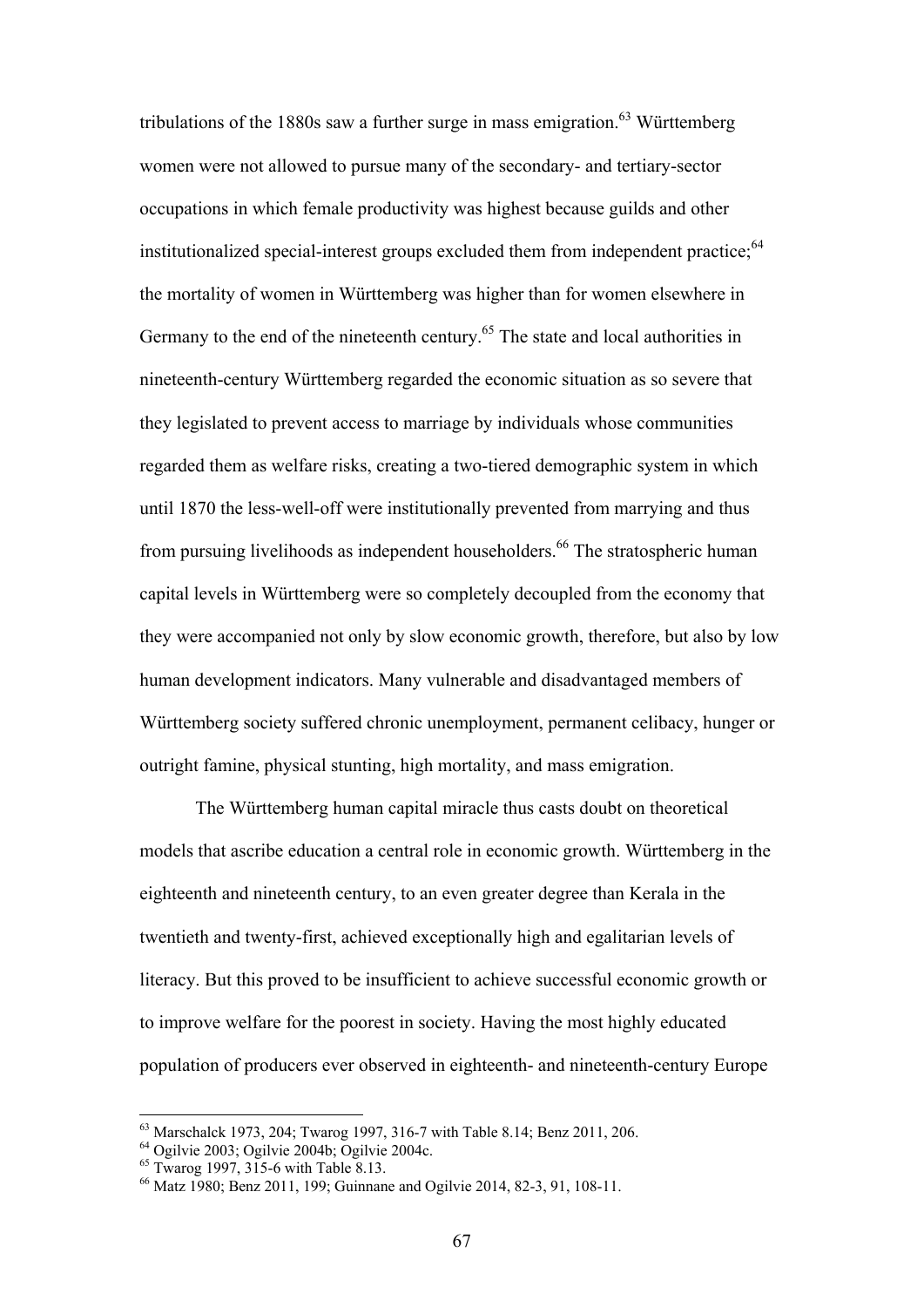was not sufficient for Württemberg to achieve outstanding – or even average – economic performance. It is even possible that the degree of social surveillance and institutional regulation which enabled universal literacy to be achieved made Württemberg it a difficult place in which to earn a living or respond flexibly to economic opportunities.<sup>67</sup> Whatever the causes, the Württemberg experience showed that neither a high absolute level nor a high equality of human capital was sufficient to create productive economic activities in which that human capital could be deployed. The broader institutional framework had to provide opportunities for people to use their human capital in economically productive ways, even if that meant weakening some of the institutions that gave rise to exceptional human capital investment to begin with. Württemberg failed to reap a return on its extraordinary levels of human capital investment until it undertook the difficult institutional reforms required for its inhabitants to deploy their human capital in ways that could increase economic well-being both for themselves and for the rest of society.

<u>.</u>

 $67$  On this institutional surveillance and control, see Ogilvie 1986; on its wider economic repercussions, see Ogilvie 1997; Ogilvie 2015.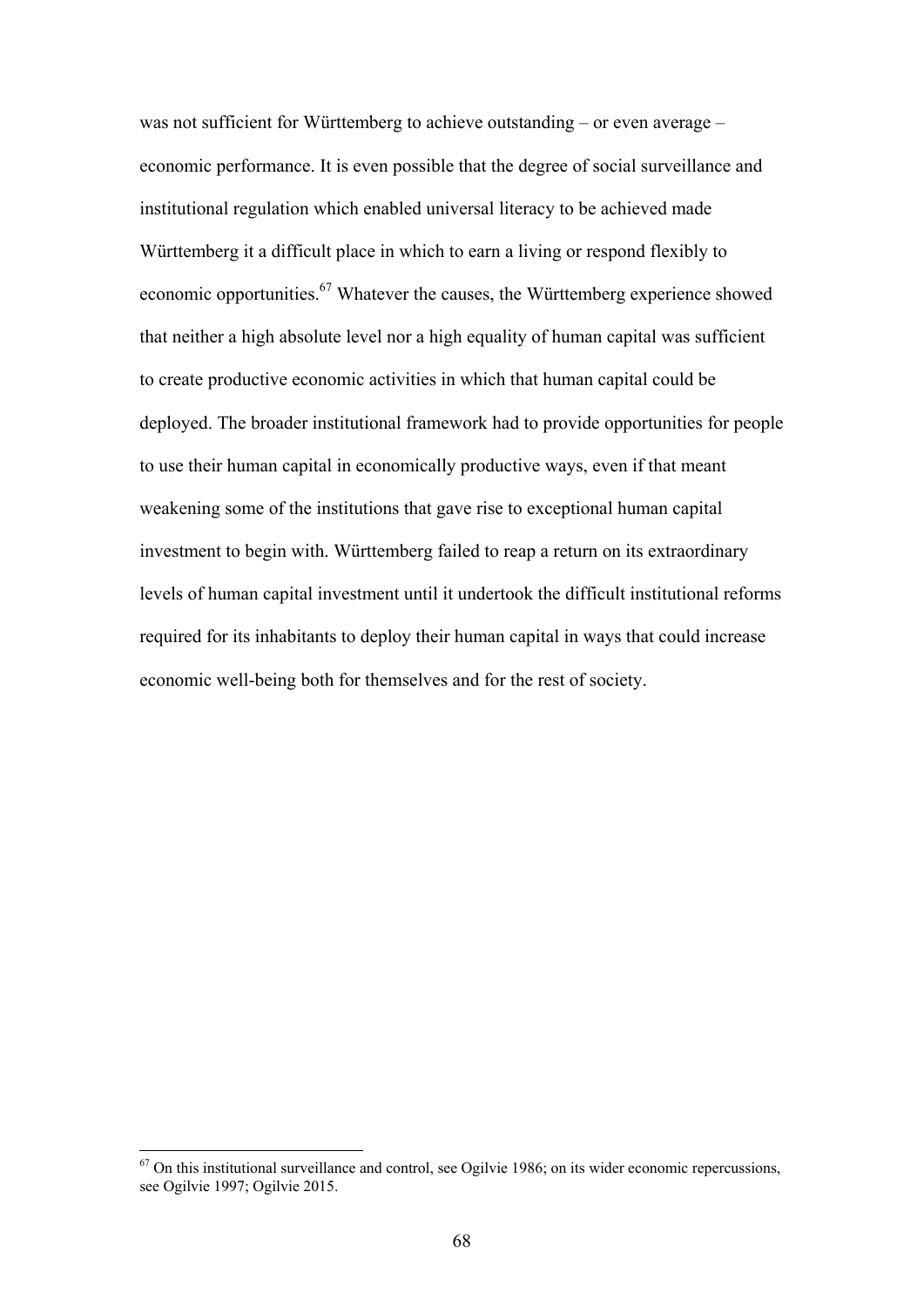### **Bibliography**

- A'Hearn, Brian, Jörg Baten, and Dorothee Crayen. "Quantifying Quantitative Literacy: Age Heaping and the History of Human Capital." *Journal of Economic History* 69, no. 3 (2009): 783-808.
- Amend, Anja, Anette Baumann, Stephan Wendehorst, and Siegrid Westphal, eds. *Gerichtslandschaft Altes Reich. Höchste Gerichtsbarkeit und territoriale Rechtsprechung*. Cologne, Weimar, Vienna: Böhlau, 2007.
- Baten, Jörg, Dorothee Crayen, and Kerstin Manzel. "Zahlenfähigkeit und Zahlendisziplin in Nord- und Westdeutschland, 16.-18. Jahrhundert." *Jahrbuch für Wirtschaftsgeschichte* 49, no. 2 (2008): 217-29.
- Baten, Jörg, and Mikołaj Szołtysek. "A Golden Age before Serfdom? The Human Capital of Central-Eastern and Eastern Europe in the 17th-19th Centuries." *MPIDR Working Paper* WP 2014-008 (2014).
- Baten, Joerg, and Jan Luiten Van Zanden. "Book Production and the Onset of Modern Economic Growth." *Journal of Economic Growth* 13, no. 3 (2008): 217-35.
- Baumann, Anette, Peter Oestmann, Stephan Wendehorst, et al., eds. *Prozesspraxis im Alten Reich. Annäherungen - Fallstudien - Statistiken*. Cologne, Vienna, Weimar: Böhlau, 2005.
- Baumann, Christian. "Die Alphabetisierung und ihre Entwicklung in Beutelsbach 1750-1850." B.A. thesis, University of Bern, 2013.
- Benscheidt, Anja R. *Kleinbürgerlicher Besitz: Nürtinger Handwerker-Inventare von 1660-1840*. Münster: Lit-Verlag, 1985.
- Benz, Ernest. "Escaping Malthus: Population Explosion and Human Movement, 1760-1884." In *The Oxford Handbook of Modern German History*, edited by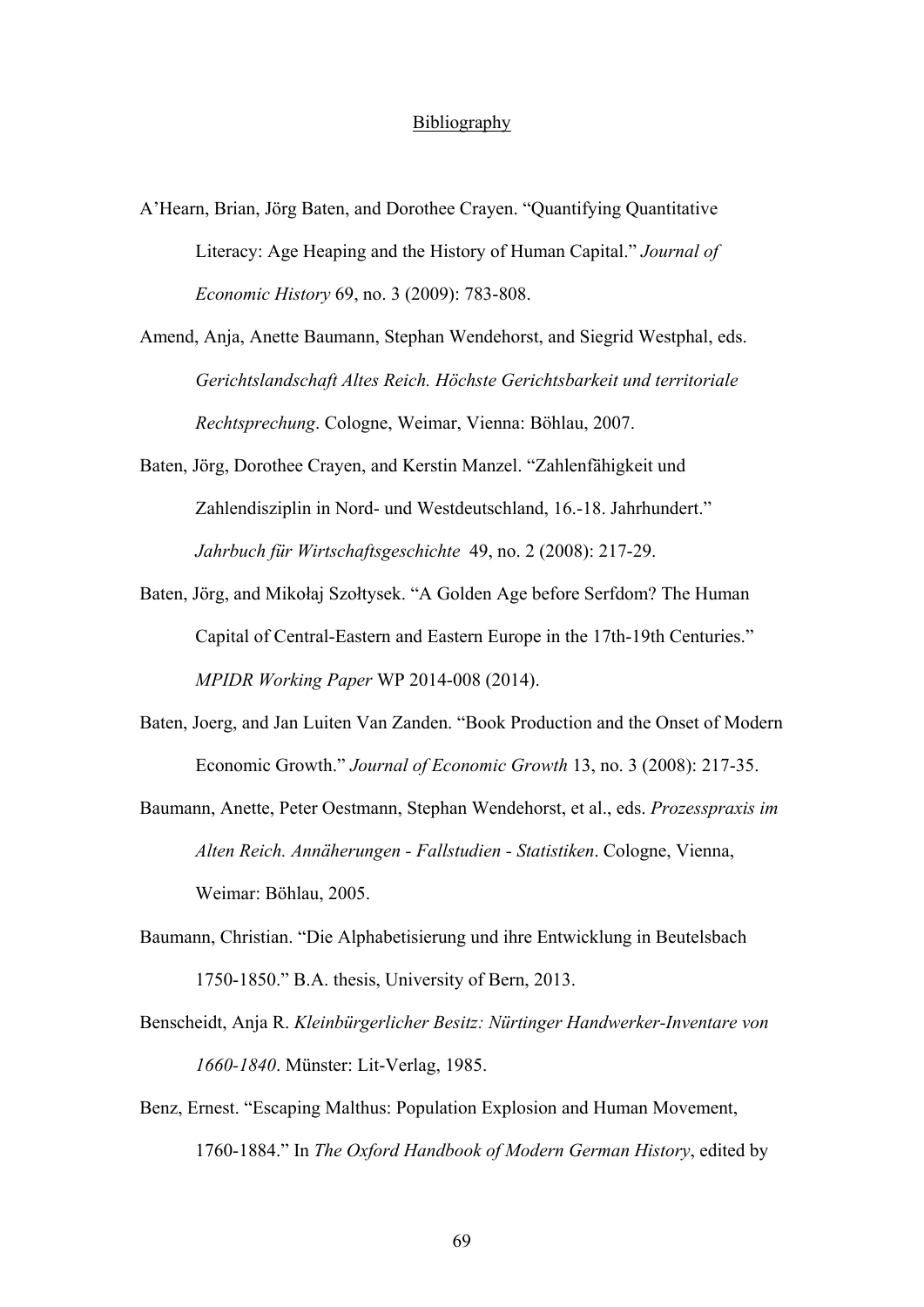Helmut Walser Smith, 195-210. Oxford: Oxford University Press, 2011.

Bolt, Jutta, and Jan Luiten van Zanden. "The First Update of the Maddison Project: Re-Estimating Growth before 1820." *Maddison-Project Working Papers* 4 (2013).

Borscheid, Peter. "Familie – Wirtschaft – Gesellschaft. Materialien zu einer Sozialgeschichte der Familie in Deutschland." In *Probate Inventories: A New Source for the Historical Study of Wealth, Material Culture and Agricultural Development. Papers Presented at the Leeuwenborch Conference (Wageningen, 5-7 May 1980)*, edited by Ad Van der Woude and Anton Schuurman, 83-96. Utrecht: HES Publishers, 1980.

———. "Les inventaires wurtembergeois: une chance pour l'historie sociale." In *Les actes notariés: source de l'histoire sociale, XVIème - XIXème siècles (Actes du Colloque de Strasbourg, mars 1978*, edited by Bernard Vogler, 205-30. Strasbourg: Libraire Istra, 1979.

- Coppola, Michela. "The Biological Standard of Living in Germany before the Kaiserreich, 1815–1840: Insights from English Army Data." *European Review of Economic History* 14, no. 1 (2010): 71-109.
- Cressy, David. *Literacy and the Social Order: Reading and Writing in Tudor and Stuart England*. Cambridge: Cambridge University Press, 1980.

De Moor, Tina, and Jan Luiten van Zanden. " 'Every Woman Counts': A Gender-Analysis of Numeracy in the Low Countries During the Early Modern Period." *Journal of Interdisciplinary History* 41, no. 2 (2010): 179-208.

———. "Girlpower: The European Marriage Pattern and Labour Markets in the North Sea Region in the Late Medieval and Early Modern Period." *Economic History Review* 63, no. 1 (2010): 1-33.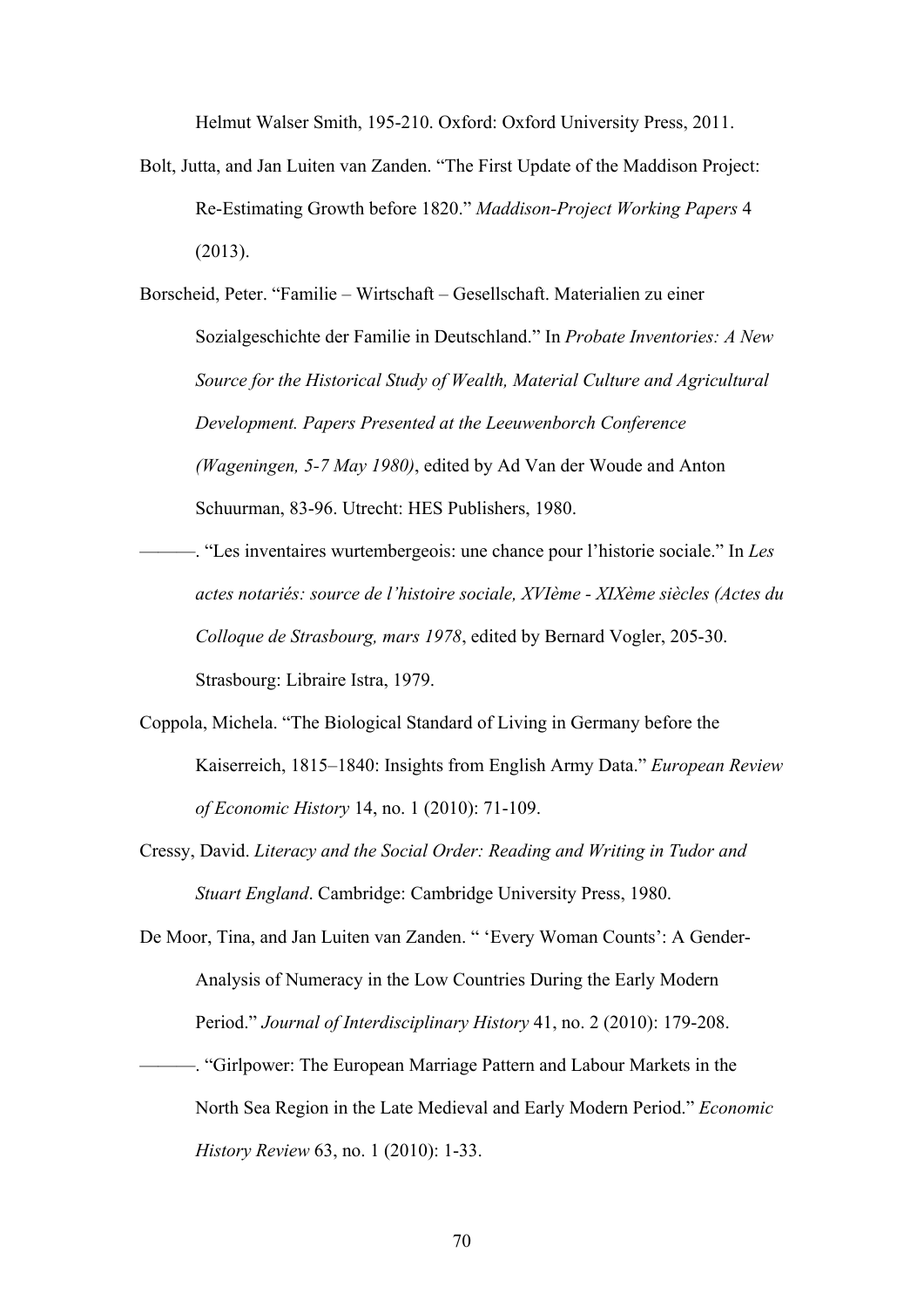- Fellmeth, Ulrich. "Die Reform der Münsinger Landwirtschaft im 19. Jahrhundert und die Rolle des Hofguts Ludwigshöhe auf dem Münsinger Hart." In *Vom Nutzwald zum Truppenübungsplatz: das Münsinger Hart*, edited by Roland Deigendesch and Sönke Lorenz, 27-42. Leinfelden-Echterdingen, 1998.
- Frank, Harald. *Regionale Entwicklungsdisparitäten im deutschen Industrialisierungsprozess 1849-1939*. Münster: LIT Verlag, 1993.
- Fulbrook, Mary. *Piety and Politics: Religion and the Rise of Absolutism in England, Württemberg and Prussia*. Cambridge: Cambridge University Press, 1983.
- Furet, Francois, and Jacques Ozouf, eds. *Lire et écrire: l'alphabétisation des Français de Calvin à Jules Ferry*. 2 vols. Paris: Ed. de Minuit, 1977.
- Furet, François, and Wladimir Sachs. "La croissance de l'alphabétisation en France: XVIIIe-XIXe siècle." *Annales. Histoire, Sciences Sociales* 29, no. 3 (1974): 714-37.
- Graff, Harvey J. *The Legacies of Literacy: Continuities and Contradictions in Western Culture and Society*. Bloomington: Indiana University Press, 1987.
- Graff, Harvey J., et al. (eds.) *Understanding Literacy in Its Historical Contexts: Socio-Cultural History and the Legacy of Egil Johansson*. Lund: Nordic Academic Press, 2009.
- Grube, W. "Dorfgemeinde und Amtsversammlung in Altwürttemberg." *Zeitschrift für Württembergische Landesgeschichte* 13 (1954): 194-219.
	- ———. *Vogteien, Ämter, Landkreise in der Geschichte Südwestdeutschlands*. 2nd ed. Stuttgart1960.
- Guinnane, Timothy W., and Sheilagh Ogilvie. "A Two-Tiered Demographic System: 'Insiders' and 'Outsiders' in Three Swabian Communities, 1558-1914." *The History of the Family* 19, no. 1 (2014): 77-119.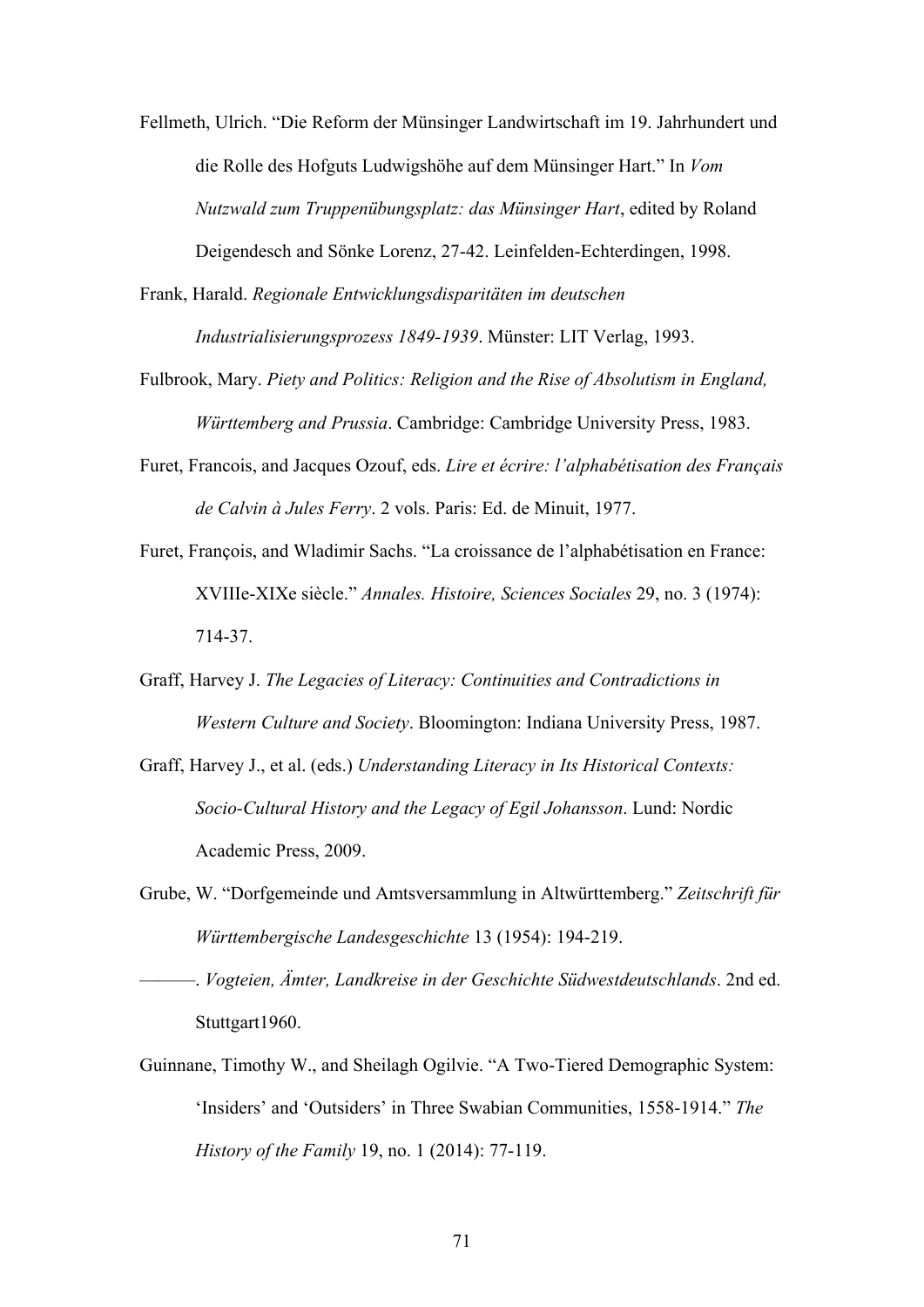Hippe, Ralph, and Joerg Baten. "Regional Inequality in Human Capital Formation in Europe, 1790–1880." *Scandinavian Economic History Review* 60, no. 3 (2012): 254-89.

Hippel, Wolfgang von. *Die Bauernbefreiung im Königreich Württemberg*. 2 vols, Boppard am Rhein: Harald Boldt, 1977.

———. "Wirtschafts- und Sozialgeschichte 1800 bis 1918." In *Handbuch der Baden-Württembergischen Geschichte: Vol. 3: Vom Ende des Alten Reiches bis zum Ende der Monarchien*, edited by Hansmartin Schwarzmaier, Hans Fenske, Bernhard Kirchgässner, Paul Sauer and Meinrad Schaab, 477-784. Stuttgart: Klett-Cotta, 1992.

Hoffmann, Leo. "Das Württembergische Zunftwesen und die Politik der herzoglichen Regierung gegenüber den Zünften im 18. Jahrhundert." Ph.D. dissertation, University of Tübingen, 1905.

Houdaille, Jacques. "Les signatures au mariage de 1740 à 1829." *Population* 32, no. 1 (1977): 65-90.

———. "Les signatures au mariage, 1670-1739." *Population* 43, no. 1 (1988): 208- 12.

Houston, R. A. "Adult Literacy in Early-Modern Europe." *Quaderni Storici* 26, no. 3 (1991): 941-61.

———. "The Development of Literacy: Northern England, 1640-1750." *Economic History Review* 35, no. 2 (1982): 199-216.

———. "Literacy." In *Europäische Geschichte Online*, edited by Institute of European History (IEG) Mainz. Mainz: Institut für Europäische Geschichte, 2011 [http://www.ieg-ego.eu/houstonr-2011-en].

———. "Literacy and Society in the West, 1500-1850." Social *History* 8, no. 3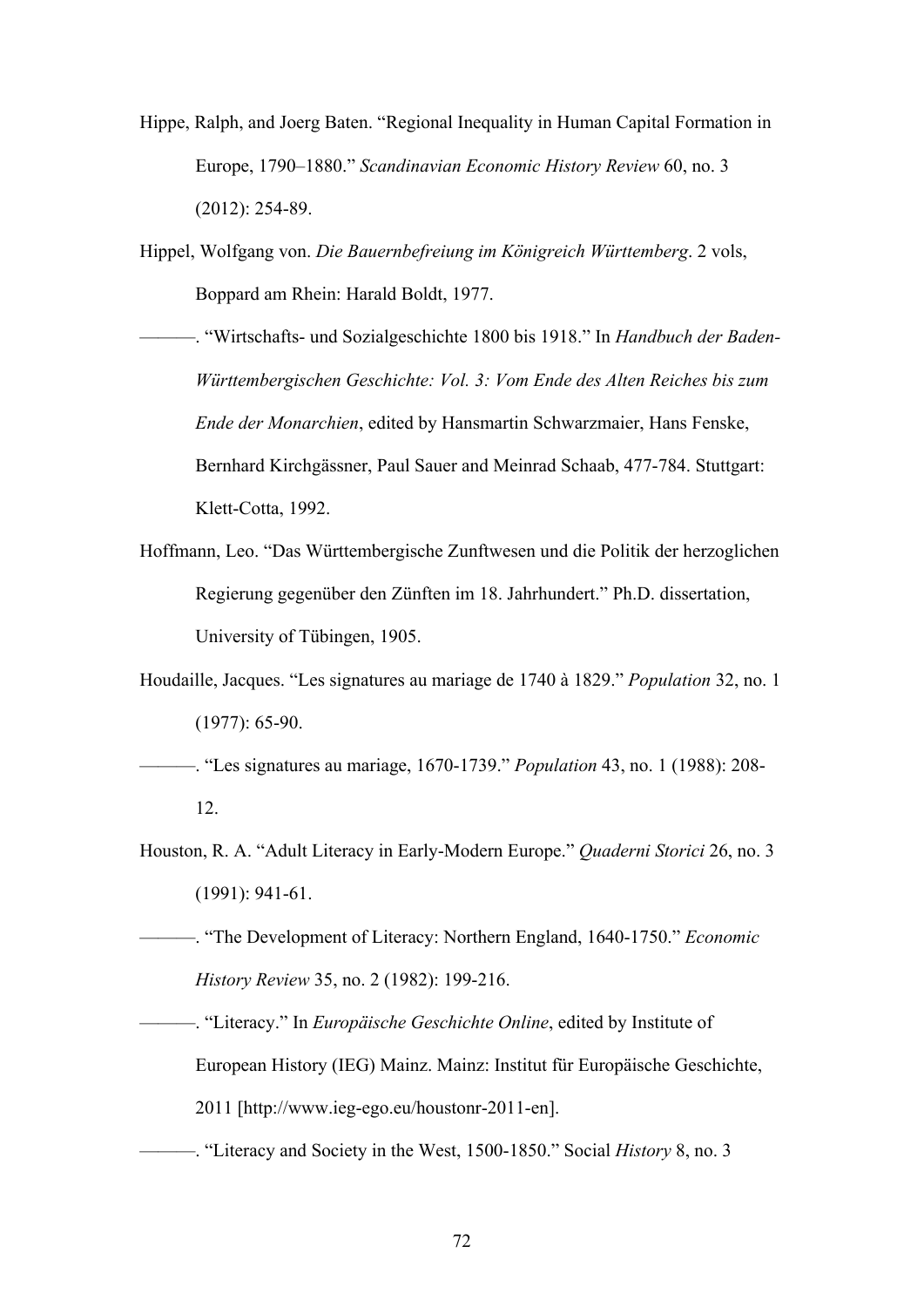(1983): 269-93.

———. *Scottish Literacy and the Scottish Identity: Illiteracy and Society in Scotland and Northern England, 1600-1800*. Cambridge: Cambridge University Press, 1985.

- Johansson, Egil. "The History of Literacy in Sweden, in Comparison with Some Other Countries." *Educational Reports, Umeå* 12 (1977): 2-42.
- Kazmaier, Berthold. *Das Ermstal zwischen Urach und Metzingen: Untersuchungen zur Kulturlandschaftsentwicklung in der Neuzeit*. Tübingen: Selbstverlag des Geographischen Instituts der Universität Tübingen, 1978.
- Königliches Statistisch-Topographisches Bureau, ed. *Beschreibung des Oberamts Nagold*. Stuttgart: Horst Bissinger Verlag, 1862.
- Küpker, Markus, Janine Maegraith, and Sheilagh Ogilvie. "*Von Beybringen bis Verlassthum.* Erfahrungen und Erkenntnisse im Umgang mit 'Inventuren und Teilungen'." In *Revolution des Fleißes, Revolution des Konsums? Leben und Wirtschaften im ländlichen Württemberg von 1650 bis 1800*, edited by Sigrid Hirbodian, Sheilagh Ogilvie and R. Johanna Regnath, 37-52. Ostfildern: Thorbecke, 2015.
- Landesarchivdirektion Baden-Württemberg. *Der Landkreis Reutlingen*. 2 vols. Sigmaringen: Jan Thorbecke Verlag, 1997.
- Langewiesche, Dieter. *Liberalismus und Demokratie in Württemberg zwischen Revolution und Reichsgründung*. Düsseldorf: Droste, 1974.

Laurence, Anne. "How Free Were English Women in the Seventeenth Century?" In *Women of the Golden Age: An International Debate on Women in Seventeenth-Century Holland, England, and Italy*, edited by Els Kloek, Nicole Teeuwen and Marijke Huisman, 127-35. Hilversum: Verloren, 1994.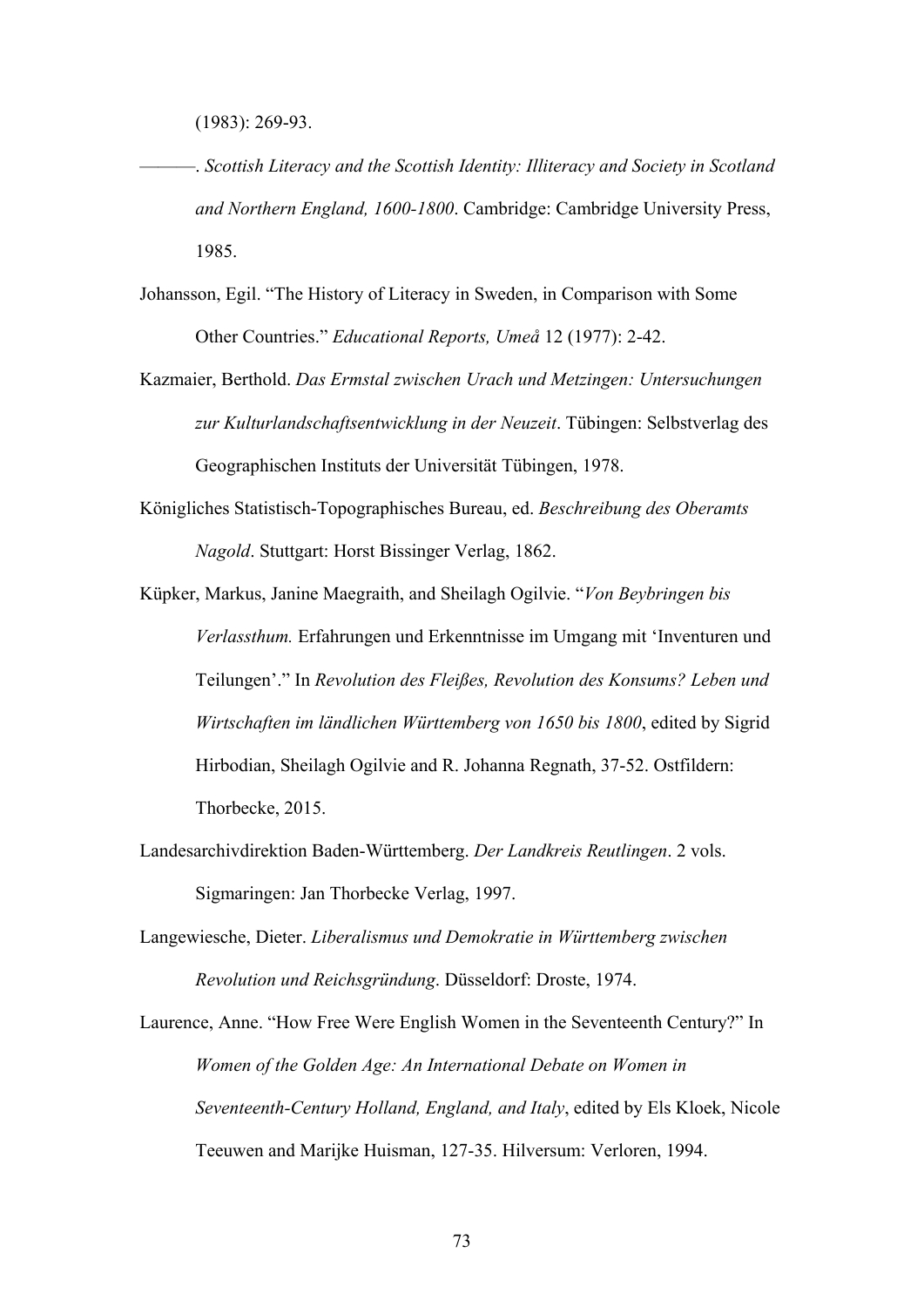- Lindmark, Daniel. *Reading, Writing, and Schooling: Swedish Practices of Education and Literacy, 1650-1800*. Umeå: Kulturens frontlinjer, 2004.
- Löffler-Herzog, A. "Bildungsstand der Thurgauer Bevölkerung im Anfang des 18. Jahrhunderts." *Thurgauische Beiträge zur vaterländischen Geschichte* 72 (1935): 1-40.
- Maisch, Andreas. *Notdürftiger Unterhalt und Gehörige Schranken: Lebensbedingungen und Lebensstile in württembergischen Dörfern der Frühen Neuzeit*. Stuttgart: G. Fischer, 1992.
- Mann, Bernhard. *Kleine Geschichte des Königreichs Württemberg 1806-1918*. Leinfelden-Echterdingen: DRW-Verlag, 2006.
- Mannheims, Hildegard. *Wie wird ein Inventar erstellt? Rechtskommentare als Quelle der volkskundlichen Forschung*. Münster: F. Coppenrath Verlag, 1991.
- Marschalck, Peter. *Deutsche Überseewanderung im 19. Jahrhundert: ein Beitrag zur soziologischen Theorie der Bevölkerung*. Stuttgart: Ernst Klett, 1973.
- Matz, K.-J. *Pauperismus und Bevölkerung. Die gesetzlichen Ehebeschränkungen in den süddeutschen Staaten während des 19. Jahrhunderts*. Stuttgart 1980.
- Mertens, Dieter. "Weltliche Territorien: Württemberg." In *Handbuch der Badenwürttembergischen Geschichte: Vol. 3: Die Territorien im Alten Reich*, edited by Hansmartin Schwarzmaier, Hans Fenske, Bernhard Kirchgässner, Paul Sauer and Meinrad Schaab, 1-163. Stuttgart: Klett-Cotta, 1995.

Naujoks, Eberhard. "Stadt und Industrialisierung im Bereich der Schwäbischen Alb. Ansätze und Charakteristika dieser Entwicklung im 19. Jahrhundert." *Zeitschrift für württembergische Landesgeschichte* 41 (1982): 165-93.

Ogilvie, Sheilagh. *A Bitter Living: Women, Markets, and Social Capital in Early Modern Germany*. Oxford: Oxford University Press, 2003.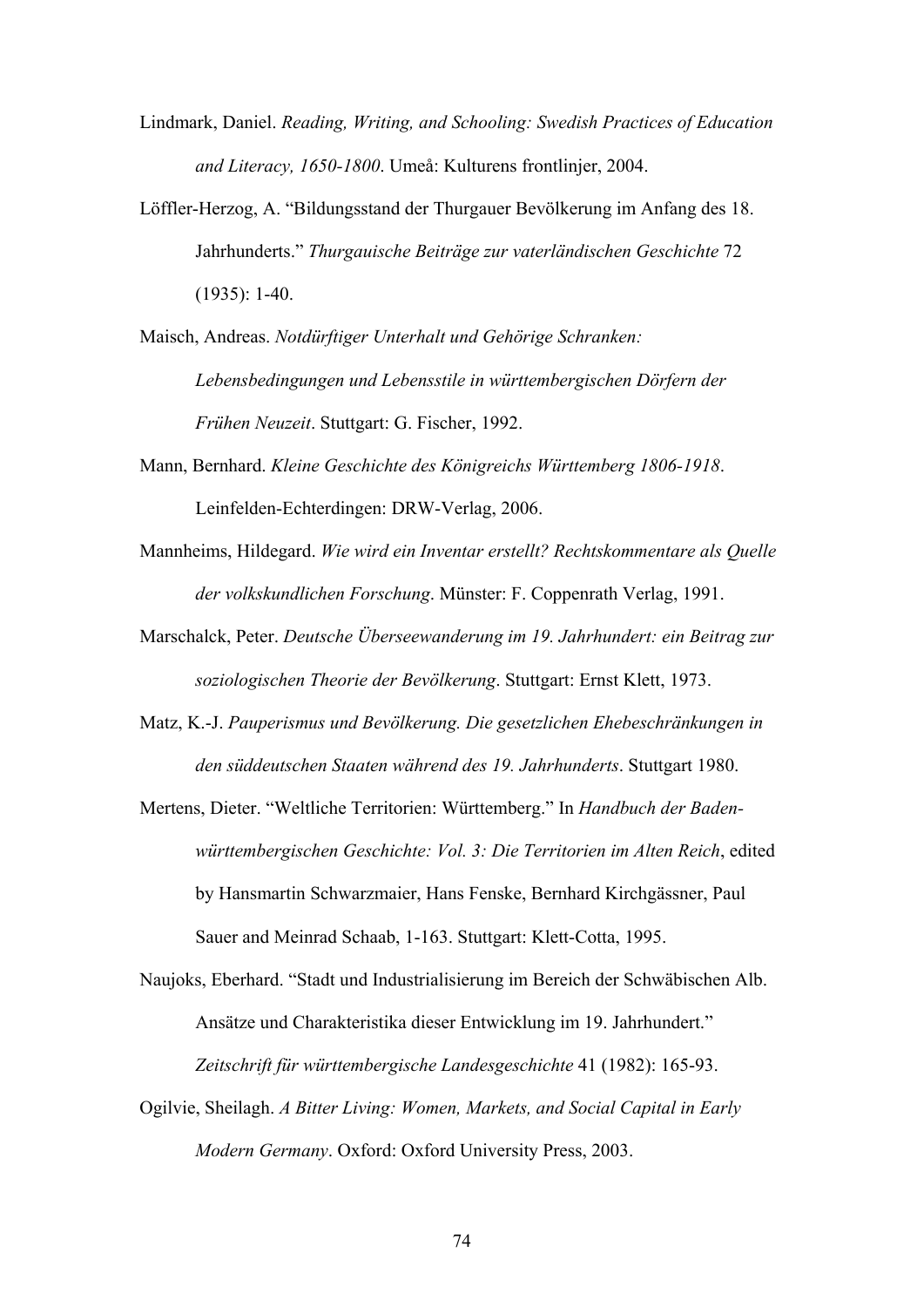- ———. "Coming of Age in a Corporate Society: Capitalism, Pietism and Family Authority in Rural Württemberg, 1590-1740." *Continuity and Change* 1, no. 3 (1986): 279-331.
- ———. "Consumption, Social Capital, and the 'Industrious Revolution' in Early Modern Germany." *Journal of Economic History* 70, no. 2 (2010): 287-325.
- ———. "The German State: A Non-Prussian View." In *Rethinking Leviathan: The Eighteenth-Century State in Britain and Germany*, edited by John Brewer and Eckhart Hellmuth, 167-202. Oxford: Oxford University Press, 1999.
- ———. "Guilds, Efficiency and Social Capital: Evidence from German Proto-Industry." *Economic History Review* 57, no. 2 (2004a): 286-333.
- ———. "How Does Social Capital Affect Women? Guilds and Communities in Early Modern Germany." *American Historical Review* 109, no. 2 (2004b): 325-59.
	- ———. "Revolution des Fleißes Leben und Wirtschaften im ländlichen Württemberg von 1650 bis 1800." In *Revolution des Fleißes, Revolution des Konsums? Leben und Wirtschaften im ländlichen Württemberg von 1650 bis 1800*, edited by Sigrid Hirbodian, Sheilagh Ogilvie and R. Johanna Regnath, 173-193. Ostfildern: Thorbecke, 2015.
- ———. *State Corporatism and Proto-Industry: The Württemberg Black Forest, 1580-1797*. Cambridge: Cambridge University Press, 1997.
- ———. "Women and Labour Markets in Early Modern Germany." *Jahrbuch für Wirtschaftsgeschichte* 2004:2 (2004c): 25-60.
- Ogilvie, Sheilagh, Markus Küpker, and Janine Maegraith. "Community Characteristics and Demographic Development: Three Württemberg Communities, 1558-1914." *Cambridge Working Papers in Economics* 0910 (2009).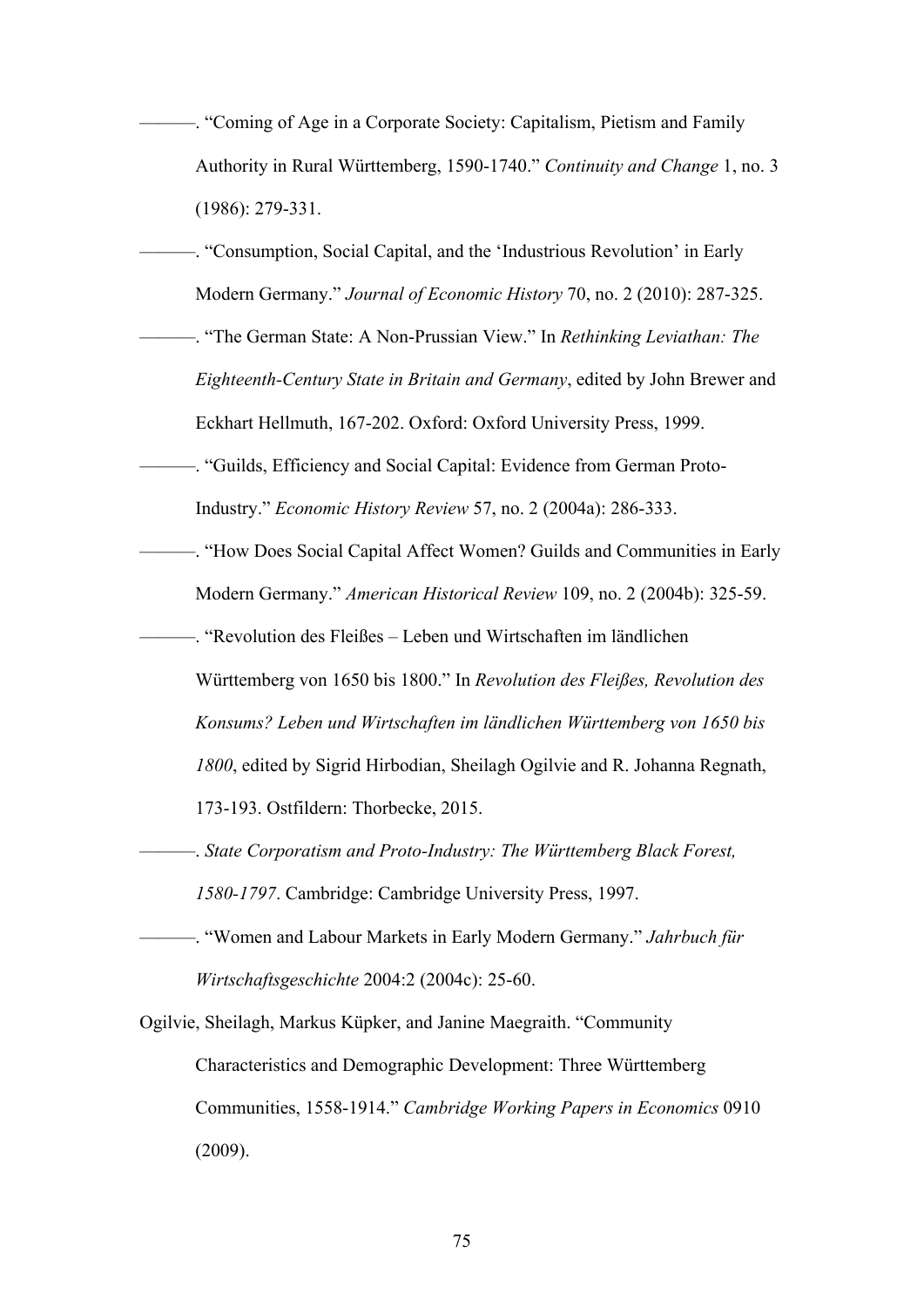———. "Household Debt in Early Modern Germany: Evidence from Personal Inventories." *Journal of Economic History* 72, no. 1 (2012): 134-67.

- Ott, Wolfgang Rüdiger. *Grundlageninvestitionen in Württemberg. Maßnahmen zur Verbesserung der materiellen Infrastruktur in der Zeit vom Beginn des 19. Jahrhunderts bis zum Ende des Ersten Weltkrieges*. Heidelberg 1971.
- Pfister, Ulrich. "Economic Growth in Germany, 1500-1850." *Paper presented to the conference on "Quantifying Long-Run Economic Development", University of Warwick in Venice, 22-24 March* 2011.
- Pfister, Ulrich, Jana Riedel, and Martin Uebele. "Real Wages and the Origins of Modern Economic Growth in Germany, 16th to 19th Centuries." *EHES Working Papers in Economic History* 17 (2012).
- Prass, Reiner. "Signierfähigkeit und Schriftkultur. Methodische Überlegungen und neuere Studien zur Alphabetisierungsforschung in Frankreich und Deutschland." *Francia: Forschungen zur westeuropäischen Geschichte* 25 (1988): 175-96.
- Quarthal, Franz. "Inventuren und Teilungen: Überlegungen zu Leseverhalten und Schreibfähigkeit in Württemberg." *Protokoll der 86. Sitzung des Arbeitskreises für Landes- und Ortsgeschichte im Verband der württ. Geschichts- und Altertumsvereine vom 11. November* (1995): 3-25.
- ———. "Leseverhalten und Lesefähigkeit in Schwaben vom 16. bis zum 19. Jahrhundert. Zur Auswertungsmöglichkeit von Inventuren und Teilungen." *Die alte Stadt* 16 (1989): 339-50.
- Raiser, G. *Die Zünfte in Württemberg. Entstehung und Definition, interne Organisation und deren Entwicklung, dargestellt anhand der Zunftartikel und der übrigen Normativbestimmungen seit dem Jahre 1489*. Tübingen 1978.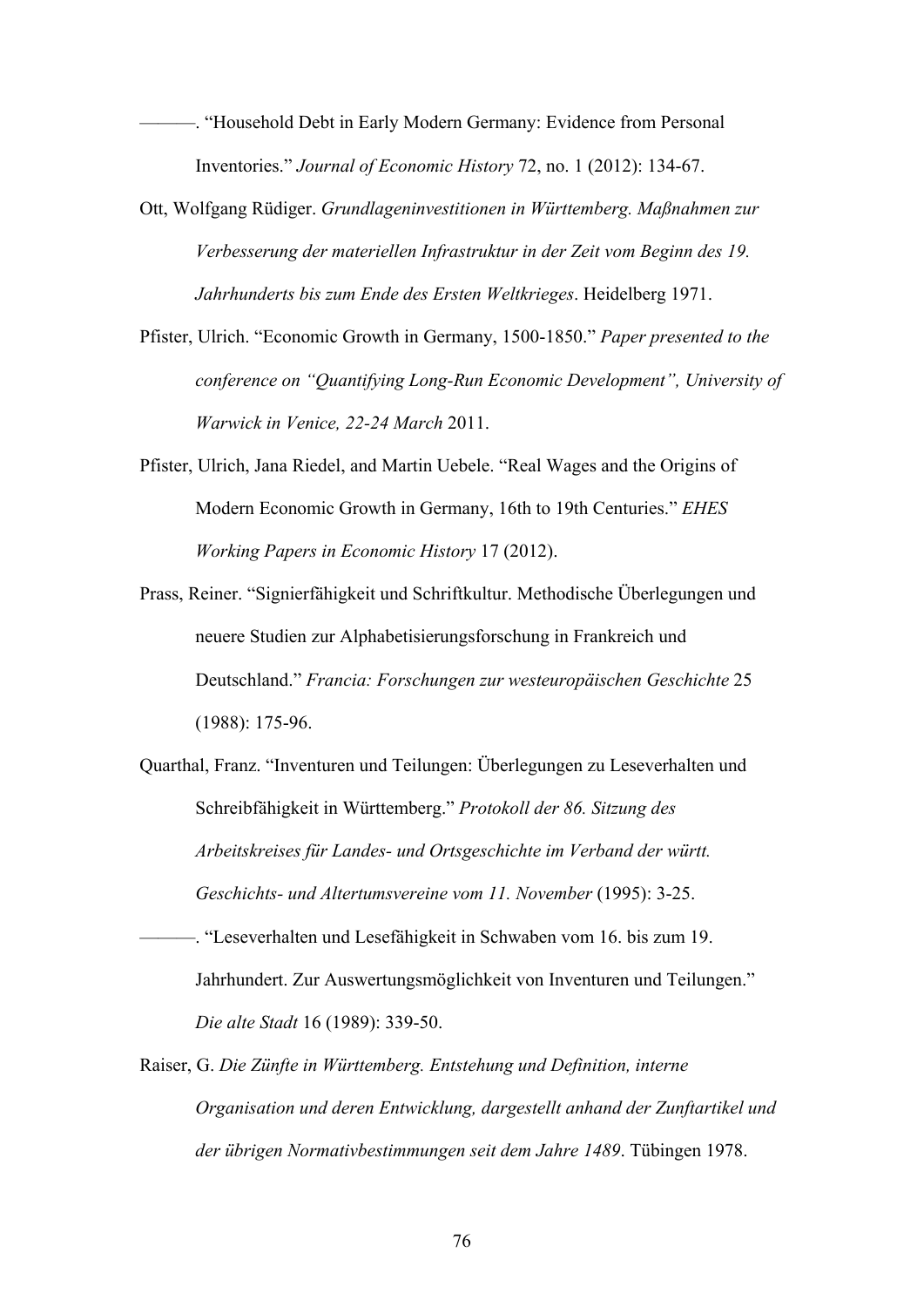Reis, Jaime. "Economic Growth, Human Capital Formation and Consumption in Western Europe before 1800." In *Living Standards in the Past: New Perspectives on Well-Being in Asia and Europe*, edited by Robert C. Allen, Tommy Bengtsson and Martin Dribe, 195-225. Oxford: Oxford University Press, 2005.

Reyscher, August Ludwig. *Vollständige, historisch und kritisch bearbeitete Sammlung der württembergischen Gesetze*. 19 vols. Stuttgart 1828ff.

Rodriguez, Marie-Christine, and Bartolomé Bennassar. "Signatures et niveau culturel des témoins et accusés dans les procès d'inquisition du ressort du tribunal de Tolède (1525-1817) et du ressort du tribunal de Cordoue (1595-1632)." *Cahiers du monde hispanique et luso-brésilien*, no. 31 (1978): 17-46.

Schaab, Meinrad. "Siedlung, Gesellschaft, Wirtschaft von der Stauferzeit bis zur Französischen Revolution." In *Handbuch der Baden-Württembergischen Geschichte: Vol. 1: Allgemeine Geschichte, Part 2: Vom Spätmittelalter bis zum Ende des Alten Reiches*, edited by Meinrad Schaab, Hansmartin Schwarzmaier and Gerhard Taddey, 457-586. Stuttgart: Klett-Cotta, 2000. ———. "Zeit der Territorialstaaten." In *Das Land Baden-Württemberg. Amtliche Beschreibung nach Kreisen und Gemeinden, Vol. I: Allgemeiner Teil*, edited by Staatliche Archivverwaltung Baden-Württemberg, 167-229. Stuttgart: Kohlhammer, 1974.

Schad, Petra. *Buchbesitz im Herzogtum Württemberg im 18. Jahrhundert. Am Beispiel der Amtsstadt Wildberg und des Dorfes Bissingen/Enz*. Stuttgart: Thorbecke, 2002.

Smith, Richard M. "Women's Work and Marriage in Pre-Industrial England: Some Speculations." In *La Donna nell'economia Secc. XIII-XVIII*, edited by